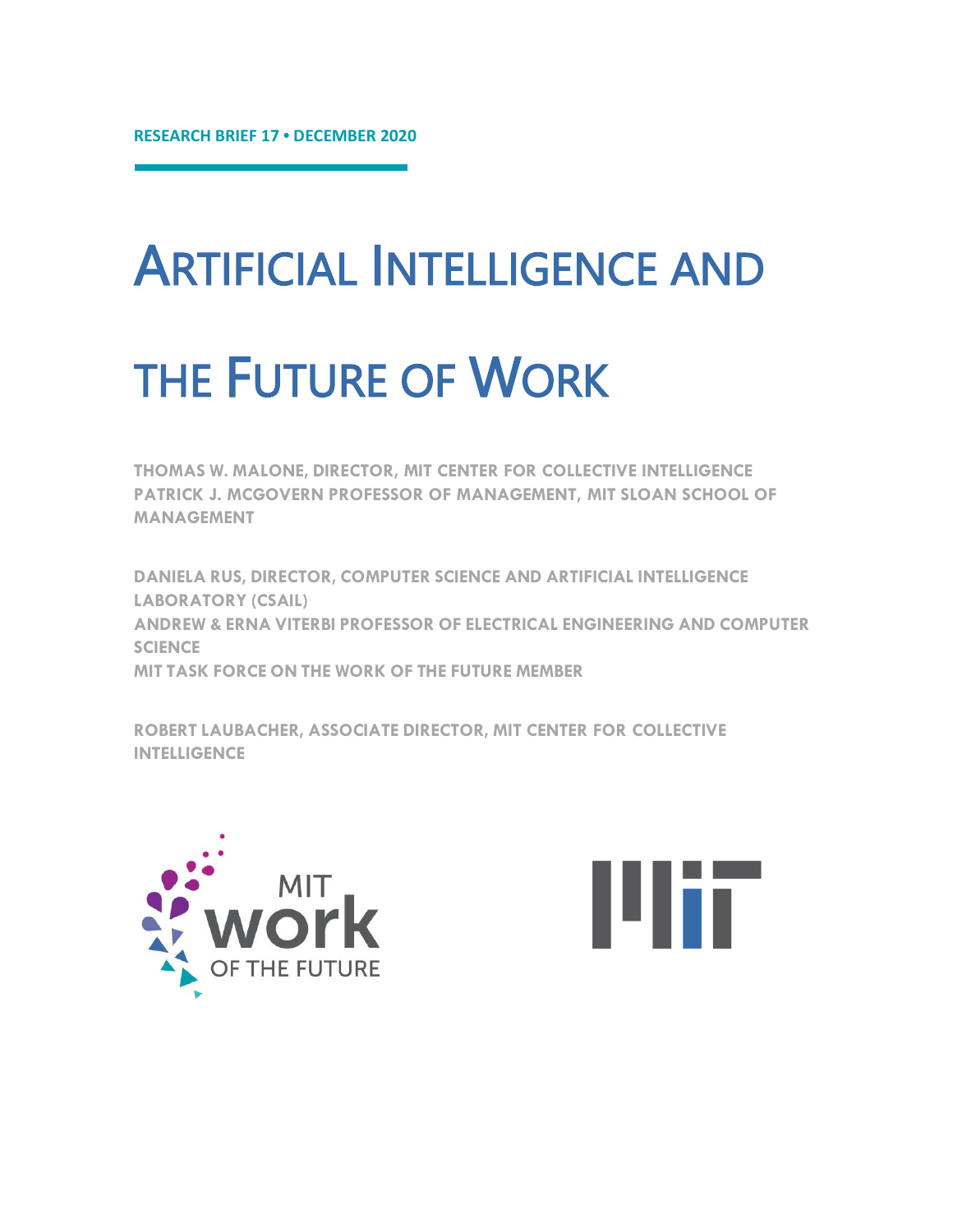# Artificial Intelligence and the Future of Work

Thomas W. Malone, Daniela Rus, and Robert Laubacher

## Executive Summary

Artificial intelligence (AI) is one of the most important technologies in the world today. The United States and China compete for dominance in its development (Lee, 2018). CEOs believe it will significantly change the way they do business (Rao et al., 2019). And it has helped companies such as Facebook, Google, and Apple to become among the largest in the world.

But how will this technology affect work in the future? Will it lead to a permanent underclass of people who are no longer employable because their jobs are being done by computers? Will superintelligent computers someday take over the world, finding little use for the humans who created them? Or will robotic servants usher in a golden age of human leisure and prosperity?

In this report, we conclude that recent fears about AI leading to mass unemployment are unlikely to be realized. Instead, we believe that—like all previous labor-saving technologies—AI will enable new industries to emerge, creating more new jobs than are lost to the technology. But we see a significant need for governments and other parts of society to help smooth this transition, especially for the individuals whose old jobs are disrupted and who cannot easily find new ones.

In addition, even though AI is advancing rapidly, we believe that we are at least many decades away from the day when computers have complete, human-level artificial intelligence. For the foreseeable future, therefore, the most promising uses of AI will not involve computers replacing people, but rather, people and computers working together—as "superminds"—to do both cognitive and physical tasks that could not be done before.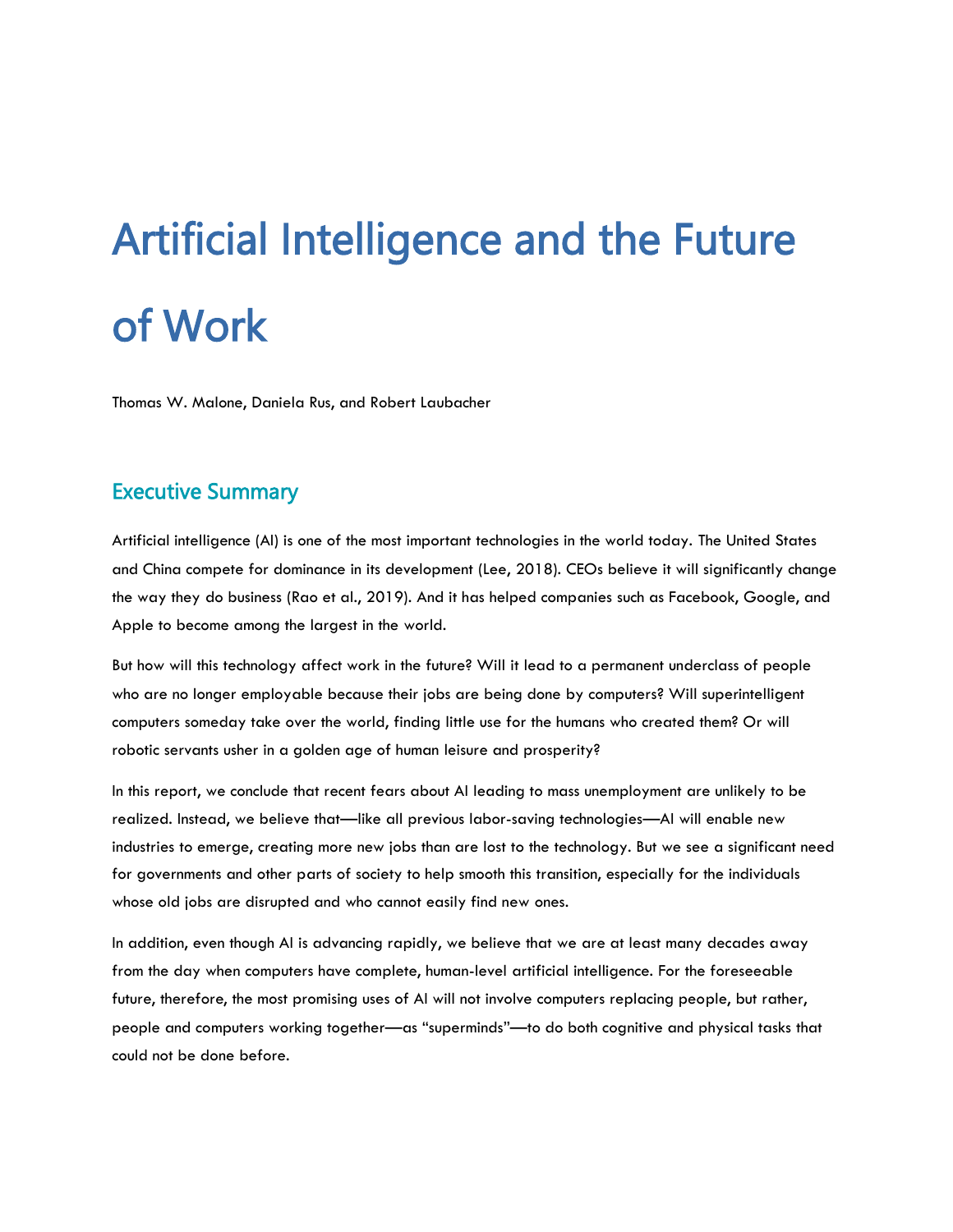#### RECOMMENDATIONS

Specifically, we recommend the following actions for the following key stakeholders, which range from schools to businesses and government. In some instances, we call for stakeholders to provide direct assistance to people whose work life is disrupted by AI. In other cases, we call for stakeholders to pay for services delivered by other entities.

- **–** *K-12 schools, colleges, and universities*
	- Ensure that every high school has a computer science teacher with appropriate subject training.
	- Enhance secondary-school programs by expanding current computer literacy curricula to include computational thinking.
	- Build community college programs that include reskilling tracks and online micro-degree offerings matched to the needs of local employers. Offerings should include apprenticeships that provide on-the-job training.
	- Expand post-secondary-school enrollment—through traditional, online, and hybrid programs—to better educate the population as a whole, enhancing not only general cognitive skills but also social skills*.*
- **–** *Businesses*
	- Focus on applying AI to work with people in achieving new or better outcomes—rather than to replace people.
	- Offer training for employees whose positions will be eliminated or transformed by AI to prepare them for other jobs.
	- Provide appropriate continuing education to decision-makers, developers, and users of AI; this should include training in testing and evaluation practices.
	- Create nontraditional training initiatives focused on enhancing the skills of partners and customers.
- **–** *Worker organizations*
	- To meet the needs of an increasingly dynamic world of work, current worker organizations (such as labor unions and professional associations) or new ones (perhaps called "guilds") should expand their roles to provide benefits previously tied to formal employment (such as insurance and pensions, career development, social connections, a sense of identity, and income security).
- **–** *Community organizations*
	- Use strong local ties and deep understanding of the nature of the specific challenges faced by community members to help workers deal with disruptions caused by AI.
	- Provide aggressive communication programs that inform displaced workers about their reskilling and placement opportunities, endeavoring to inspire them to imagine new career pathways.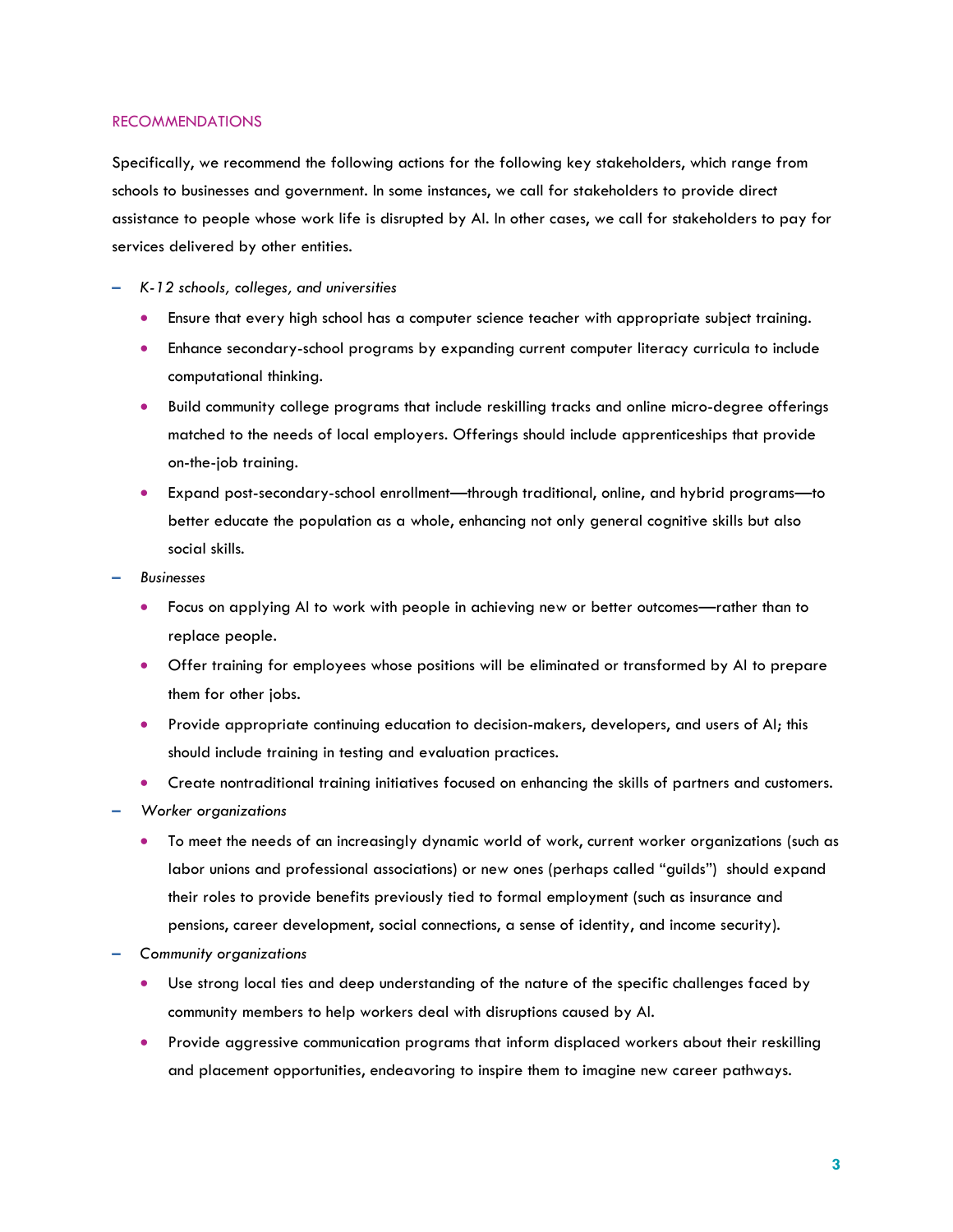#### **–** *Government*

- Increase federal and state government investment in post-secondary education and reskilling/training programs to make the American workforce once again the best educated in the world.
- Reshape the legal and regulatory framework that governs work to encourage job creation and to adapt to other disruptions created by AI.

## What Is Artificial Intelligence?

There are many ways to define AI, but one simple definition is "intelligence demonstrated by machines" (Wikipedia, 2020). A leading textbook in the field defines it more precisely as machines thinking and/or acting humanly and/or rationally (Russell and Norvig, 2020).

In general, the field of artificial intelligence seeks to advance the science and engineering of intelligence, with the goal of creating machines with human-like characteristics. This includes developing machines with a wide range of human-inspired capabilities, including communication, perception, planning, reasoning, knowledge representation, the ability to move and manipulate objects, and learning. AI approaches problems using tools and techniques from a wide variety of other fields, including probability and statistics, symbolic computation, search and optimization, game theory, information engineering, mathematics, psychology, linguistics, and philosophy.

#### BRIEF HISTORY OF AI

Artificial intelligence traces its beginnings to Alan Turing, who in a 1950 paper imagined a machine that could communicate—via an exchange of typed messages—so capably that people conversing with it could not tell whether they were interacting with a machine or another person (Turing 1950). The term artificial intelligence was coined in mid-1955, in a proposal by a group of computer scientists, including Marvin Minsky of MIT, to hold a workshop at Dartmouth College the following summer. The goal of the envisioned workshop was "to find how to make machines use language, form abstractions and concepts, solve kinds of problems now reserved for humans, and improve themselves" (McCarthy et al., 1955). The workshop was held between June and August 1956; many consider the event to mark the birth of the field of AI.

In the years following that seminal workshop, labs were established at MIT, Stanford, and Carnegie Mellon to pursue research in AI. Other labs soon followed. Some took highly focused, narrow approaches. MIT's Minsky, in contrast, advocated combining a broad, multifaceted range of methods—an approach outlined in his influential 1961 paper "Steps Toward Artificial Intelligence" (Minsky, 1961). MIT's Patrick Winston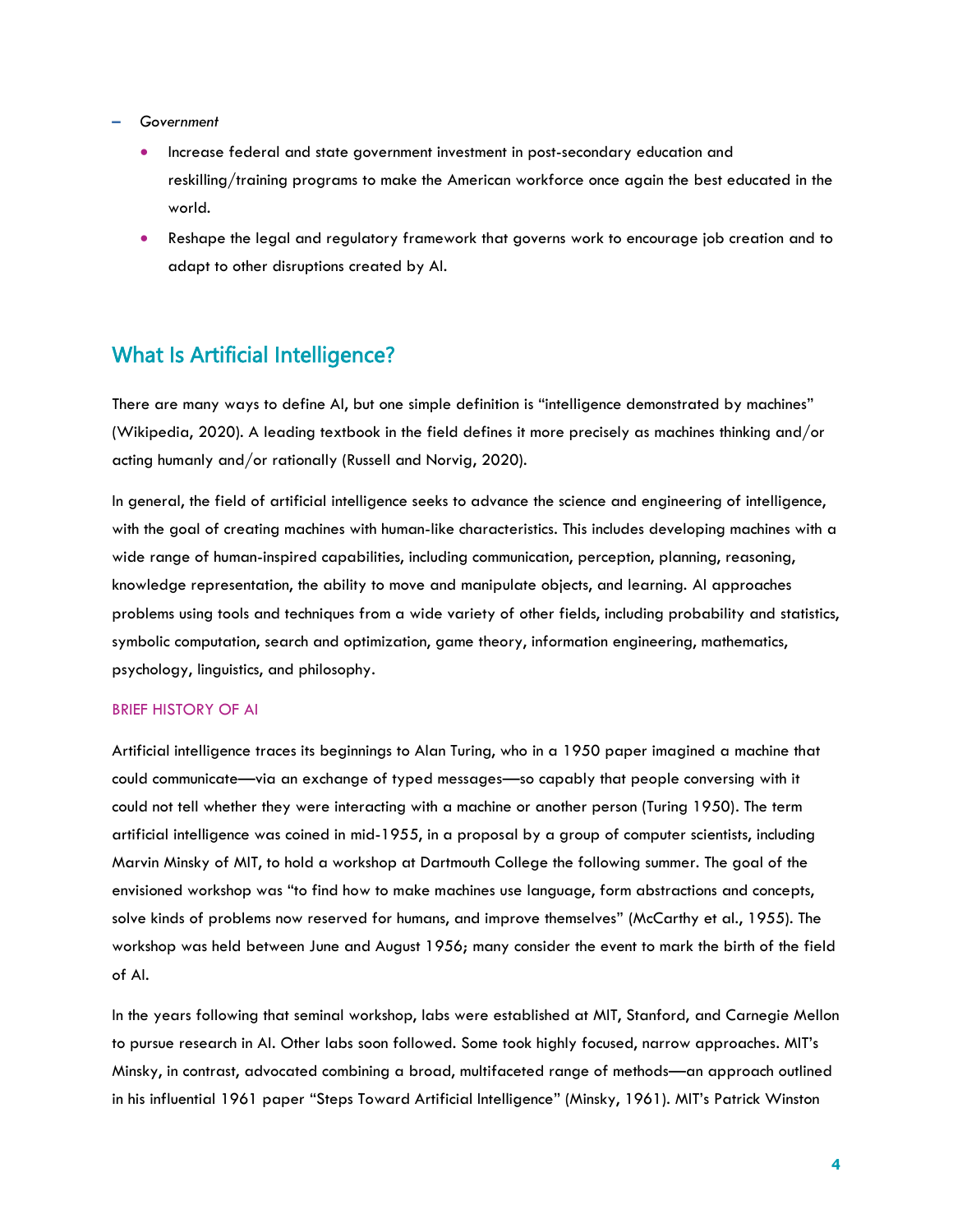nicely characterized the contributions of two of the pioneers of the field of AI: "Turing told us that we could do this … Minsky told us what to do" (MIT Sloan and CSAIL, 2017, Module 1).

The next several decades saw a broad range of advances in AI. The first wave of breakthroughs relied on such approaches as dividing complex problems into sets of small, constituent tasks that machines could do (Slagle, 1961). A later wave involved encoding specialized human expertise into rules for the machine to follow (Buchanan and Shortliffe, 1984).

By the mid-1980s, however, advances slowed, and the field experienced what came to be called the "AI winter." Some new discoveries occurred over the next few decades, but the field's previously confident projections that rapid progress would continue were not realized.

Progress in the field has since accelerated, notably over the past decade or so. This has been enabled by the convergence of advances in three areas: the explosion of data, ever-increasing computing power, and new algorithms (especially algorithms called "neural networks" and "deep learning"). Together, these advances have created a technological tidal wave. The first sign appeared in 2011, when IBM's Watson program beat the best human players of the TV game show *Jeopardy*. Other advances followed in quick succession. In 2015, for example, Google's AlphaGo beat a grand master of the game of Go, and in 2017, AlphaGo beat the number one–ranked human player of the game, a feat that had previously been considered impossible, since Go is far more complex than chess.

#### SPECIALIZED VS. GENERAL INTELLIGENCE

Many people don't realize that even the most advanced examples of AI today involve machines that can only perform very specific tasks. This specialized AI, sometimes called narrow or weak AI, is only able to tackle a limited number of problems within a narrow scope. Examples include Google's AlphaGo, IBM's Watson, and numerous speech transcription programs.

Narrow AI systems solve problems by working in predefined ways, and they often rely on complex pattern recognition. Typically, they look at vast amounts of data, extract patterns, make predictions, and act based on those predictions. To play Go, for example, the computer can study every game ever recorded and model the likely outcome of every possible move. Narrow AI solutions exist for a wide range of specific problems and can do a lot to improve efficiency and productivity in the work world. For example, in addition to the version of IBM's Watson system that plays *Jeopardy!*, a substantially different version of the system can help doctors make better decisions.

*Specialized intelligence* can be contrasted with *general intelligence*, which humans possess: the ability to undertake a wide variety of tasks in a broad range of settings (Malone, 2018, 24; Russell & Norvig, 2020). A long-term objective of the AI field is to develop systems that can exhibit artificial general intelligence (AGI, also called strong AI). A recent step toward AGI was taken by OpenAI in 2020, with the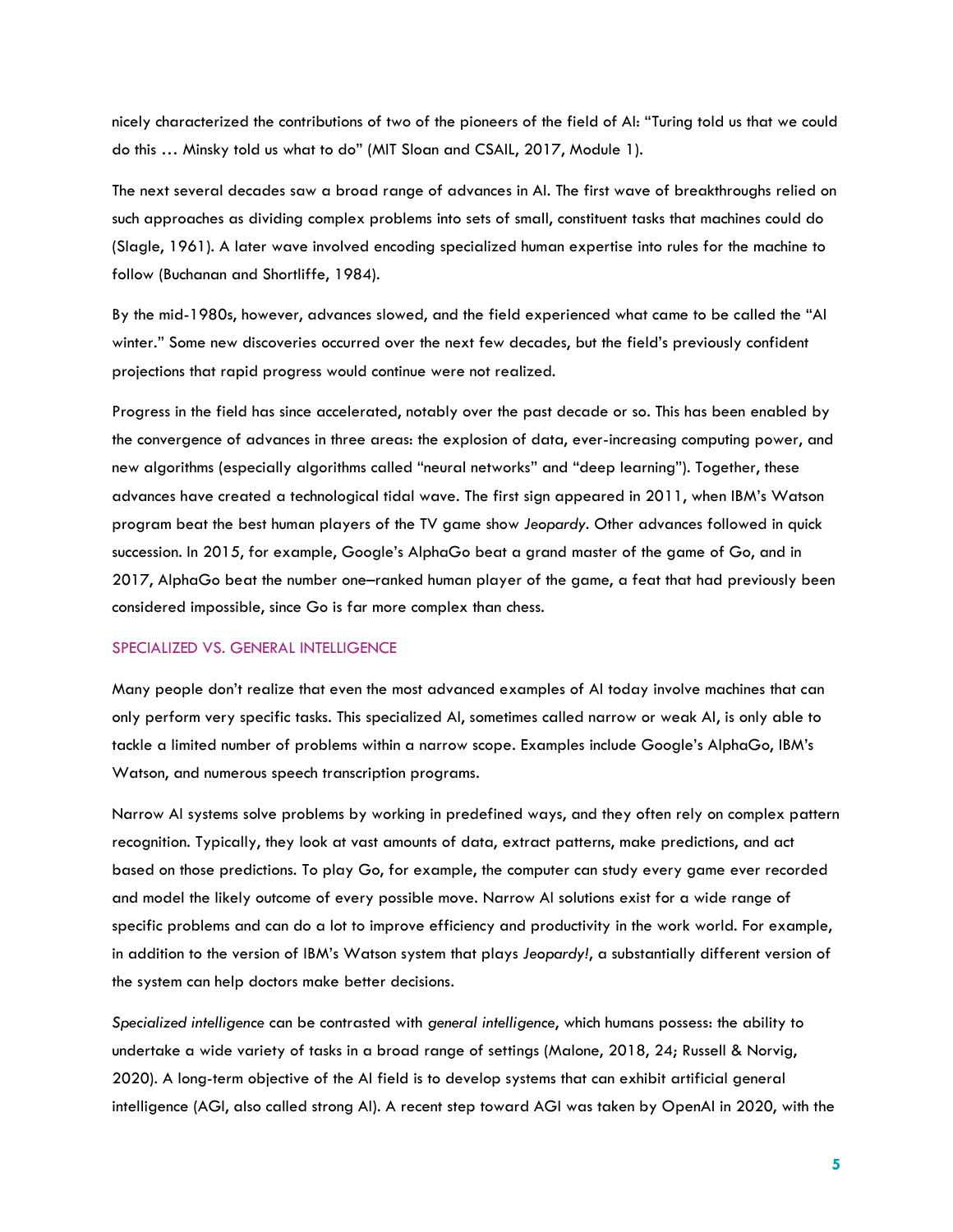introduction of the Generative Pre-trained Transformer (GPT-3), a natural language model capable of performing a wide range of tasks for which it was not explicitly trained (Bussler, 2020). But, as we'll explain below, predictions that general AI is just around the corner should be regarded with caution.

#### FIELDS WITHIN AI

AI systems aim to perform complex, problem-solving tasks in a way that is similar to what humans do to solve problems. Efforts include developing and implementing algorithms for playing games, planning and executing movement in space, representing knowledge and reasoning, making decisions, adapting actions, perceiving the world, communicating using natural languages, and learning. Below we summarize the objectives of four subfields of AI with recent advances that impact the workforce (for more on AI and its subfields, see Russell and Norvig, 2020):

- Machine learning
- Robotics
- Computer vision
- Natural language processing

#### Machine learning

Arguably the most difficult work in computing is telling the machines, in painstaking detail, exactly what they need to do. This is usually done by professional programmers who write software programs with these very detailed instructions.

Machine learning is an alternative, very powerful approach. With machine learning, human programmers don't need to write detailed instructions for solving every different kind of problem. Instead, they can write very general programs with instructions that enable machines to learn from experience, often by analyzing large amounts of data.

More specifically, machine learning refers to a process that starts with a body of data and then tries to derive rules or procedures to explain the data or predict future data. The function of a machine learning system can be *descriptive*, meaning that the system uses the data to explain what happened; *predictive*, meaning the system uses the data to predict what will happen; or *prescriptive*, meaning the system will use the data to make suggestions about what action to take.

The output of a machine learning system is a model that can be thought of as an algorithm for future computations. The more data the system is presented with, the more refined the model. The quality of the learned model is also dependent on the quality of the data used to train it. If the data is biased, the output of the model will also be biased.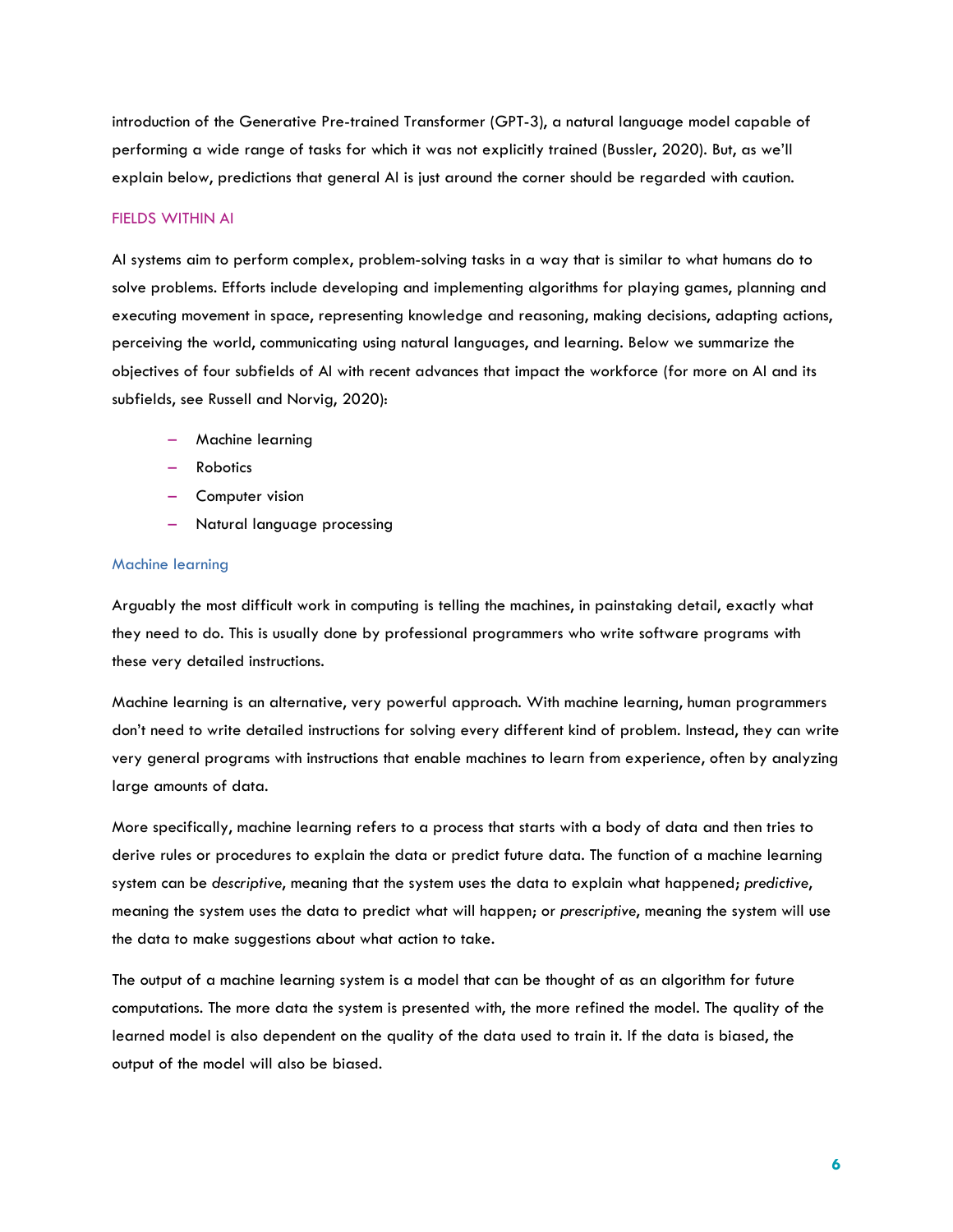Currently, much research effort is focused on getting robust and trustworthy behavior from machine learning systems. Some of today's greatest successes in the field are due to a technique called "deep learning." Deep learning uses data—often millions of human-labeled examples—to determine the weight (or strength of connection) for each link in special kinds of many-layered "neural networks." These weights are adjusted mathematically so that when the network is presented with new inputs, it will produce the correct outputs. For example, in an image recognition system, some layers of the neural network may be designed to detect individual features of a face, such as eyes, nose, or mouth. Another layer then detects whether these features appear in an arrangement that means they are part of a face (Antonio Torralba in MIT Sloan and CSAIL 2019, Module 1).

Three important categories of machine learning are (a) *supervised learning*, where manually labeled data is used to train the system, (b) *unsupervised learning*, where the system is able to use naturally occurring data without any specially added labels, and (c) *reinforcement learning*, where the objective is to train a system to take the best action by establishing a reward system (e.g., programming the system to maximize points and then rewarding points for optimizing a task). Drawing on these and other techniques, machine learning has been used to create a wide range of successful applications in most industries where data can be collected and labeled, including many areas of scientific discovery.

For example, PathAI is a young company that combines data from a variety of sources to diagnose diseases and identify appropriate therapies. The primary data inputs are images from diagnostic tests, details on the treatment protocols that patients underwent, and the outcomes of treatment. Using these inputs, PathAI's machine learning system makes predictions about which treatments will be best for future patients and what kind of drugs pharmaceutical companies could develop to address the disease being treated (Andrew Beck in MIT Sloan and CSAIL, 2019).

In another application, a large bank took a sample of data from its credit card customers and used a machine learning system to discern which variables could predict payment delinquencies. Banks traditionally use credit scores to make this prediction. But the machine learning system found that another variable—an interruption in direct deposits to a customer's checking account—was far more predictive of delinquencies (Andrew Lo in MIT Sloan and CSAIL 2019, Modules 1 and 5).

#### Natural language processing

Since very early in their development, computers have been able to understand highly structured computer programming languages (such as today's C, Python, and Java) and commands such as those used in spreadsheets. But humans typically don't use these highly structured languages; they use "natural languages" like English, Spanish, and Chinese. And it is surprisingly difficult to get computers to understand and generate these unrestricted, natural human languages with anything like the facility of a normal,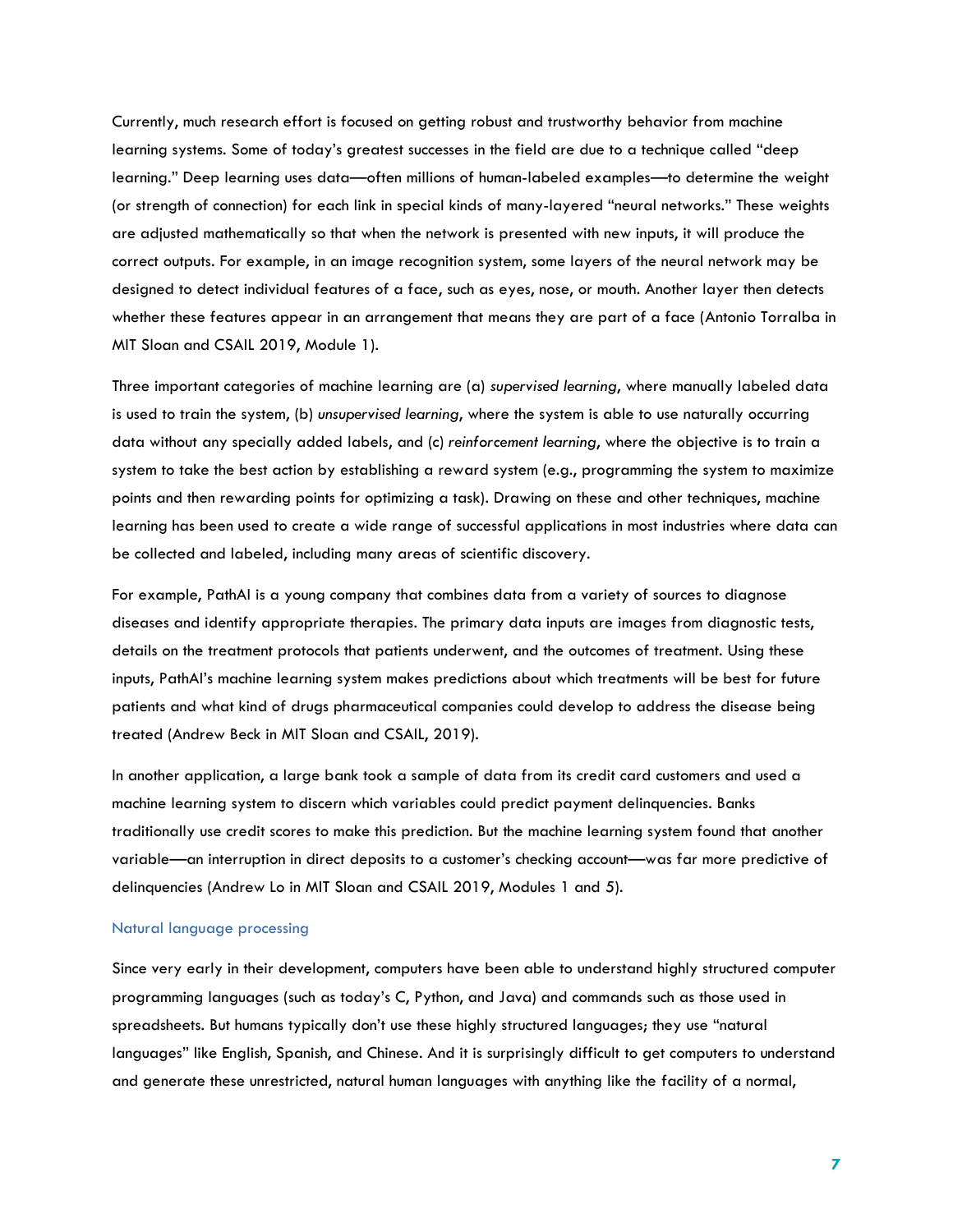human five-year-old. The area of AI focused on understanding and generating these human languages is called "natural language processing."

Natural language processing (NLP) includes automatic text parsing and understanding, speech recognition, machine translation between human languages, text generation, text summarization, and question answering.

NLP's roots go back to the 1950s, to Alan Turing's paper (Turing, 1950), which proposed a task centered on automatic text generation and interpretation as a criterion for intelligence: the Turing test. Since then, the NLP research community has proposed many algorithms and systems for understanding human language that address syntactic and semantic aspects of speech and written language and use techniques from statistics, symbolic reasoning, signal processing, and machine learning.

The availability of large bodies of text (such as are available on the Web) has made it possible for NLP to benefit from the most recent advances in machine learning, leading to unprecedented performance for NLP tasks in a wide range of applications. For example, Microsoft's speech recognition system has reduced its error rate to 5.1 percent, matching the error rate of multiple human transcribers in a widely recognized accuracy test (Xiong et al., 2018). Google Translate has made it possible to instantaneously translate text for scientists, financial analysts, and anyone else who needs information written in a foreign language. NLP is impacting many fields, including medicine, finance, and education. One of the most promising applications of NLP is in the creation of chatbots, software applications capable of conducting online conversations with people in specific domains.

Another major application of natural language processing that has emerged over the past decade is its use by attorneys to speed the process of pretrial discovery and to aid contract management during premerger due diligence. Before, junior associates at law firms had to pore over hundreds, even thousands of documents, to find ones that were relevant. NLP software can now analyze scanned versions of the documents and assign a probability to each as to whether it is relevant to the case at hand or not. An attorney will further screen a document when the software cannot definitively ascertain relevance (Remus and Levy, 2017).

Other NLP systems are used in call centers, where they are employed to translate words spoken by customers over the phone line into written text. This text gets parsed by the NLP tool to ascertain the nature of the customer's request and in many cases to deliver a standardized response, either via a recording or through a call center worker, who reads it off a monitor. More complex requests, for which a standardized response isn't appropriate, get referred to human customer service agents (Frank Levy in MIT Sloan and CSAIL 2017, Module 3).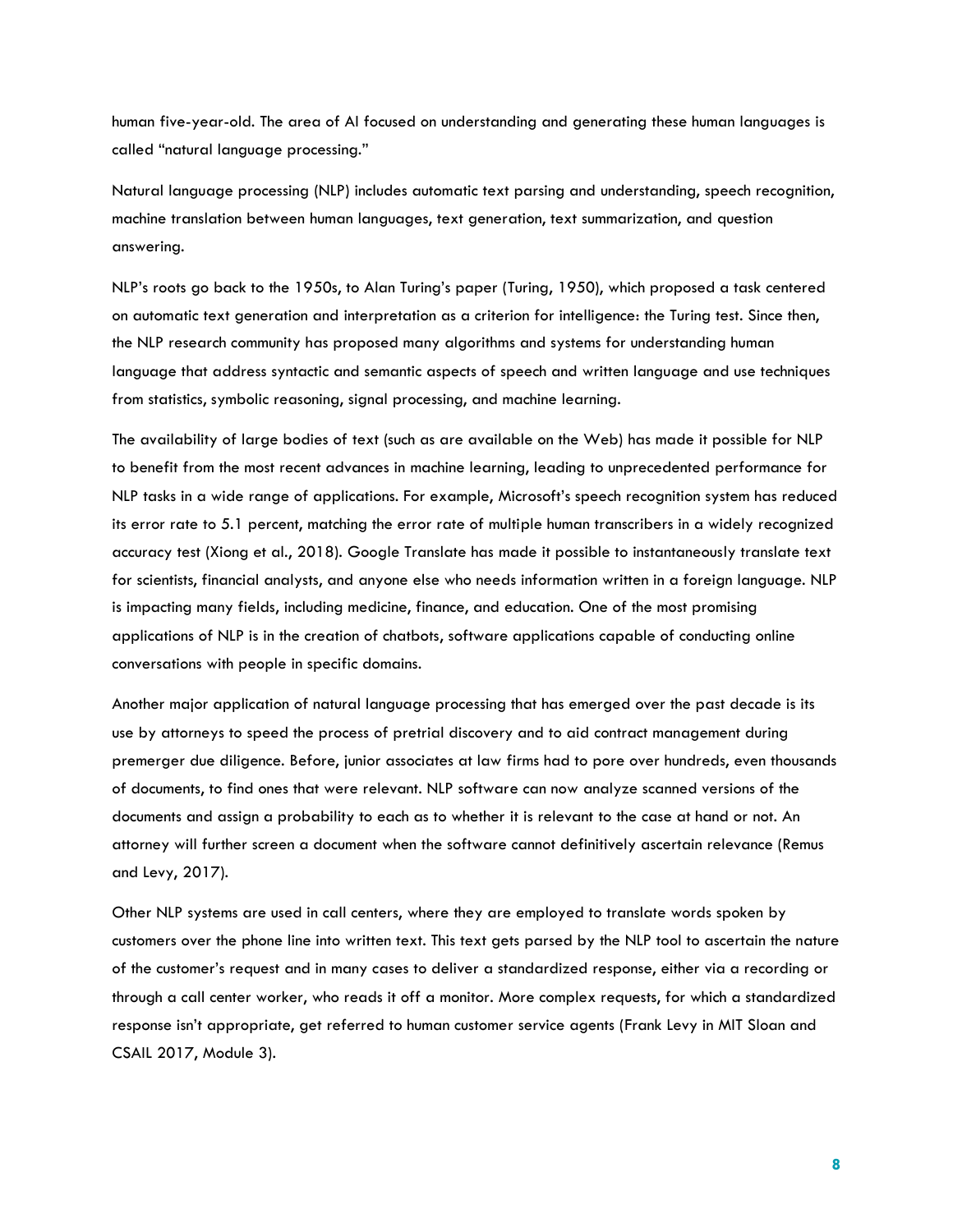#### **Robotics**

Robotics is the study of robots, machines that move and act independently in the physical world with the purpose of automating physical tasks like those done by humans. Robots are programmable mechanical devices that can exert physical force in the world; they take input from sensors, reason internally about the input to determine actions, and then execute those actions.

Researchers in the field of robotics work to develop the science and engineering of autonomous physical action by designing novel machines capable of interacting with the physical world in an intelligent and controlled way. Tasks include developing robot locomotion and robot manipulation, designing multi-robot systems, and facilitating human-robot interaction. The work requires both novel designs for the physical robots and new algorithms for perception, planning, reasoning, learning, and control.

Robotics has transformed industrial manufacturing and proved helpful in many other applications that have dull, repetitive, dangerous, and dirty tasks. Early deployments of industrial robots date to the 1960s and were successful because the robots operated under very precise conditions, in environments that did not change. Today, through hardware, algorithmic, and software advancements, robots are becoming increasingly more adaptive to operating in unfamiliar and human-centered environments.

Thanks to such advances, robotics is enabling powerful solutions in many fields, including manufacturing, transportation, agriculture, defense, medicine, environmental monitoring, and in-home activities. A particularly promising area of robotic application is autonomous transportation, including both the robotic taxi systems currently pursued by many companies, along with self-driving mobile systems such as trucks, boats, agricultural equipment, golf carts, delivery vehicles, and wheelchairs. Robotics is also contributing to scientific discovery by traveling to places humans cannot go, including outer space, deep oceans, and the interior of active volcanos.

By now, most people are used to seeing robots work in manufacturing plants; they're even familiar with driverless cars. Another application that has had significant impact in recent years is the use of robots in warehouses. For example, the robots built by Kiva Systems, a company acquired by Amazon, have transformed warehouse processes.

Each Kiva robot is a small box on wheels, a bit over a foot tall and 2-by-2½-feet wide. When a customer buys something from Amazon, the robot retrieves the ordered item from a moveable pod. The robot drives under the pod, lifts it, and delivers it to the worker responsible for boxing up the order. Once the worker has removed the item from the pod, the robot returns the pod to its appropriate location.

Human workers used to have to move through the aisles of Amazon's warehouses to get the items they needed to complete an order. Now the robots do the moving. And items no longer need to be stored in a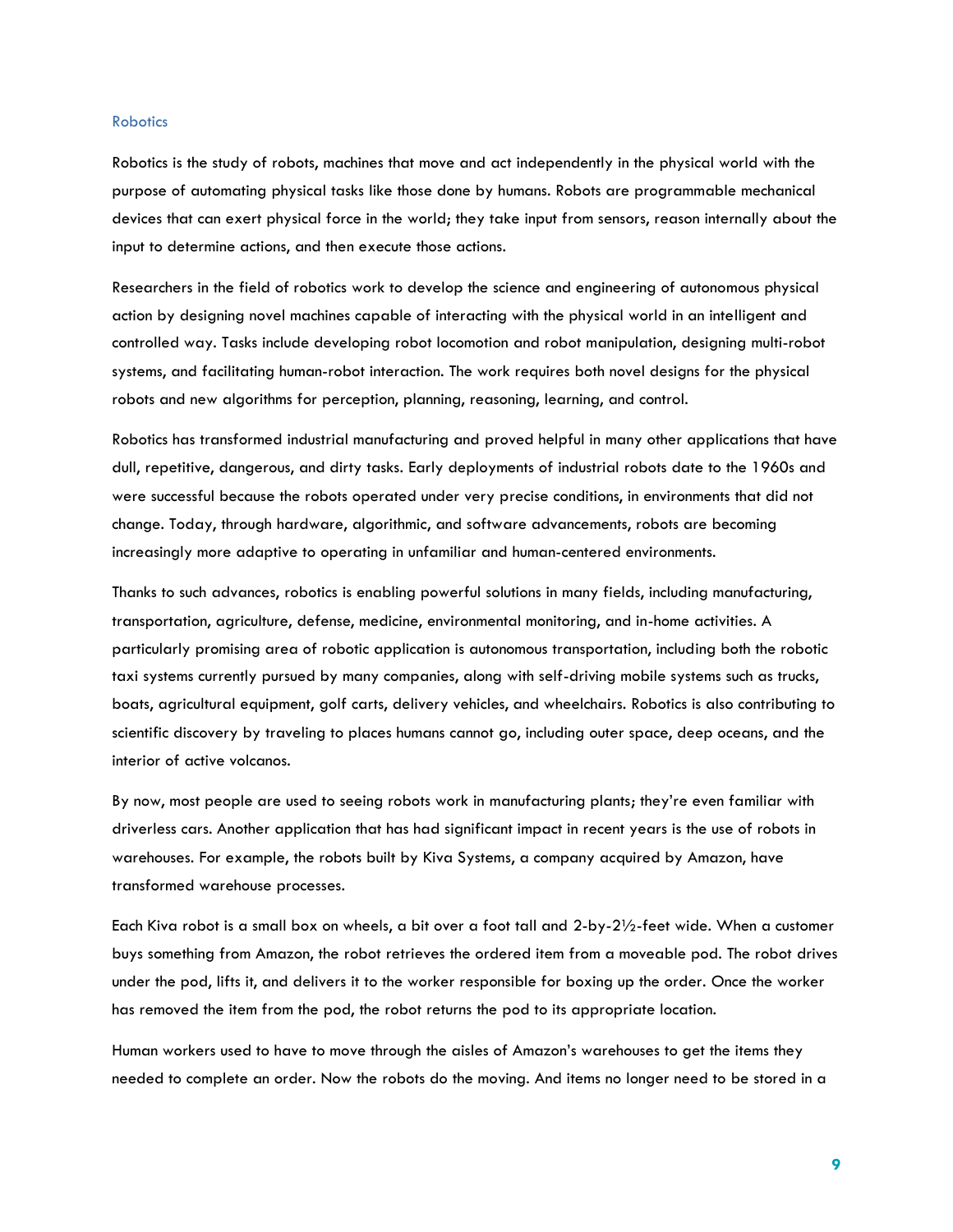fixed location; items projected to be in high demand can be kept closer to the workers, with other items farther away, thus minimizing travel time for the robots (Mountz, 2011).

#### Computer vision

Automating tasks done by the human visual system is the goal of computer vision. Developing computers that can understand the physical world based on visual information such as images and video streams involves developing algorithms for capabilities such as object recognition, scene reconstruction, 3D-scene modeling, vison-based robot control, motion analysis, and image restoration.

Computer vision algorithms take input from single images or from sequences of images, and endeavor to extract, analyze, and understand the salient information in a task-specific way. Computer vision has seen significant advancements thanks to the creation of an open-source repository of millions of labeled images, ImageNet (Deng et al., 2009), which opened the door to using machine learning for object recognition and other visual tasks. Computer vision, powered by machine learning, is providing powerful solutions to applications that necessitate object recognition, including automatic inspection for manufacturing; mapmaking, localization, and place recognition for autonomous driving; detecting events for visual surveillance; and information extraction for medical diagnosis.

For example, the startup Tellus Labs uses computer vision to analyze satellite images and make predictions about crop yields or the movement of oil tankers and ocean shipping. Its customers include commodity traders.

## What Is Today's AI Frontier?

Despite major recent advances, artificial intelligence is nowhere close to matching the breadth and depth of perception, reasoning, communication, and creativity of people. AI systems remain quite limited in their ability to reason, make decisions, or interact reliably with people and objects in the physical world. And they usually can't act creatively or put together unfamiliar combinations of ideas. They also typically lack social intelligence—though researchers at MIT, including Rosalind Picard and Cynthia Breazeal, are working to build systems that can read human emotion and even mirror it back (see, for example, Picard, 1997).

Current limitations hold AI back from outthinking and outdoing humanity in many domains, and this means that there are significant constraints on how much and in what ways machines will be able to displace workers on the job today.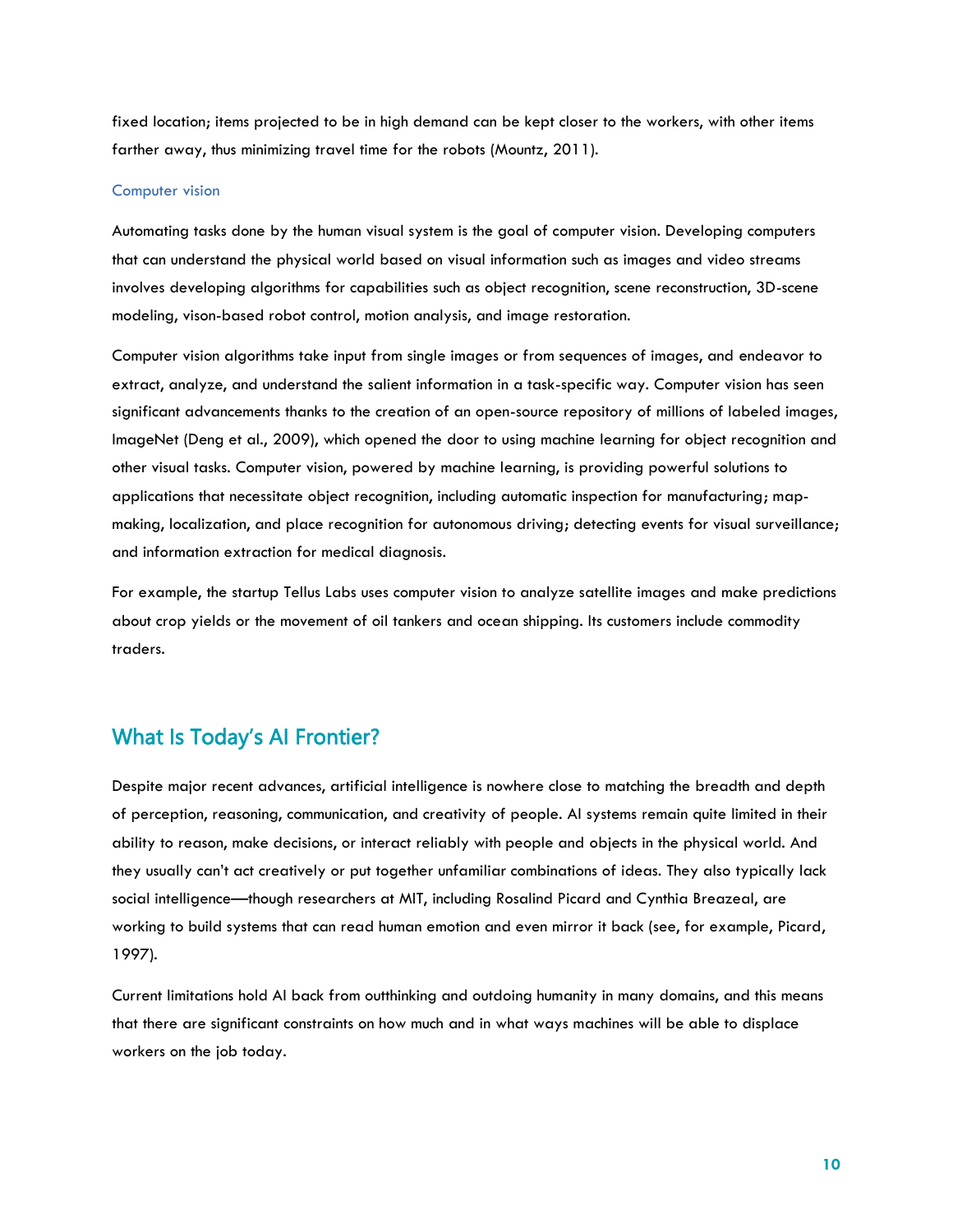Other challenges associated with AI stem from some of the qualities inherent to today's systems: they need to be trained with very large data sets; they can be brittle (which means they can fail due to small changes in their inputs); they require massive amounts of computing power; and they are not able to explain how they reach their decisions (in large part because they cannot reason like people). Researchers are working to address these shortcomings, but solutions will not arrive overnight.

#### *Data availability*

Deep learning systems are often trained using vast amounts of data. This is why companies sometimes refer to data as "the new oil." But data typically needs to be manually labeled, which can time-consuming and expensive (Metz, 2019). When the data has bias, the system propagates that bias. And poor-quality training data results in poor system performance. The AI community is currently developing new approaches to reduce training needs and assess data quality.

#### **Robustness**

Deep learning systems achieve impressive performance, but their predictions can be brittle (Marcus, 2018). That means that errors can result from carefully constructed but indiscernible perturbations to input data. These carefully constructed examples are sometimes referred to as adversarial examples, because they are specifically created to "fool" the deep learning systems. Among other things, this means that criminals or others could use such examples to gain control of the predictions. And even benign noise can trigger errors. Consider the two images of dogs in Figure 1. The right image is obtained by slightly perturbing the one on the left with additional pixels in the middle. Those small changes are enough to trick the system into incorrectly identifying the righthand picture as an ostrich (Szegedy et al., 2014)

#### **Figure 1: Lack of Robustness in Image Recognition**



 **Dog Image Perturbation Ostrich**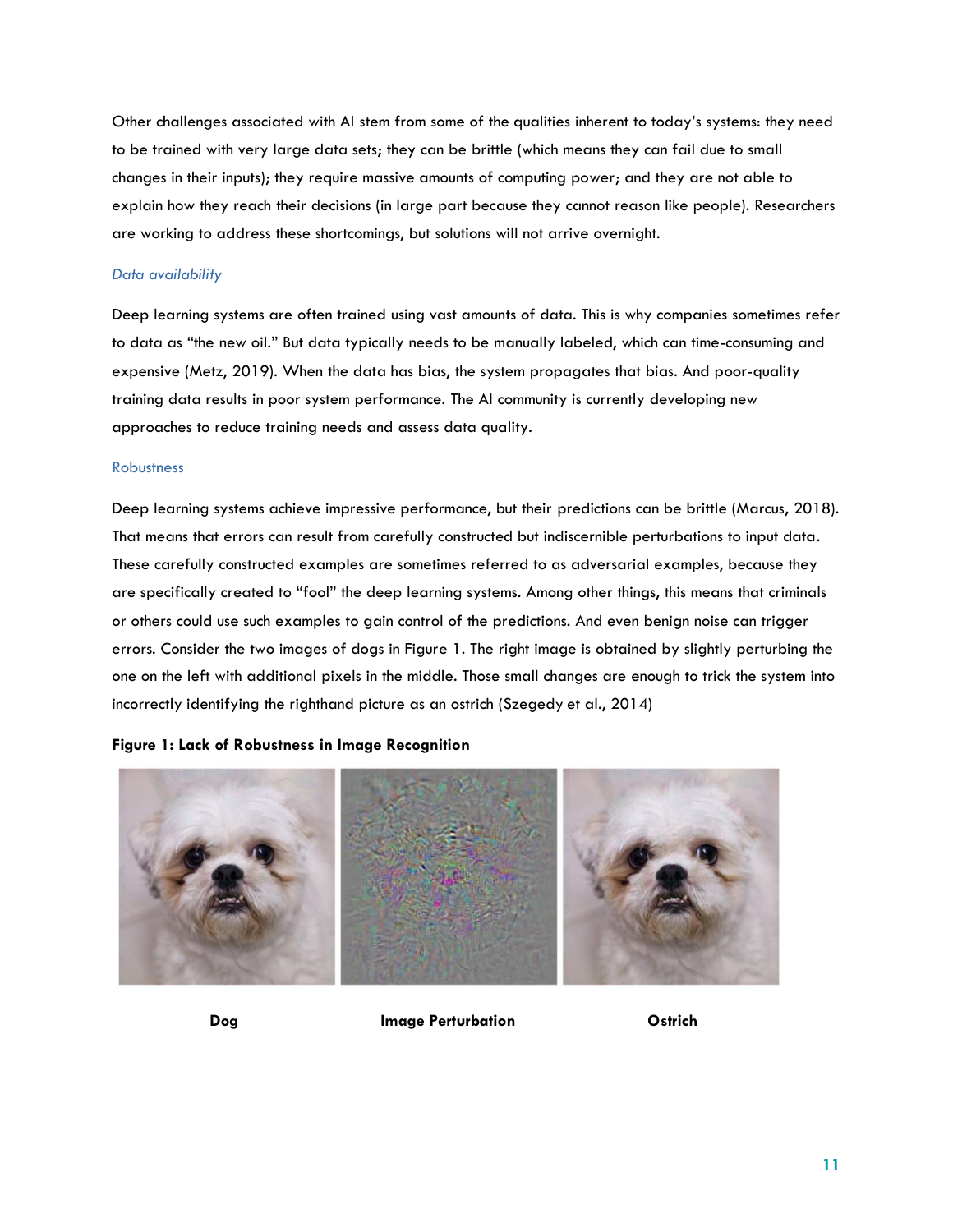Because of their lack of robustness, many deep neural nets work merely "most of the time," which is not acceptable in critical applications. Lack of robustness can also reduce trust, since users cannot be assured their system is delivering correct answers. The AI community is developing new training methods and data sensitization techniques to significantly reduce or even eliminate this kind of brittleness.

#### Computational load

Recent advances in computing technology have allowed deep learning solutions to scale up to address real-world problems. Such successes have encouraged the creation of larger and larger models, trained on more and more data. Deep learning programs are computationally hungry, and the costs can be staggering (Peng, 2019). For example, the cost of the electricity alone that powered the servers and graphical processing units (GPUs) during training of the GPT-3 language model is estimated at \$4.6 million. According to OpenAI, accelerating demand has caused power requirements for training large models to skyrocket 300,000-fold in 2018, and they are currently doubling every 3½ months.

In the mid-1960s, Gordon Moore of Intel projected that the number of transistors on a computer chip would double every 18 months for the foreseeable future, which meant each new generation of chips could deliver twice the processing power for the same price. This projection, which came to be known as Moore's law, has held true ever since and is a major reason the cost of computing has declined significantly in recent decades. But transistors have now become so small they are close to the size of atoms, which means we are approaching the point where Moore's law will no longer hold true. The computing community is working on alternative, algorithmic approaches to make computation more efficient. In the meantime, training deep neural networks will remain a costly process.

#### Interpretation

While decisions made by traditional, rule-based software can be traced through the code, it's often hard to know how today's AI systems return their results. They provide only a black-box, input-output functionality. As a result, users cannot learn from the systems, and it's hard to detect abnormal behavior that could pose security or safety risks. This means that rare and unexpected inputs could potentially lead to failures with catastrophic consequences.

Researchers are working to make AI models more transparent by incorporating explanation as a central design goal rather than an afterthought. Approaches for providing greater interpretability include highlighting regions of the input that maximally contribute to output; building additional models that can explain results using natural language; building models that are inherently more interpretable and visualizable; and developing external algorithms that can probe a model's underlying mechanism.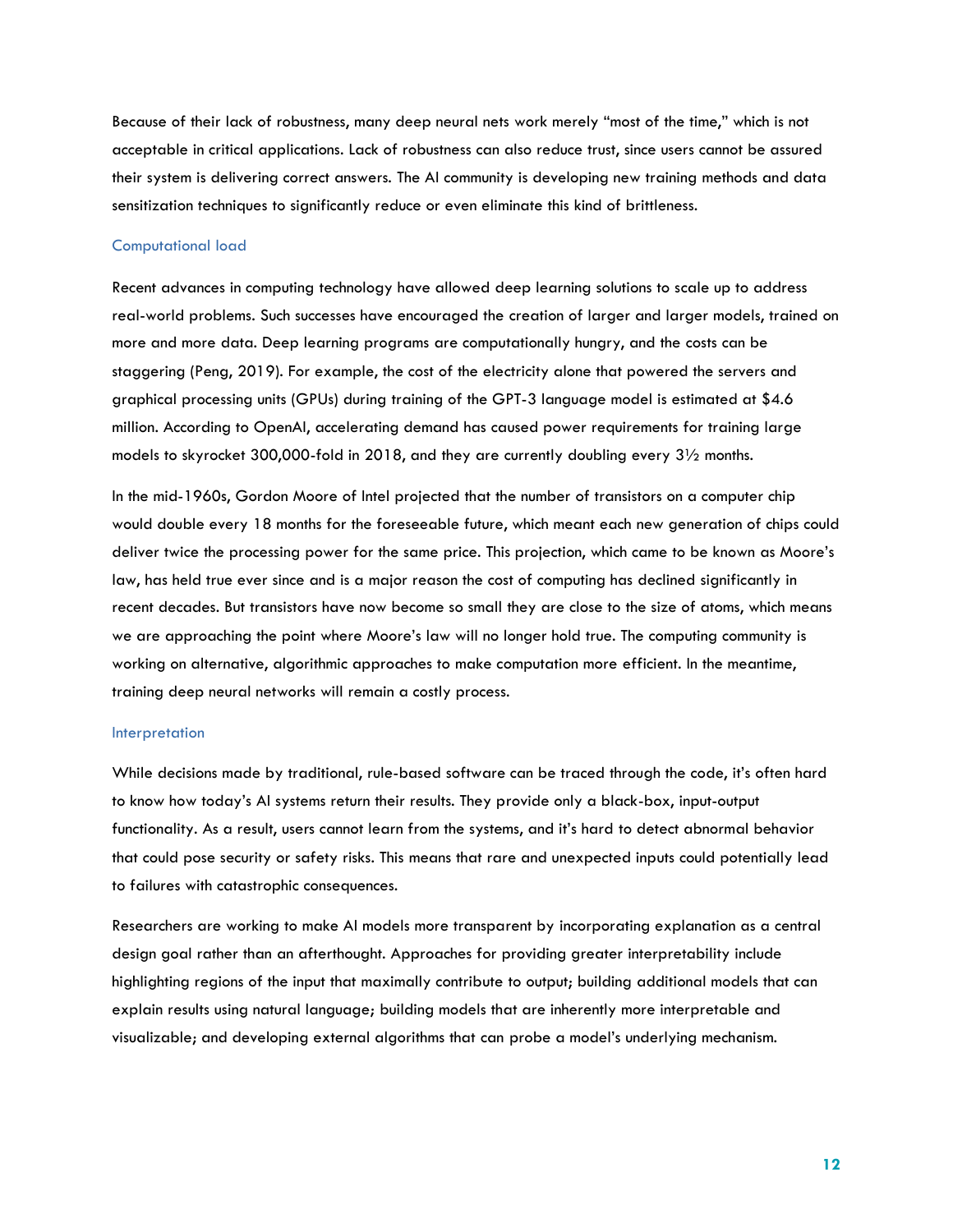#### Reasoning

The "learning" aspects of deep learning systems primarily involve pattern recognition. A system than can translate from English to French has no idea what is being said, and an object classification system that can recognize an image of a beach does so by solely by comparing the pixels of the image to pixels previously labeled by humans as representing a beach—the system has no understanding of what a beach is.

Machine learning systems can go well beyond human capabilities in identifying and recognizing patterns in data. But they cannot do the kind of thinking people do easily: infer symbols, abstractions, and functional connections. For machines to navigate the real world, they will need to move beyond pattern recognition and toward representing and understanding objects and how they relate to one another.

The AI community is working to increase the ability of AI systems to reason—giving machines the power to connect facts, observations, and learned concepts. One promising direction for machine reasoning involves using the mathematical language of logic and finite-state machines to represent concepts and relationships. One system employing this approach learns the rules of the road by observing drivers (Araki et al., 2020).

#### AI OPPORTUNITIES AROUND THE CORNER

To deal with the current limitations of AI systems, the research community is pushing the AI frontier forward in one of the following areas.

#### Reducing computational load

One way to address the computational load of machine learning is to use more efficient models and training data. Promising possibilities for doing this include using a special type of algorithm called "the Transformer" and pruning training data and models.

*Transformers.* The Transformer is a [deep learning](https://en.wikipedia.org/wiki/Deep_learning) approach introduced in 2017 that is primarily used for tasks such as [translation](https://en.wikipedia.org/wiki/Statistical_machine_translation) and text summarization (Vaswani et al., 2017). Transformers predict what words should come next in a sequence, but they do so without requiring that language data be processed in the order in which it appears in the text. Instead, the processing is done in parallel. This allows the model to consider the relationships between words regardless of how far apart they are and to determine which words and phrases are most important. If the input is a natural language sentence, for example, the Transformer does not need to process the first words before the last ones, and that reduces training time.

Parallelization makes Transformers much more computationally efficient. The GPT-3 Transformer, introduced in the summer of 2020, was trained on roughly 500 billion words and consists of 175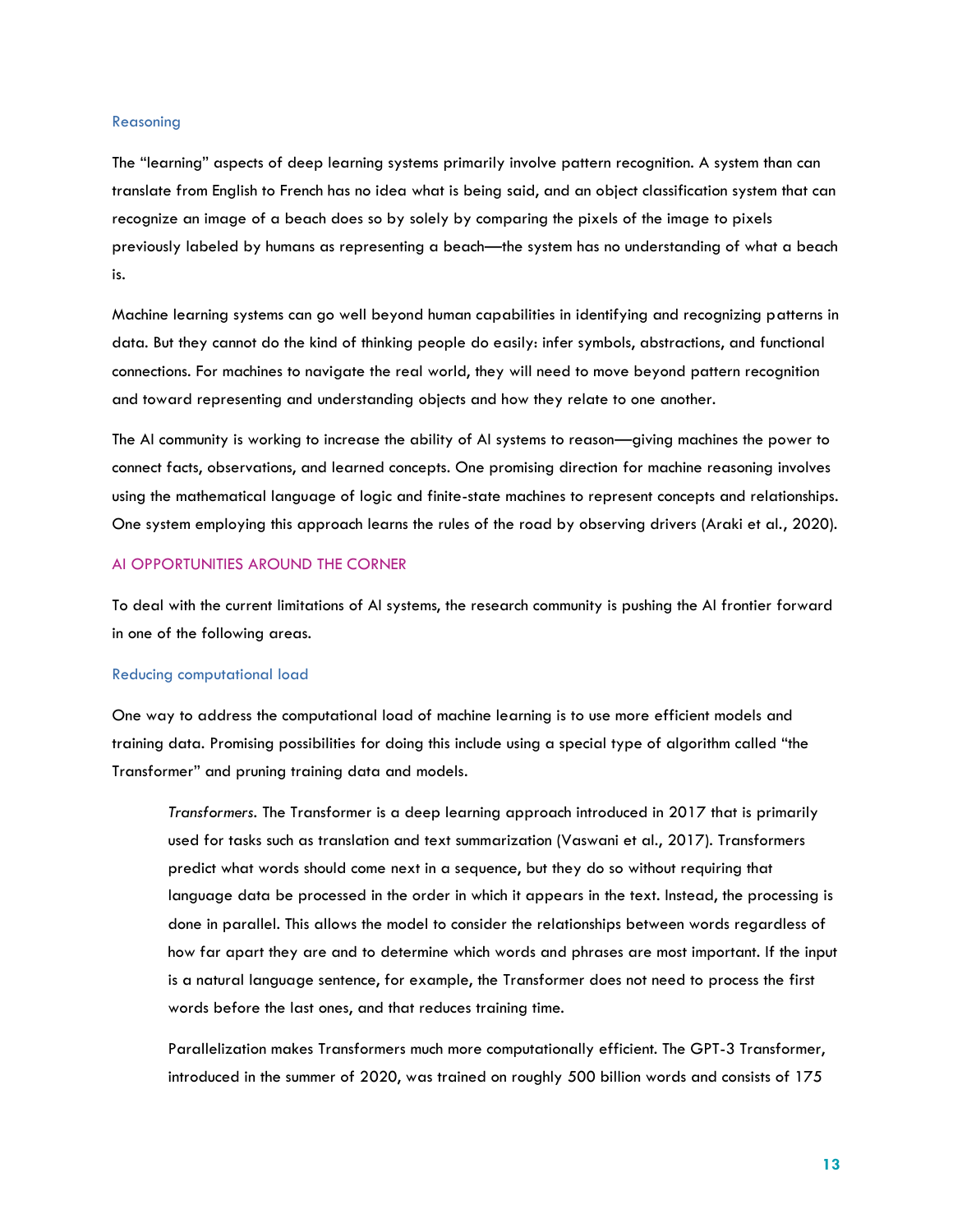billion parameters. GPT-3 is fueling a revolution in the field of chatbots, allowing, for example, the insurance startup Lemonade to process routine claims wholly automatically.

*Pruning training data and models*. Modern deep learning networks with millions of parameters require large amounts of memory and processing power. To increase the efficiency of deep learning systems, AI researchers are developing ways to reduce the amount of training data required and the size of the networks.

One technique is to curate training sets to capture salient features. One method called few-shot learning uses a very small amount of data. For example, the MNIST database is a large data set of handwritten digits. By carefully engineering and optimizing a sample set for each digit image, researchers have trained the system to recognize digits using only 10 data points of comparison. This system achieves the same accuracy as one trained with the entire MNIST data set of 60,000 examples.

The size of neural networks can be reduced using pruning algorithms that remove redundant parameters. Pruning redundant filters can generate network architectures with 80 percent to 90 percent fewer parameters while retaining the same accuracy as the original network (Liebenwein, 2019).

#### New models for interpretability, robustness, and reasoning

A central goal of artificial intelligence research is to design algorithms that represent the world coherently while simultaneously reflecting an understanding of its dynamics. Surprisingly, animals as small as the nematode (which is only a few millimeters long) can do this thanks to their near-optimal nervous system structure and harmonious neural information-processing mechanisms, which enable locomotion, motor control, and navigation capabilities.

A large body of active research focuses on designing methodologies to explain how a large neural network arrives at its output/decision and alleviate some of the limitations of machine learning to function in the real world. For example, neural circuit policies (NCPs) are intended to improve our understanding of how neural information processing systems work in continuous-time environments. NCPs are a new AI approach inspired by nature that involves giving each artificial neuron increased computational capabilities relative to what's provided in contemporary deep learning models (Lechner, 2020)—replacing the simple thresholding function in today's models with a differential equation. The result is a significantly smaller network that is more interpretable. This approach has been applied to keep autonomous vehicles in their lanes using small networks of neural models inspired by the brain that comprise just 19 neurons. These NCPs have outperformed state-of-the-art deep learning models with more than 100,000 nodes.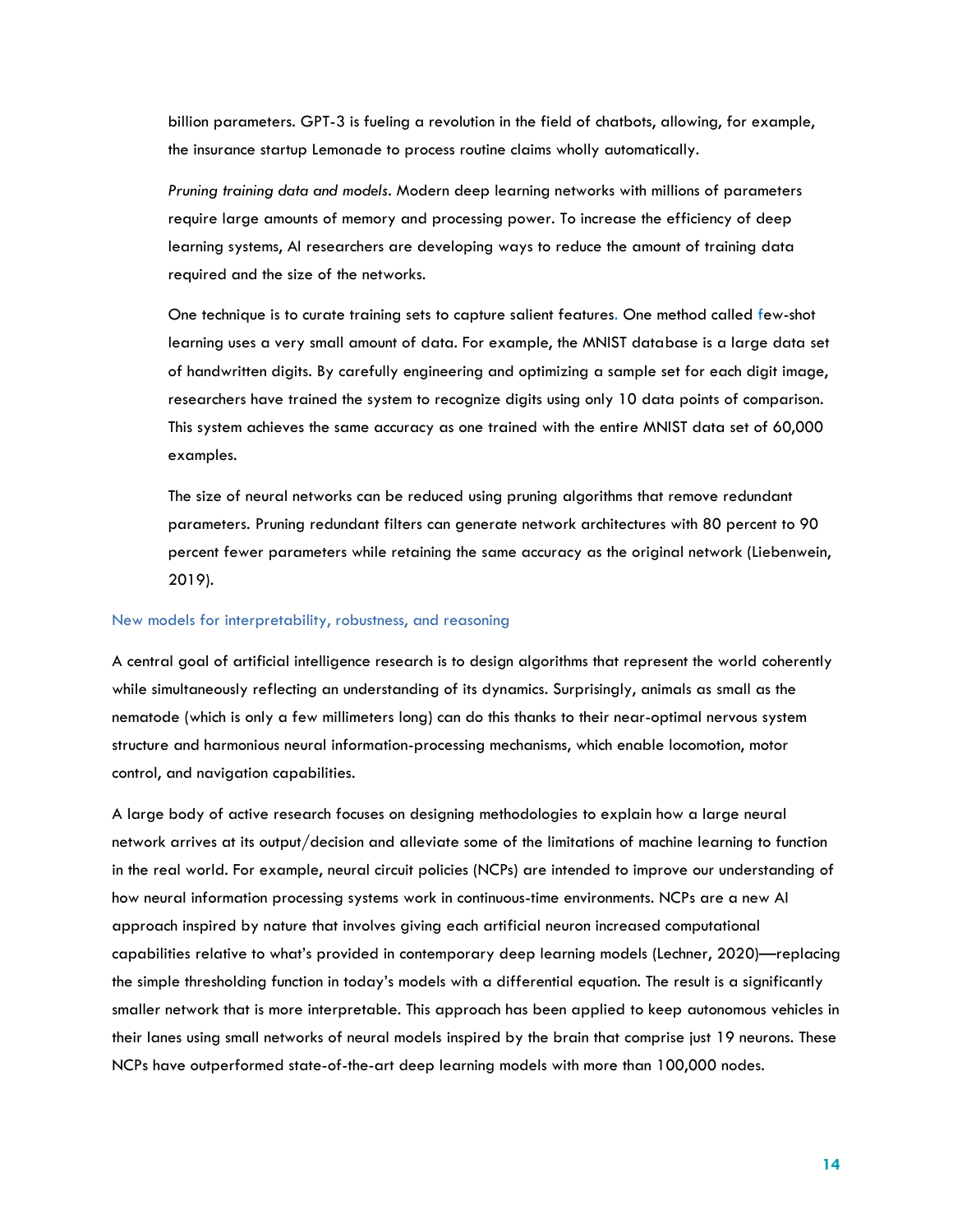Other new models for machine learning address the lack of robustness demonstrated in Figure 1 by measuring how certain pixels in training images can influence the system's predictions (Madry et al., 2017). The models can be tweaked to focus on pixel clusters closely correlated with identifiable features—such as detecting an animal's paws, ears, and tail, yielding models capable of symbolic reasoning with increased robustness. Significant efforts are also directed at understanding the origins of common sense in humans and how this understanding can be captured in machines and mapped into more extensive algorithms for causal inference and symbolic reasoning (Lake et al., 2017; Mao et al., 2019; Smith et al., 2020).

#### Reducing problems with data availability

Two important ways to reduce the need for manually labeled data are unsupervised learning and reinforcement learning. In addition, federated learning can enable the use of private data in training models.

*Unsupervised learning*. Most AI applications today use supervised learning. The term "supervised" means humans must manually label the data used to train the network. This is a labor-intensive task often performed through services such as Amazon Mechanical Turk or companies such as iMerit. In contrast, unsupervised learning (also called self-supervised learning) does not need labeled data. Instead, the algorithms cluster data and discover natural groupings. If the data is an unlabeled mix of images of animals and cars, for example, an unsupervised system can determine common features and group the cars and animals into separate categories. So far, this approach has been used effectively in natural-language applications and robotics.

*Reinforcement learning*. Reinforcement learning (RL) allows robots to learn complex behaviors through interaction with the world. If successful, this approach could enable deployment of systems that operate much more autonomously. In RL, the robot explores options for performing a given task, determines its success according to a specific reward metric, and learns from experience.

To date, applying reinforcement learning has proven challenging due to the complexity of realworld environments; the number of options robots can pursue is huge. Researchers are therefore seeking to develop simpler representations of the environment and create methods that will allow robots to explore options more efficiently. If these advances are achieved, RL could power robotic systems that truly operate on their own.

*Federated learning.* Most real-world deployments of AI involve the use of valuable and sensitive data. Ensuring the data stays private is a big challenge. Today, a deep learning model is typically trained on a large data corpus stored in a single repository. If the training data includes medical records, personal photos, correspondence, records of user behavior, or other confidential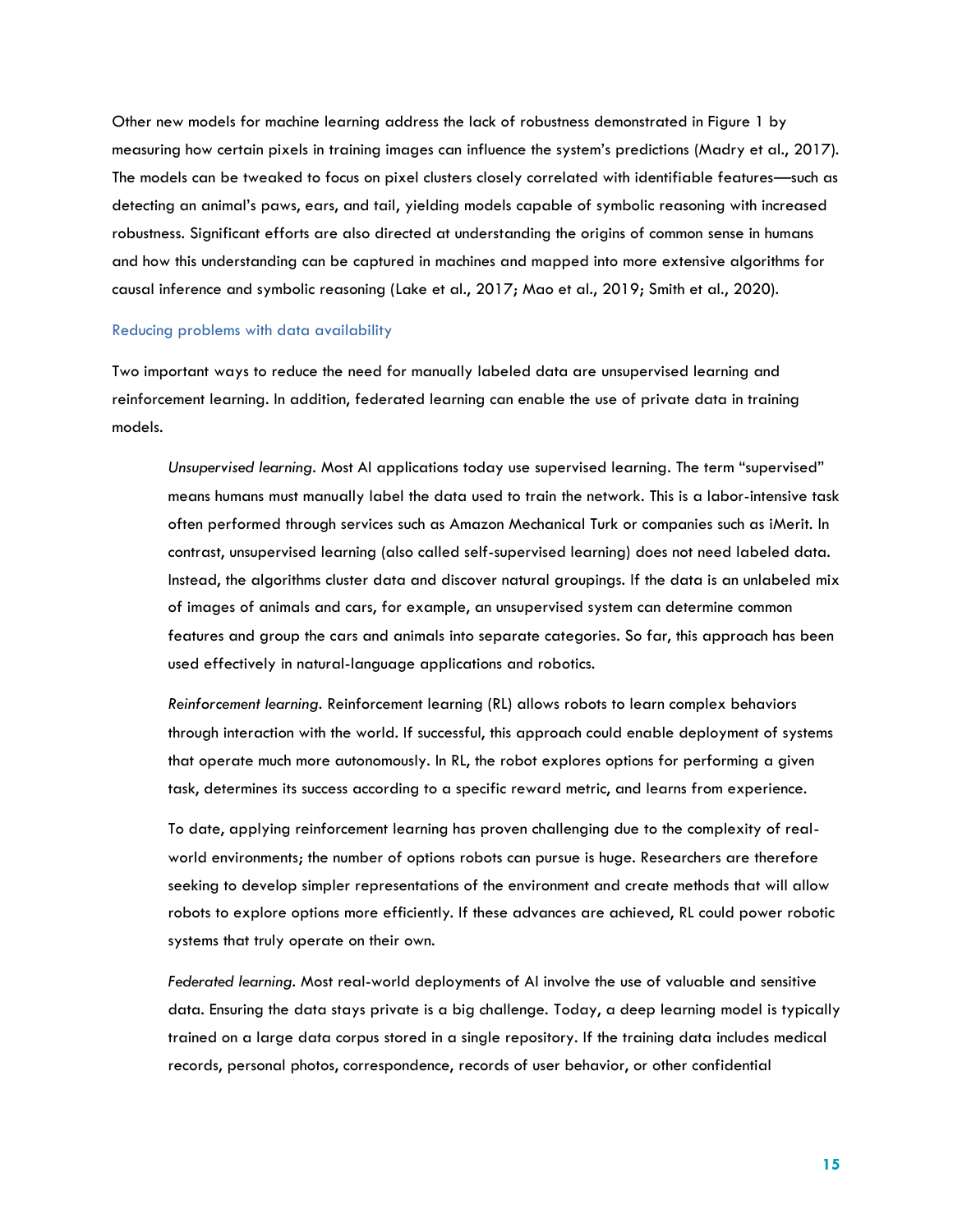information, having the data aggregated in one place creates the risk that a single breach could expose sensitive information.

To address this concern, federated learning leaves the data distributed across devices and servers close to where the data originated, instead of bringing all the data to a single place. Versions of the model get sent to each device that has training data, and they are trained locally on each subset of data. The resulting model parameters, but not the data itself, are then sent back to the cloud. The "minimodels" are all aggregated to create a unified model that works just as though it had been trained on a single data set.

#### Artificial general intelligence

An obvious longer-term question is: How soon will these and other approaches overcome the limitations and challenges seen at today's AI frontier? When, for example, will we have human-level artificial intelligence (also known as artificial general intelligence)? One review of predictions made about AI since the field began showed that the average prediction by both experts and nonexperts for when human-level general AI would be available has been about 20 years in the future (Armstrong and Sotola, 2015). In other words, human-level AI has seemed 20 years away for the last 60 years. While it's theoretically possible that this time the prediction could be right, we believe that is very unlikely. Barring some kind of major societal disaster, we believe it's very likely that human-level AI will be achieved someday, but that day is probably still many decades in the future.

## How Will Work Change with AI?

Even if human-level general AI is still far in the future, AI is likely to have great economic importance in the meantime because it will steadily increase the number of tasks that computers can do faster, more cheaply, or better than people. The question is, how can we predict what these tasks will be?

#### WHAT TASKS WILL COMPUTERS DO?

One simple way of predicting what tasks computers will do in the future is to take note of what today's computers are often better at doing than people now: routine data processing (e.g., summing up a retail store's transactions) and predictable physical work (e.g., assembly line production).

Figure 2 shows another simple framework, this one designed to predict where machine learning can be useful. Since most recent advances in AI are based on various forms of machine learning, this framework applies to many kinds of current AI.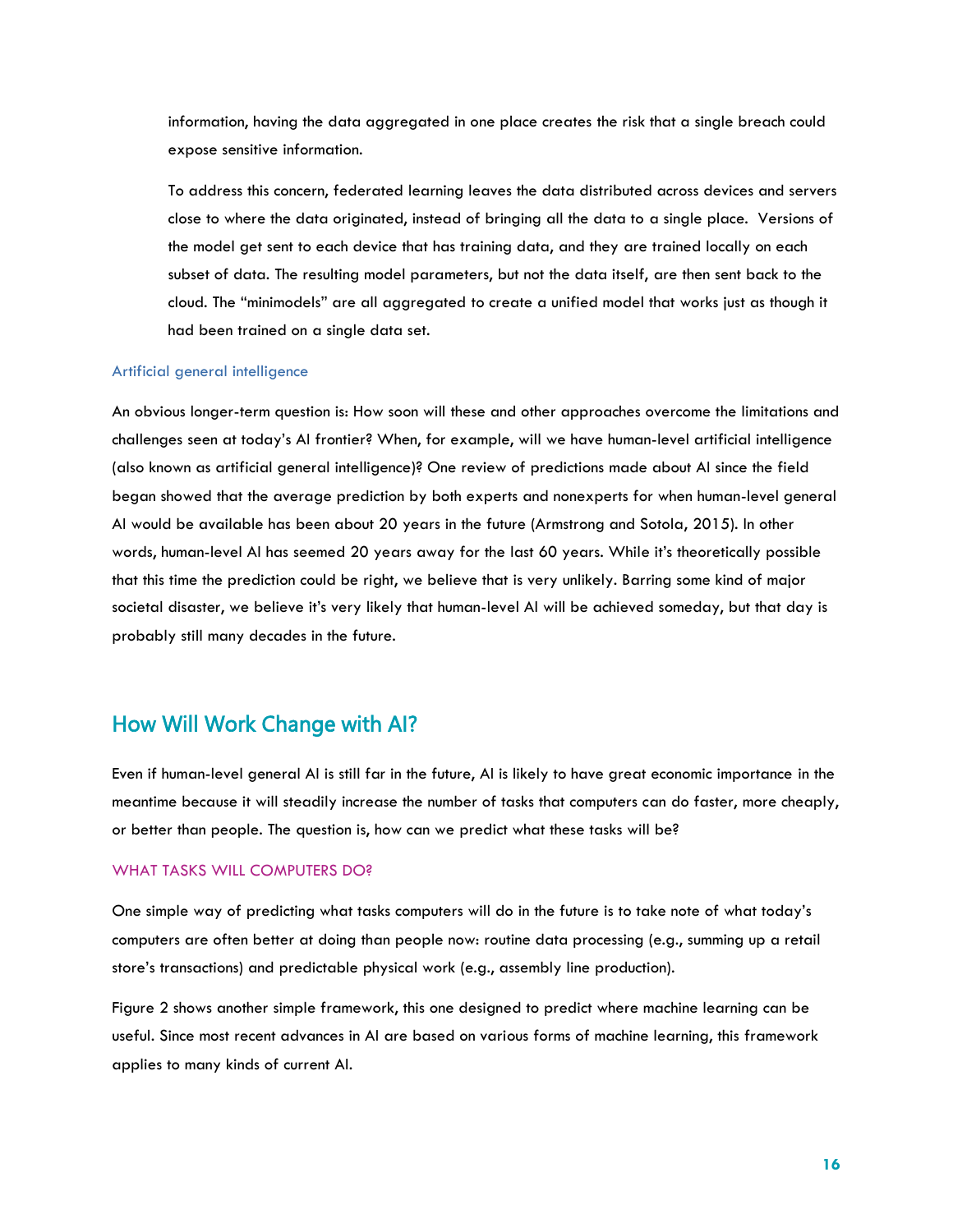



Source: Thomas Malone in MIT Sloan and CSAIL 2019, Module 2

As this figure shows, two important factors are usually needed for today's machine learning algorithms to be useful. First, as noted earlier, these algorithms usually require large amounts of data, often hundreds,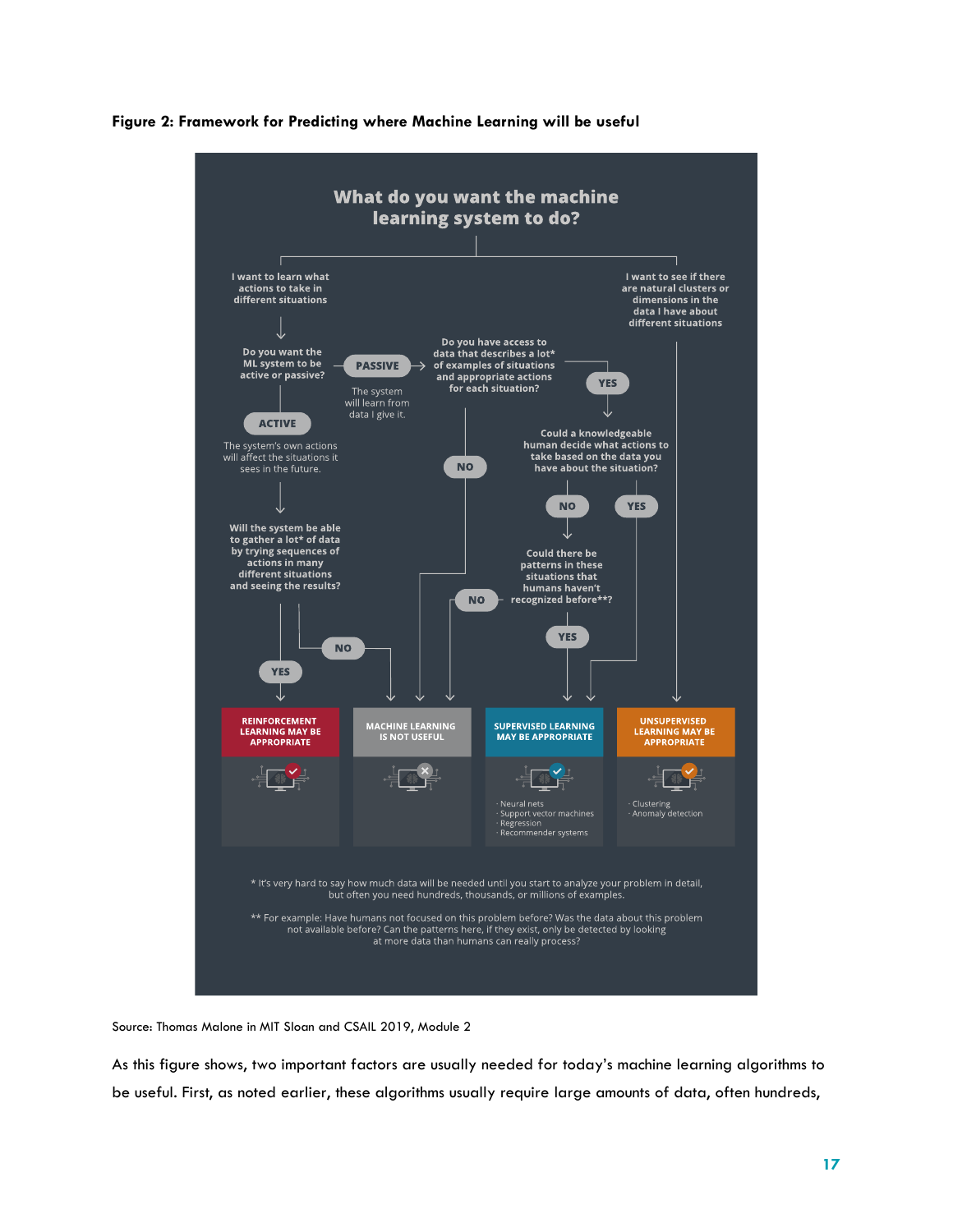thousands, or millions of examples. When such data is available—such as from recordings of previous conversations with customers or from sensor logs of previous machine operations—machine learning can be very useful. For instance, the success of Google Translate was enabled by the availability of vast amounts of textual data in many languages on the web.

Second, machine learning only works if there is an actual pattern to be recognized. For example, machines can often make credit-risk assessments as well as people can when using information such as a borrower's current assets, income, and debt. More interestingly, machine learning programs can sometimes be trained to recognize patterns in pools of data that are far larger than humans would ever be able to analyze. For instance, online retailers such as Amazon use AI techniques to detect subtle patterns in vast amounts of data related to which kinds of customers buy which kinds of products (Hardesty, 2019). Still, no amount of machine learning is likely to be able to predict the exact path an individual shopper will take through a shopping mall.

#### Difficulties in predicting when machines can perform better than people

In general, it's very hard to specify in any simple, precise way what machines will or won't be able to do. The above guidelines simply provide ways to make rough judgments about what specific tasks can be done by today's AI; many subtle details can also affect whether today's AI is actually appropriate for a given task.

Unfortunately, even though it's easy to assert a tautology such as "computers can do tasks that are precisely specifiable in ways computers can execute," it's very difficult to provide general rules for what is and isn't precisely specifiable in this way. And it's even harder to predict the effects of future progress in AI (Darwiche, 2018).

Many people, for instance, make statements such as "computers will never be really creative" or "computers will never be able to understand human emotions," but we don't know of any such categorical statements that we believe are accurate. In the distant future, computers may be able to do all these things as well as people do. And in the meantime, computers will be able to do more and more types of things every year. For example, computers have already been used to generate strikingly artistic images (Gayford, 2016), including a painting that sold at auction for more than \$400,000 (Vincent, 2018). They have also proved able to read human emotions in certain situations (Picard, 1997).

One useful way of understanding the difficulty in predicting what machines will be able to do in the future is to recognize a key difference between classical AI and modern machine learning (Darwiche, 2018; Marcus and Davis, 2020b). Classical AI (especially common in the 1950s to 1980s) uses an approach that can be described as "represent and reason." This approach explicitly represents the knowledge needed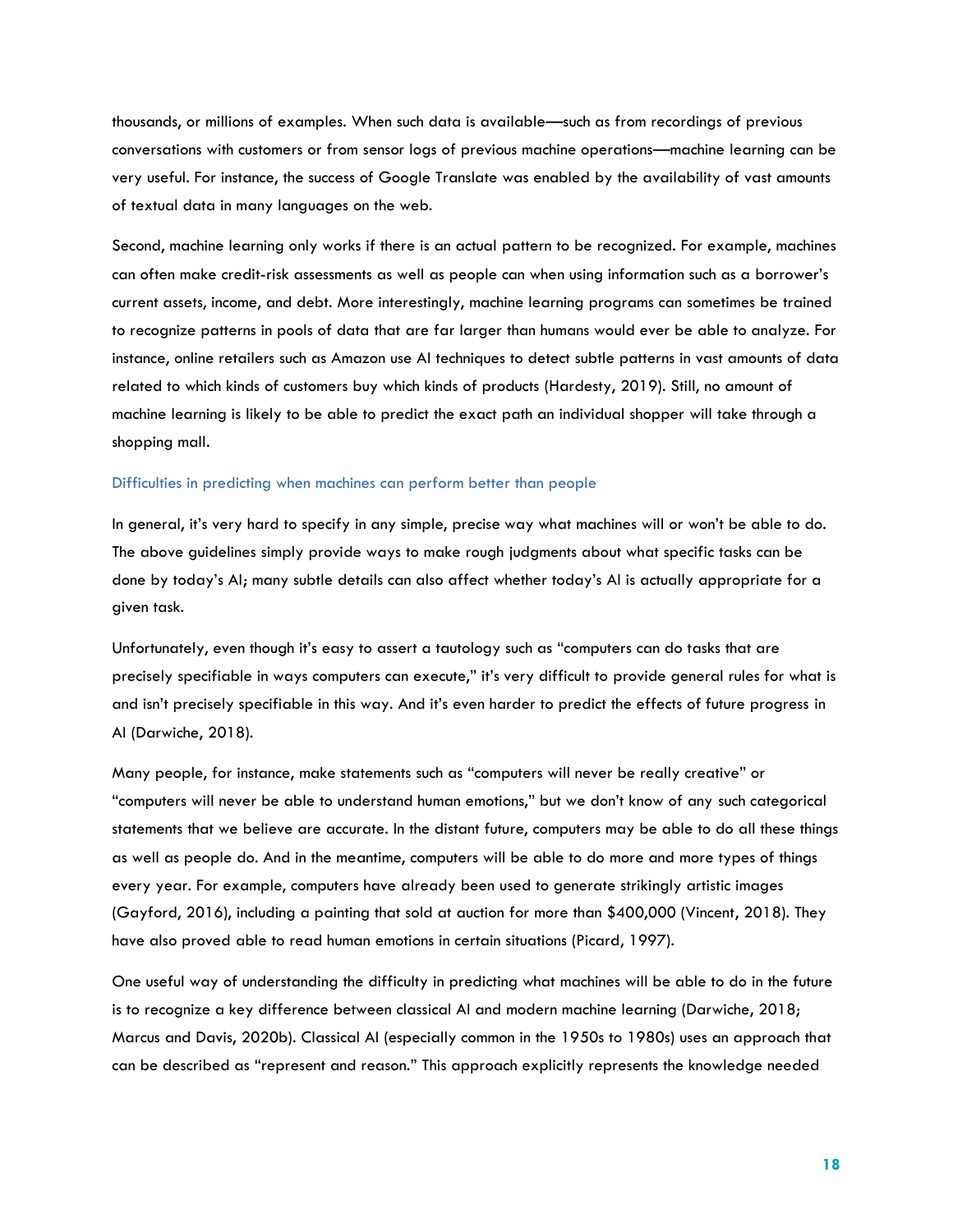(e.g., "birds lay eggs" and "chickens are birds") and then reasons logically using this knowledge (e.g., concluding that "chickens lay eggs").

Machine learning, on the other hand, uses a "function fitting" approach. It tries to find the parameters for complex mathematical functions that allow the system to predict the input-output relationships observed in the training data. For example, a machine learning model with millions of parameters might be able to predict which configurations of pixels in an image correspond to pictures of cats and which correspond to pictures of dogs.

The problem is that even though both of these approaches can do useful things, neither can yet "think" in the ways humans do. The classical approach is closer to how humans think consciously, but it has not yet been successful at replicating many kinds of real-world human cognitive activities. The machine learning approach may be closer to unconscious human mental processes (such as visual perception), but it has difficulties related to interpretability and reasoning, as described earlier in this report.

One promising direction is to combine the classical and more recent approaches (e.g., Lake et al., 2017; Mao et al., 2019), but no one knows the exact limitations of either approach separately or what might be possible when the two are combined.

#### Frontier capabilities

Even though it's hard to predict precisely what tasks computers will be able to do, it is still possible to outline some promising possibilities. In the foreseeable future, for example, we see important opportunities for AI in tasks such as the following:

- **–** *Sensing*. Today's AI systems are already good at analyzing many kinds of images, sounds, motions, and other inputs. For example, AI systems are now sometimes better than human physicians at interpreting X-rays and similar medical images (Rajpurkar et al., 2018). Amazon Go stores allow people to pay for their purchases without ever standing in a checkout line, because cameras and sensors track what items they take and charge them when they leave (Palmer, 2020). Airbus is using various kinds of maintenance records, motion sensor logs, and other data to predict when preventive maintenance is needed on their aircraft (Matthew Evans in MIT Sloan and CSAIL, 2019, Module 1). We believe these examples just hint at the many innovative ways AI can be used to sense the world.
- **–** *Deciding*. For decisions where the inputs and the desired outcomes can all be codified precisely, and where substantial data about relevant past cases is available, machines can usually make decisions at least as well as and often better than people (Kahnemann, 2011, chapter 21). For instance, many credit risk decisions are now done by machines (Andrew Lo in MIT Sloan and CSAIL,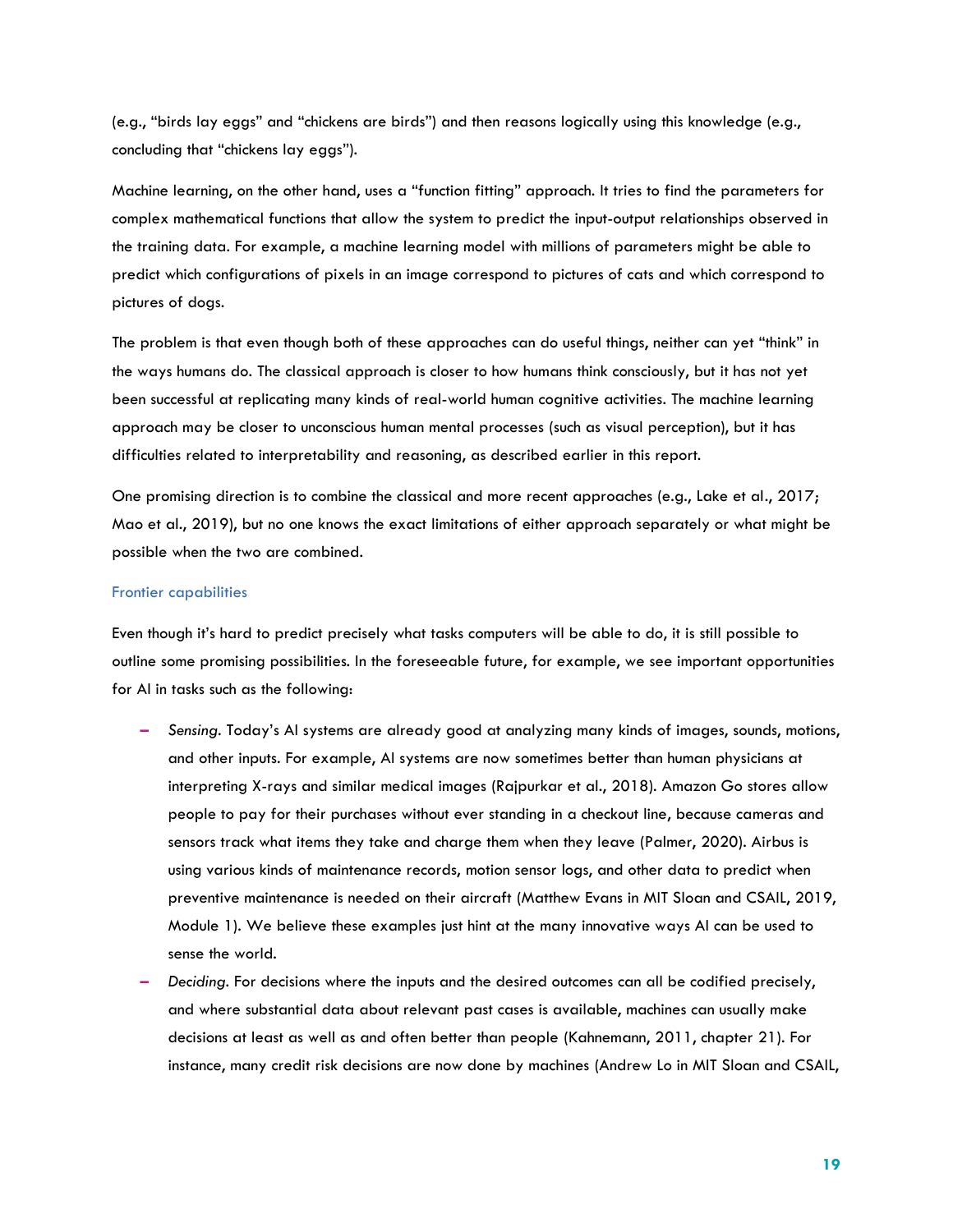2019, Module 5), and as large databases of medical cases becomes available, many kinds of automated medical diagnoses are likely to become feasible as well (e.g., Yala et al 2017).

**–** *Creating*. Many kinds of creation involve patterns that machines can learn. For instance, machines have successfully generated news articles about Little League baseball games from simple statistics about the game (Wright, 2015), and it seems likely that they will soon be able to generate customized versions of many legal contracts, sales proposals, and other documents. The GPT-3 system, for example, can flexibly generate remarkably human-like text. Even though it doesn't really "understand" anything it generates, it may substantially enhance other kinds of textgeneration software (Brown et al., 2020, Marcus and Davis, 2020a; Bussler, 2020). And, in the physical world, machines are beginning to be useful in generating detailed, innovative designs for objects such as heat exchangers (McAfee & Brynjolfsson, 2017, 111).

For tasks like these, machines are likely to perform work currently done by people. But for the foreseeable future, human work is likely to become even more valuable in tasks that humans usually do better than machines (McKinsey, 2017 and Malone, 2018, 273-281), including those that require

- *social skills* (such as providing emotional support to patients diagnosed with cancer),
- *unpredictable physical skills* (such as repairing plumbing in the complex environment under a kitchen sink),
- *common sense* (such as knowing that someone calling from out of town is not likely to want a local restaurant reservation in five minutes), or
- the *general intelligence* needed to deal with new, non-routine situations (such as what to do when you see flames from a forest fire across the freeway ahead of you).

#### NOT PEOPLE OR COMPUTERS, BUT PEOPLE AND COMPUTERS

As these examples illustrate, reframing the question of AI and the future of work around activities suggests that a useful strategy is to begin with tasks that comprise a job and imagine the computers doing the ones they can do best and people doing the ones they can do best. Taking such an approach means thinking less about people OR computers and more about people AND computers.

Adopting this perspective shifts the emphasis from what intelligent computers can do to what intelligent human-computer groups can do. Another term for these human-computer groups is *superminds*, which Malone (2018) defines as "groups of individuals acting together in ways that seem intelligent." Such combinations of many individual minds—often including both people and computers—can do things that couldn't be done by people alone or computers alone. In other words, a supermind—like a superorganism such as a beehive, ant colony, or coral reef—can do many things that its individual members can't.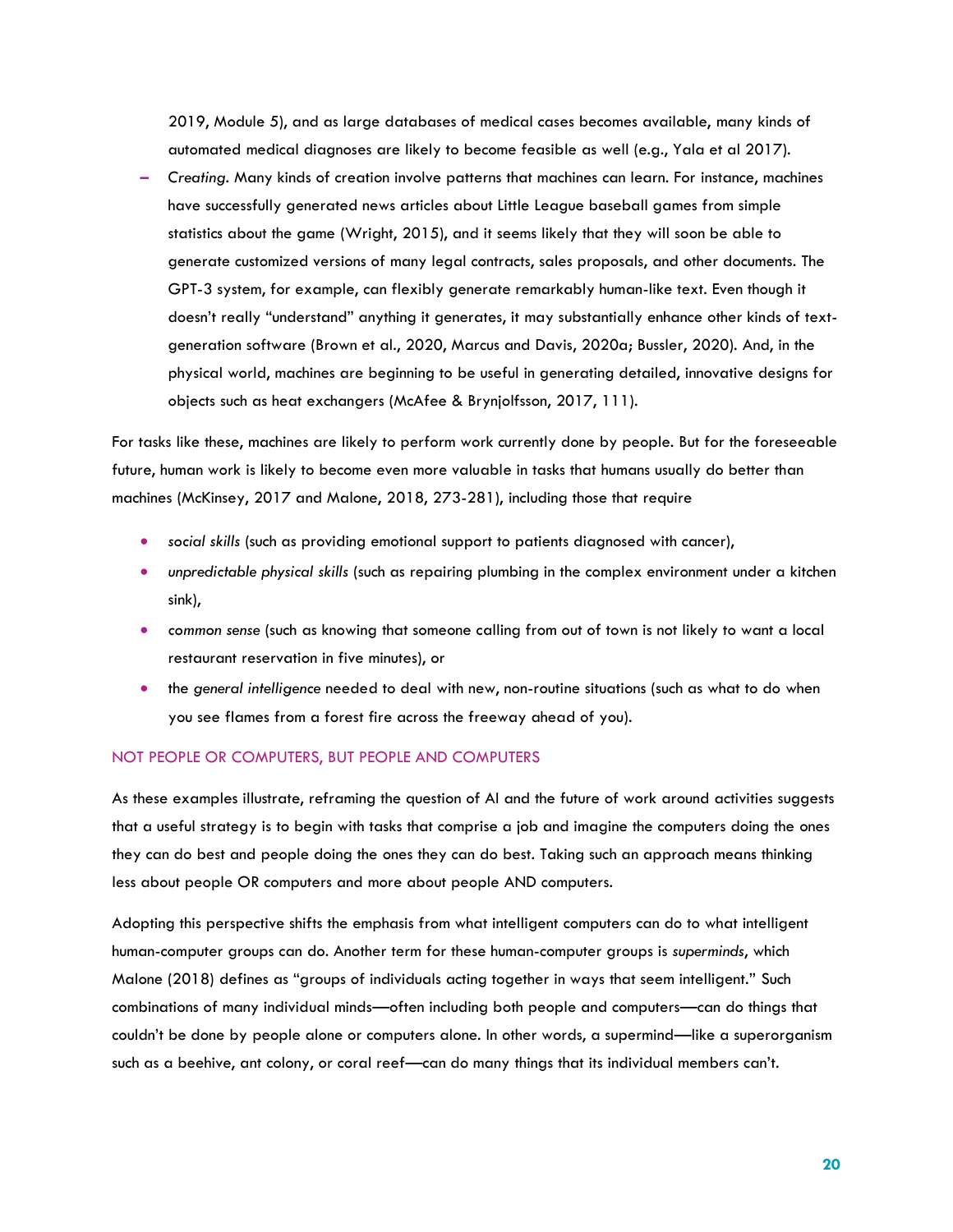By focusing on human-computer groups—superminds—we can move away from thinking of AI as a tool for replacing humans by automating tasks, to thinking of AI as a tool for augmenting humans by collaborating with them more effectively. As we've just seen, AI systems are better than humans at some tasks such as crunching numbers, finding patterns, and remembering information. Humans are better than AI systems at tasks that require general intelligence—including non-routine reasoning and defining abstractions—and interpersonal and physical skills that machines haven't yet mastered. By working together, AI systems and humans can augment and complement each other's skills.

The possibilities here go far beyond what most people usually think of when they hear a phrase like "putting humans in the loop." Instead of AI technologies just being tools to augment individual humans, we believe that many of their most important uses will occur in the context of groups of humans. As the Internet has already demonstrated, another very important use of information technology—in addition to AI—will be providing hyperconnectivity: connecting people to other people, and often to computers, at much larger scales and in rich new ways that were never possible before (Malone, 2018, 3).

Hyperconnectivity already enables people to communicate across the entire world, practically for free, and has transformed how we work and live. It has also had downsides, such as the spread of misinformation and extremist beliefs on social media. Some researchers are now seeking to combat the problems caused by hyperconnectivity using hyperconnectivity (Pennycook and Rand, 2019).

In hyperconnected groups, artificially intelligent computers will sometimes be *tools* or *assistants* to individual humans, but they will also sometimes act as *peers* or *managers* for humans. More interestingly, computers will increasingly work with humans—buying and selling in markets or interacting in other ways. These arrangements will enable computers to use their specialized intelligence to do what they do best while people use their general intelligence and other skills to do what they do best. Together, these humancomputer groups or superminds will be able to do things that were never possible before. That's why we need to move from thinking about *putting humans in the loop to putting computers in the group* (Malone, 2018, 50-57, 75).

#### DESIGNING ORGANIZATIONS USING A SUPERMIND PERSPECTIVE

In implementing AI and other information technology tools today, many organizations simply look for ways that technology can substitute for human labor while continuing to do the same activities they did in the past. Examples include automated menus in telephone customer-service systems and self-service check-out kiosks in stores.

The economists Daron Acemoglu and Pascual Restrepo call these kinds of systems "so-so technologies" (Acemoglu and Restrepo, 2019). They don't increase productivity much—in many instances, they just take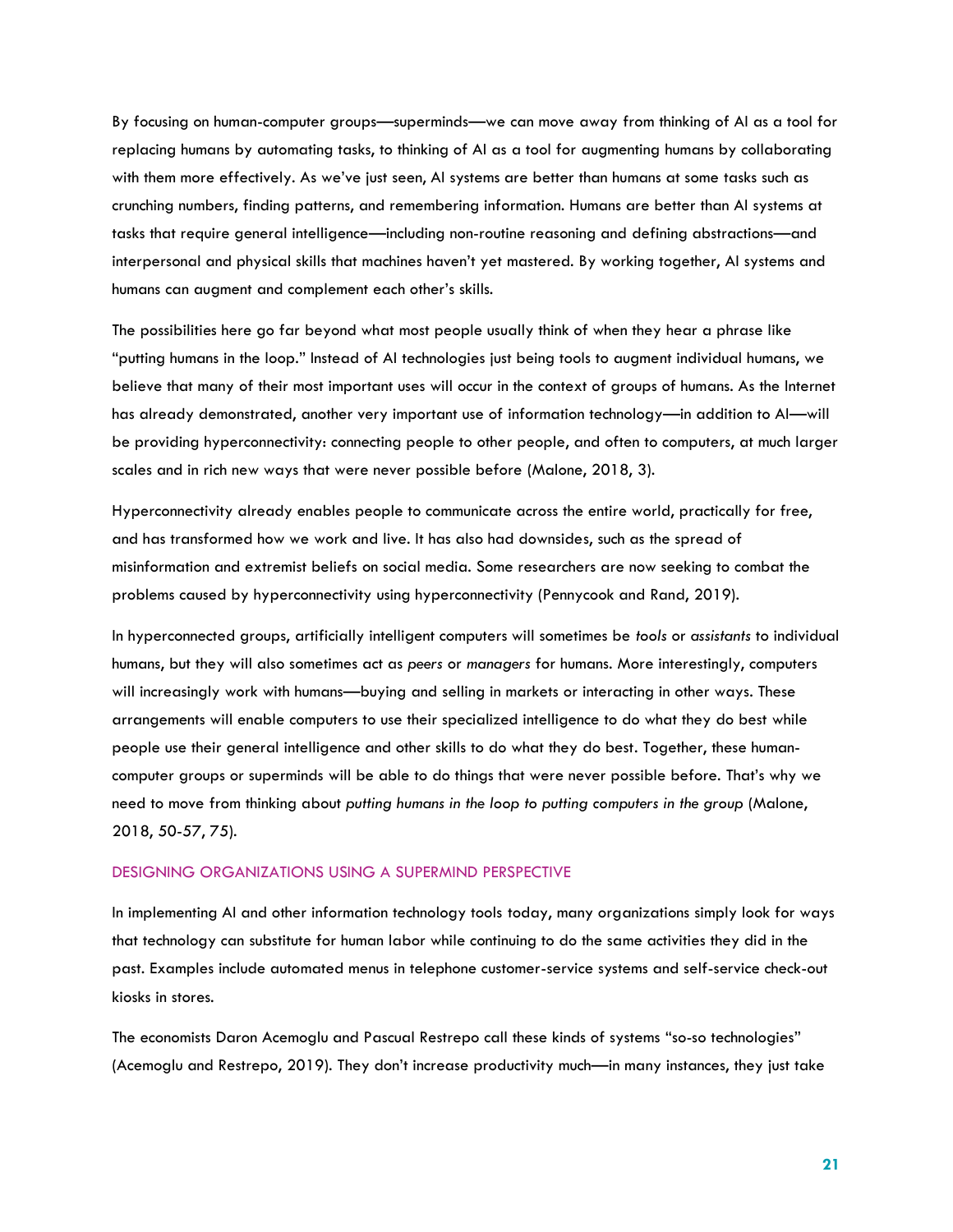part of the work formerly done by employees and pass it off to customers—and they also often lead to reductions in quality. Thus, focusing on AI primarily as a means of cost-cutting is not a panacea.

Better outcomes can often be achieved by focusing on creative new ways to configure groups of people and computers to accomplish valuable tasks (Guszcza and Schwartz, 2020). We believe there is substantial opportunity—both in research and in practice—for shifting focus in this way from designing computers that replace people to designing human-computer groups that are better than anything we ever had before.

For example, MIT's Center for Collective Intelligence is developing a new approach called *supermind design* that includes systematic techniques for triggering creative insights about how to configure humancomputer groups (Malone, 2018; MIT CCI, 2020). In one case, this approach helped a large pharmaceutical company design a novel system for detecting and treating adult depression in Japan using AI, social media, and human facilitators (Ammarito et al., 2019; Laubacher et al., 2020).

#### A VISION FOR AN AI-ENABLED FUTURE

AI systems are already partnering with humans in industrial and domestic settings. They work side by side with people in factories and operating rooms. Businesses use AI to understand what customers are saying on social media in near-real time, and systems automatically alert companies about impending supply chain bottlenecks. The credit division of Ford has been testing new software that uses machine learning to help underwriters better assess the loan applications they receive, and the developers of this system believe it will make a big difference for people without credit histories who today struggle to get loans. Speech recognition systems are approaching the accuracy of human transcribers and are making instantaneous translations possible. These advances promise to greatly improve our ability to give clear instructions to people and machines and to communicate easily with those who speak other languages.

Positive impacts can also be expected for manufacturing. AI support for new design and simulation tools can speed the validation of new product designs. Sensors on manufacturing lines can feed data into realtime systems that can adjust the machines to minimize defects. Robots can manage dangerous work and help workers avoid safety risks. Computational and AI support for fabrication will enable customization. The potential changes are much bigger than marginal improvements. In the future, we may be working with entirely new molecules and materials. Businesses such as Cambridge-based Kebotix are already using AI and robotics to explore, discover, and produce new materials that can help address such massive challenges as climate change and water pollution (Kebotix, 2018). Given this potential, McKinsey estimates that the United States could boost annual manufacturing-value-added by up to \$530 billion over current trends by 2025—and add up to 2.4 million jobs (Ramaswamy et al., 2017).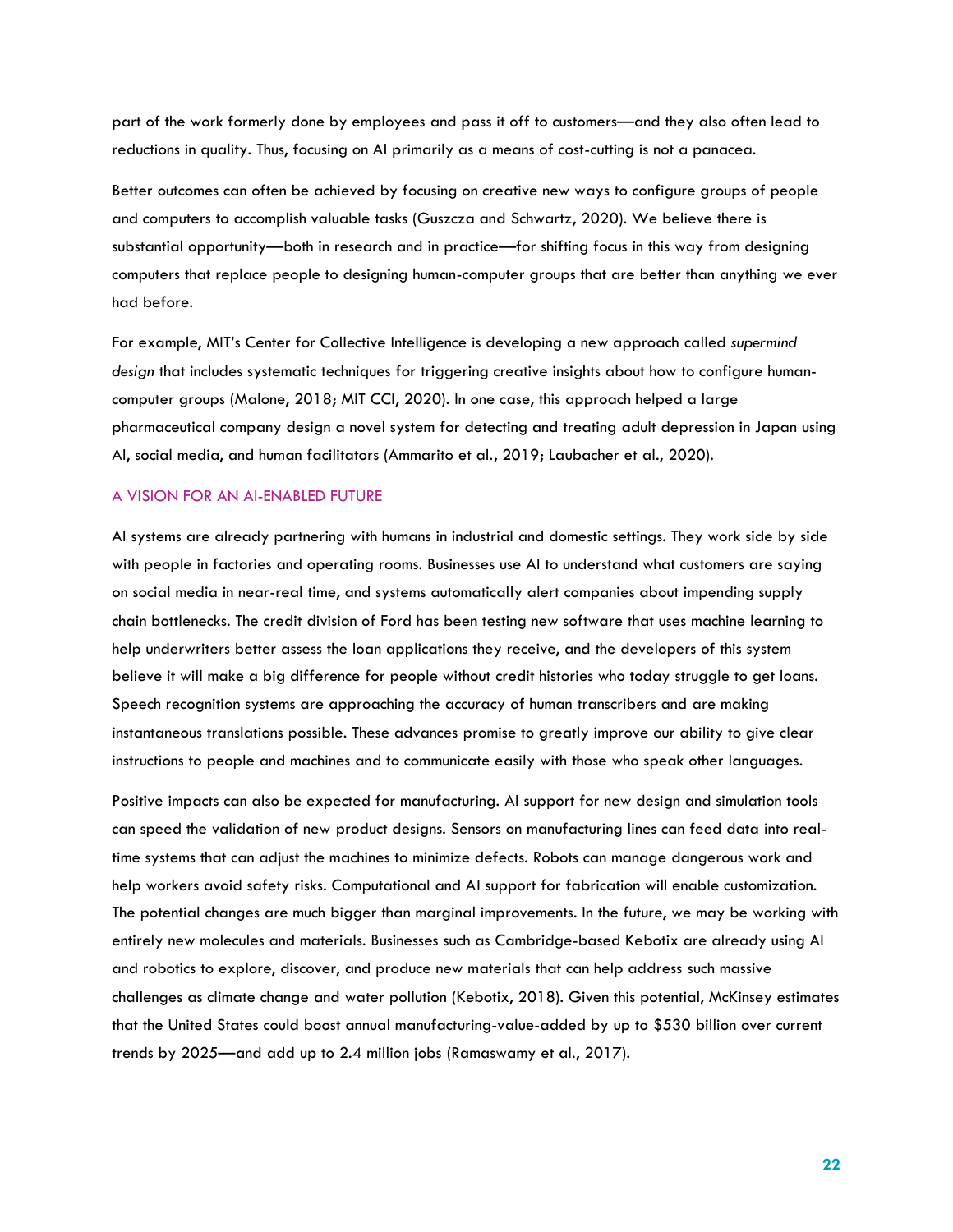In a few years, AI will touch even more areas of our lives. Though there has been turbulence along the way, the natural evolution of human society over the centuries has generally been to develop and adopt tools that have made life better. AI is another new tool, and our goal should be to give people ways to use this new tool effectively. But for AI to reach its full potential, we'll need to think hard about what actions can ensure that the benefits it provides are broadly distributed.

## Policy Implications

In the half decade after 2010, a series of influential academic books and articles noted that information technology—artificial intelligence in particular—could supplant large numbers of human workers in the coming decades (Brynjolfsson and McAfee, 2011 and 2014; Frey and Osborne, 2013; Ford, 2013 and 2015; for a review, see Wolters, 2020). These studies generated a plethora of articles by journalists on this theme. The studies and articles emphasized the potential for AI to substitute for human cognitive effort, just as machines substituted for physical labor during the First Industrial Revolution.

Many of the early 2010s predictions presented the risk posed to the workforce by AI as unprecedented, but technology causing job losses is an old story. In 1800, 90 percent of Americans worked in agriculture. By 1900, thanks to such innovations as the mechanized reaper and steam-driven tractor, that number had dropped to 40 percent. With further advances in the 20th century, the share of the American workforce employed in agriculture had fallen to less than 2 percent by 2000 (Acemoglu, 2009, chapter 20). The reduction in the agricultural workforce was followed by a rapid increase in employment in manufacturing and services. And, ever since manufacturing employment peaked around 1970, the United States has seen continued growth in service jobs.

Vast increases in productivity, enabled by technology, made these shifts in sectoral employment possible. During the second half of the 20th century, output per agricultural worker grew nearly fifteen-fold (Fuglie et al., 2007). Productivity growth of this kind, made possible by technology, is what allows us to enjoy a standard of living today more than twenty times greater than that of our preindustrial ancestors (Morris, 2010).

It's worth noting, however, that it took several generations before working people experienced real wage growth during the Industrial Revolution in Britain (Feinstein, 1998). The shift from agriculture to industry generated wrenching social and cultural dislocation. Technological change provides long-term benefits, but the transitions can be rocky.

One reason the impact of technology on jobs creates alarm is that it's easy to see existing jobs being eliminated, but it's far more difficult to imagine the new ones that will be created. It would have been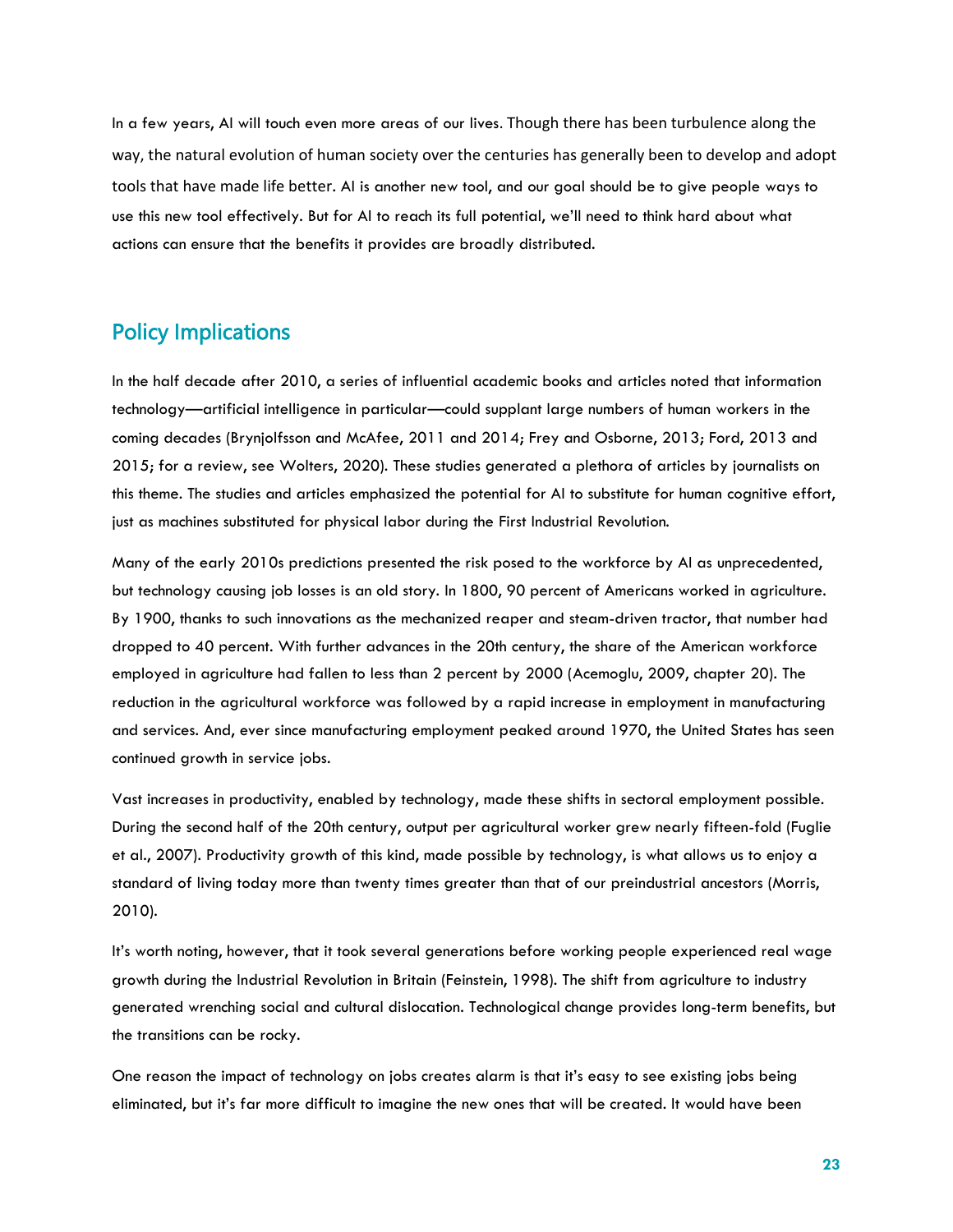nearly impossible for a person in 1970 to imagine some of the jobs listed by the U.S. Bureau of Labor Statistics as being as among today's fastest-growing occupations: wind turbine service technician, information security analyst, and genetic counselor (U.S. BLS, 2019). Even two decades ago, when the dotcom boom was under way, few foresaw the emergence of social media, smart devices, and cloud computing—or the millions of jobs that have been created in connection with those new technologies.

One reason we can expect the number of jobs to continue to grow is that humans have proven remarkably consistent in their craving for new goods and services. This principle—the insatiability of human demand (Autor, 2017)—has driven the creation of new kinds of jobs to meet emerging wants. The iconoclastic American economist Thorstein Veblen captured this idea in his quip: "Invention is the mother of necessity" (Veblen, 1914).

Unless there is a sharp break with the past, it's reasonable to assume that while some jobs will be eliminated in the future by AI, new jobs will also be created. In recent years, most of the job growth in advanced economies has been at either the high- or the low-skilled ends of the spectrum (Autor et al., 2006), hollowing out the middle class. A key question for the future will be: where on the spectrum of lowmedium-high skill will newly created jobs fall?

There has also been a growing move to focus not on jobs, but on the tasks or activities that comprise jobs. Employing that perspective leads to the insight that many jobs will be transformed as technology takes over tasks formerly performed by people, and people assume responsibility for new activities in the time that has been freed up (Levy et al., 2003; Autor, 2013).

Thus, the coming years and decades will likely see AI eliminating some jobs, creating many new ones, and transforming others. McKinsey & Company projects advances in technology over the next decade will require 14 percent of workers globally to change occupations or significantly change how they do their jobs (Manyika et al., 2017). One of the biggest policy challenges presented by AI will be to smooth the transition for people whose jobs are significantly impacted.

Many of the policy issues associated with AI also arise from other kinds of technologies and are discussed in other reports in this series. Here we therefore focus on issues most closely linked to AI.

#### WHAT CAN DIFFERENT PARTS OF SOCIETY DO?

A broad range of institutions can help workers whose lives are disrupted by AI. These include K-12 schools, colleges, and universities; businesses; worker organizations; community-based organizations; and government. Each case is outlined below.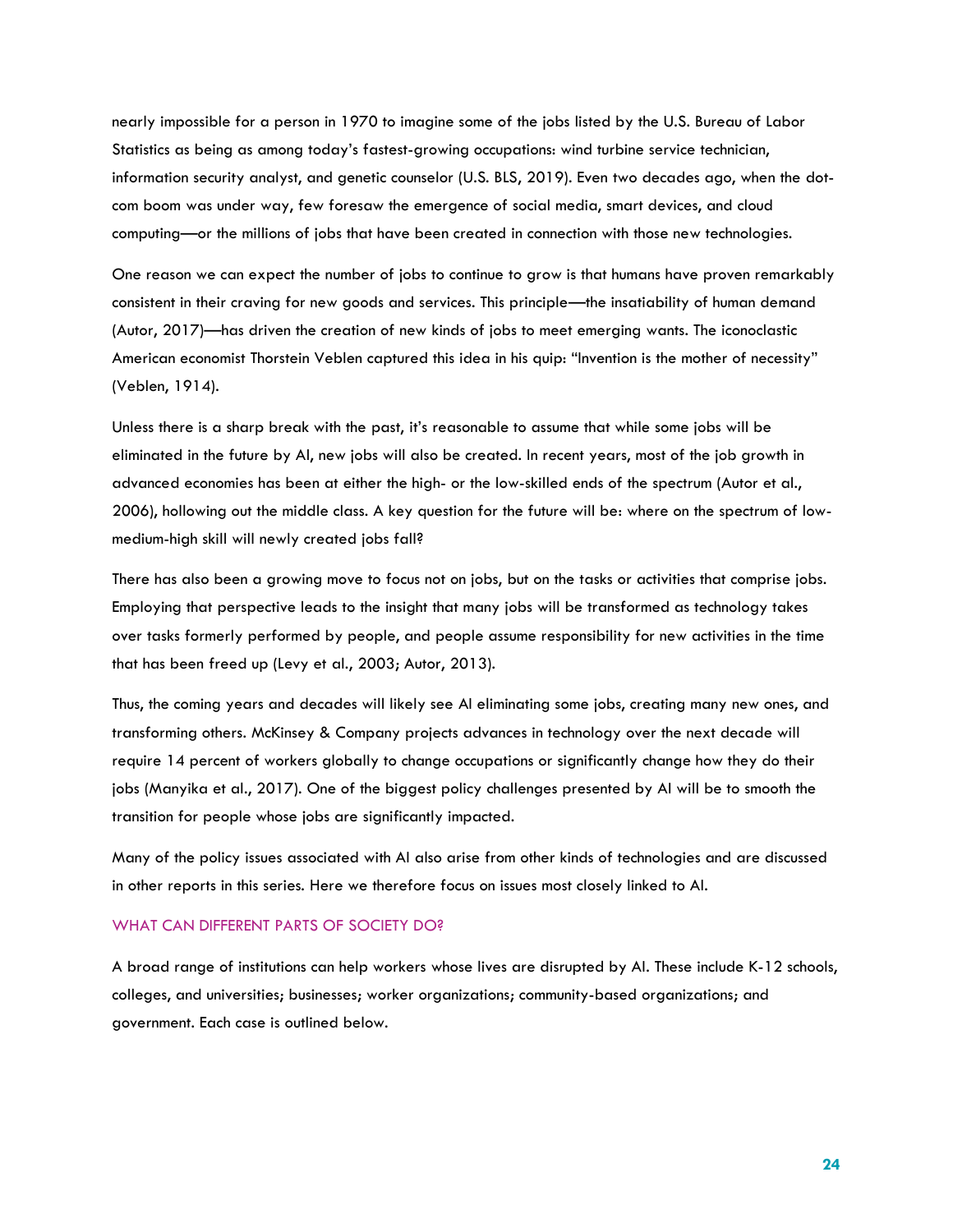#### K-12 schools, colleges, and universities

In the early 20th century, mechanization was displacing U.S. agricultural workers even as new jobs were opening in factories. But the technologies being used in manufacturing required workers with better skills in arithmetic, reading, and writing than were needed for farming. In response, states built new high schools and began to require children to attend them until age 16. This effort, which came to be known as the High School Movement, quickly spread nationwide; by midcentury, the United States had the best-educated population in the world (Goldin and Katz, 2008).

We believe that a comparable, 21st-century push to boost post-secondary education—at both two- and four-year institutions—could help workers gain the skills they need to thrive in an AI-enabled world.

It's important to realize, however, that what's needed is not just the cognitive skills that have been the traditional focus of schools. As AI systems take over some of the routine cognitive tasks that have historically provided employment for high school and college graduates, there is likely to be an increasing need for people to use their social skills for tasks that still can't be done well by computers. For example, when banks introduced ATMs, they continued to employ about the same number of the tellers as before. But the tellers became more like salespeople who built relationships with customers (Bessen, 2015). In fact, research suggests that interpersonal skills are critical to the effective functioning of face-to-face groups, and they may be equally important in online groups whose members never meet in person (Wooley et al., 2010; Engel et al., 2014).

These findings were reinforced by research done at LinkedIn, which found that 57 percent of senior leaders believe soft skills (such as creativity, an ability to work well with others, and adaptability) are more important than technical skills. Many companies are looking for people with creativity, persuasion, and collaboration skills (Petrone, 2018).

Schools at all levels can help prepare the workforce of the future for the changes that AI will bring by adding programs that not only train students to search for information online and use word processing and spreadsheet applications, but also teach them to think computationally. Computational thinking is not just about learning to code; it's also designed to build broad problem-solving skills. For example, students can learn to break down complex challenges into manageable parts that could be addressed by an "information processing agent," be it a computer or a person doing calculations (Wing, 2006).

Workers who want to gain new skills don't have to be restricted to traditional education. Innovations in online education, undertaken by legacy universities, for-profit companies such as Udacity and Coursera, and nonprofits like Khan Academy make training more affordable and accessible to workers across many different sectors (Sarma and Bonvillian, 2020).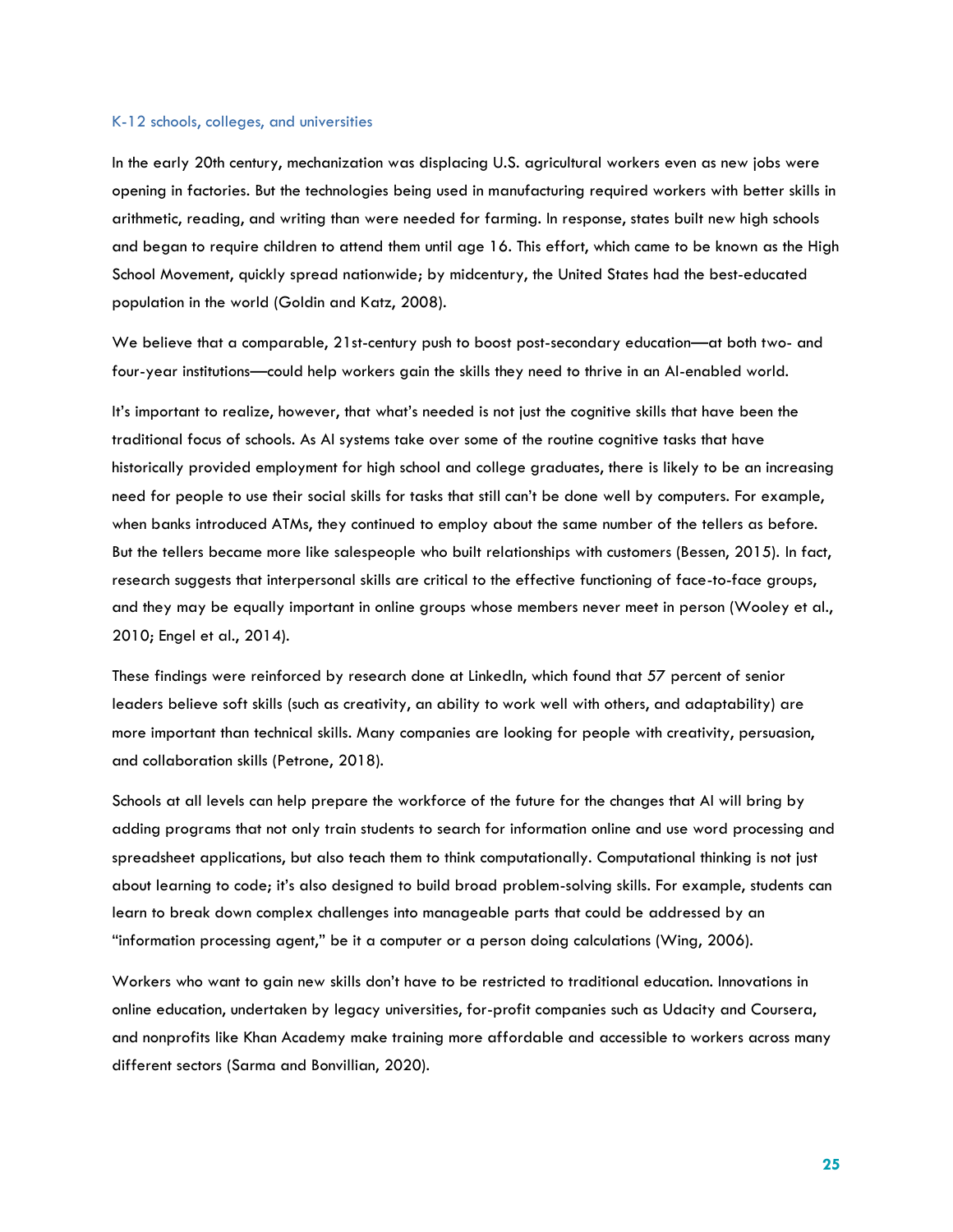One particularly interesting possibility is that online (or in-person) coursework could be combined with activities on web-based crowdsourcing platforms to give students a version of real work experience in a low-risk way (Malone, 2018, chapter 19). In a traditional organizational setting, low-quality work can be a serious problem for the employer. But many crowdsourcing platforms are structured so that participants' contributions are averaged, or the best entries are selected. In this setting, students could submit work and see how it stacks up against work by professionals in the field, gaining experience without hurting the performance of the overall organization.

#### **Businesses**

Workers have long obtained job-specific (as opposed to general) skills through training delivered by businesses, either in formal programs or informally on the job. For instance, a nationally representative survey of nearly 4,000 American workers by MIT's Paul Osterman found that in the prior year, nearly 60 percent of respondents had participated in a formal training program offered by their employers and nearly 50 percent had received informal training on the job (Osterman, 2020). Many large companies today envision undertaking workforce reskilling in the face of AI (Illanes, 2018), and AI tools are even being used to help identify reskilling needs for some workers (Weise, 2020).

Some company-sponsored programs, however, look different than their mid-20th century counterparts. For example, Grow with Google is a reskilling program focused not on Google employees, but on increasing the technical skills of people in the company's broad network of partners and customers. By enhancing the tech savvy of the entire ecosystem it serves, Google hopes to enable such partners to use company offerings in more sophisticated ways.

Another way that businesses can help is by matching jobs to job seekers. Traditionally, employers advertise open positions, prospective employees provide information about their credentials and experience, and the employers screen for promising candidates. Now AI has begun to play a role in this process. AI algorithms are used to screen candidates and AI-enabled tools like chatbots and automation software can streamline interactions between the candidate and the company (Albert, 2019).

In recent decades, online marketplaces have also emerged with the potential to dramatically improve the matching of jobs to job seekers, both for permanent work and short-term assignments (Malone and Laubacher, 1998). The kinds of assignments on offer on these platforms vary widely, ranging from freelance software development on Upwork, to permanent medical assistant jobs on Monster.com, to giving rides via Uber and Lyft or completing small tasks through Amazon's Mechanical Turk. These platforms offer the promise of better matching an employer needs with a job seeker's skills.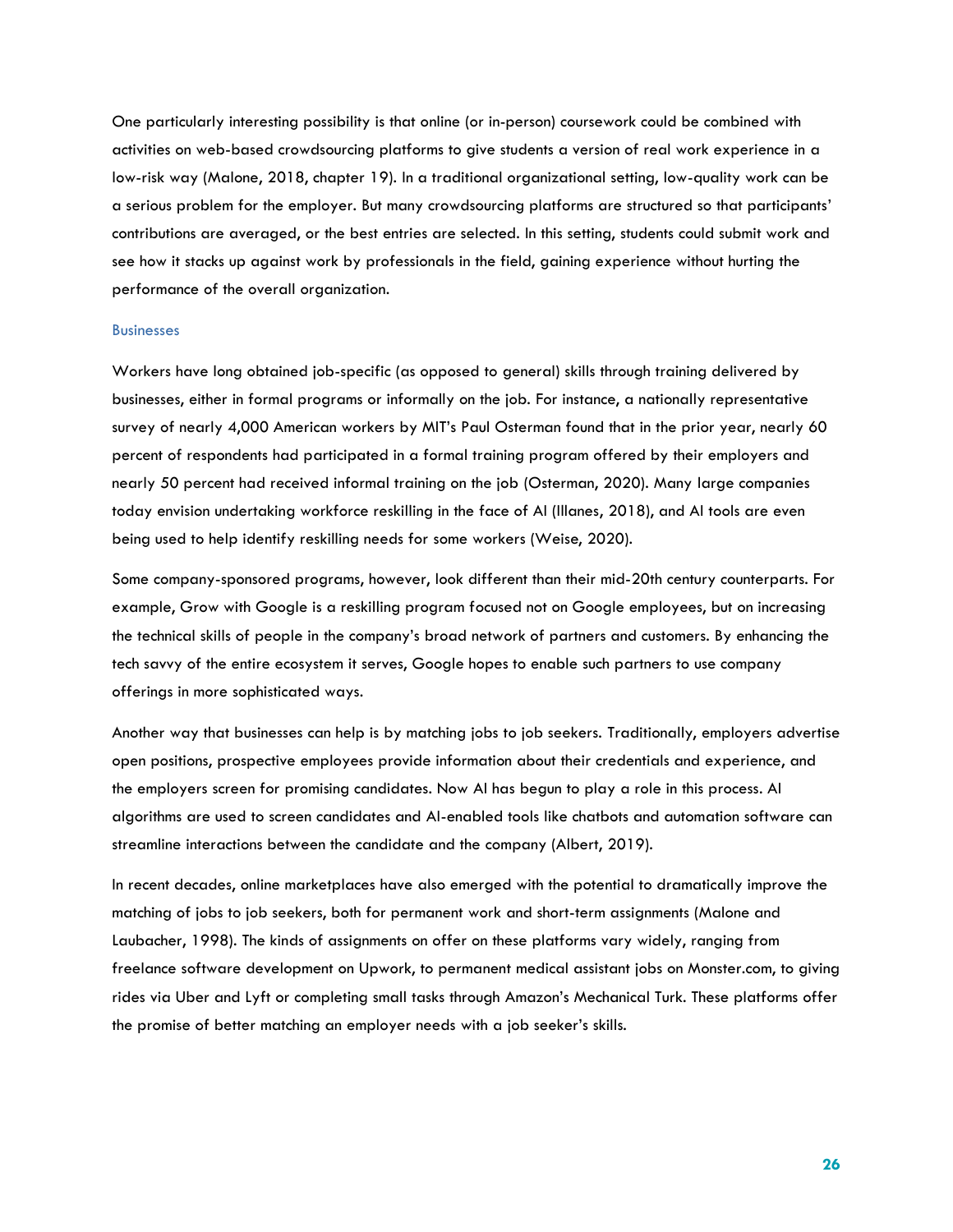#### Worker organizations

Worker organizations can also help to meet the challenges AI will present. Novel kinds of worker associations, modeled on mutual aid societies or even medieval guilds, are seeking to invent new models (sometimes also called guilds) (Laubacher and Malone, 2003). One example is Freelancers Union, a New York City–based nonprofit that provides insurance plans and represents the political interests of independent workers. Modern guilds can step in to provide many of the features linked to traditional employment: access to health insurance and pension plans, pathways for career development, social connections, a sense of professional identity, and even a form of unemployment insurance.

For instance, members might pay a percentage of their income to the guild in good times in return for a guaranteed minimum income in bad times. This system would give guilds a natural incentive to provide training and job placement services to members to prevent them from being unemployed. One recently launched startup, Trupo, offers such income-smoothing insurance for freelancers.

A natural way new kinds of guilds could form is for people who work in the same occupation to band together, the way they did in medieval guilds and in the labor unions of the early industrial era. People might also join guilds based on common educational or work experience—alumni of the same school or the same large company. Or, they might join together based on a common geographic or ethnic background. For example, immigrants from Taiwan and South Asia have formed strong informal ties that have helped propel their shared professional interests in the Silicon Valley region of California (Saxenian, 2007).

Guilds may be particularly suited to fields where new technologies are creating fluid work arrangements, such as those prevalent in today's tech sector. And they may be an attractive option for workers who possess in-demand skills and power in the labor market.

Many lesser skilled workers are also already being affected by AI: for example, piece workers who perform micro tasks such as content moderation though crowdworking platforms. These workers provide the "last mile" of many AI-driven systems, the human touch that steps in when AI algorithms fall short (Gray and Suri, 2017). But these workers are typically poorly paid and thus have little market power. If they are mistreated, a caste of "ghost workers" could arise, toiling away in "digital sweatshops" (Zittrain, 2009) behind the shiny veneer of AI.

For those with lower skills and less power, labor unions, which band workers together to negotiate with employers collectively, still have a role to play. Their power has waned in the face of decades of globalization, mobile capital, and the embrace of market-oriented policies by national governments. To protect "ghost workers," policies could be adjusted to make organizing easier, and labor standards in place for traditional employment can also be applied to virtual work.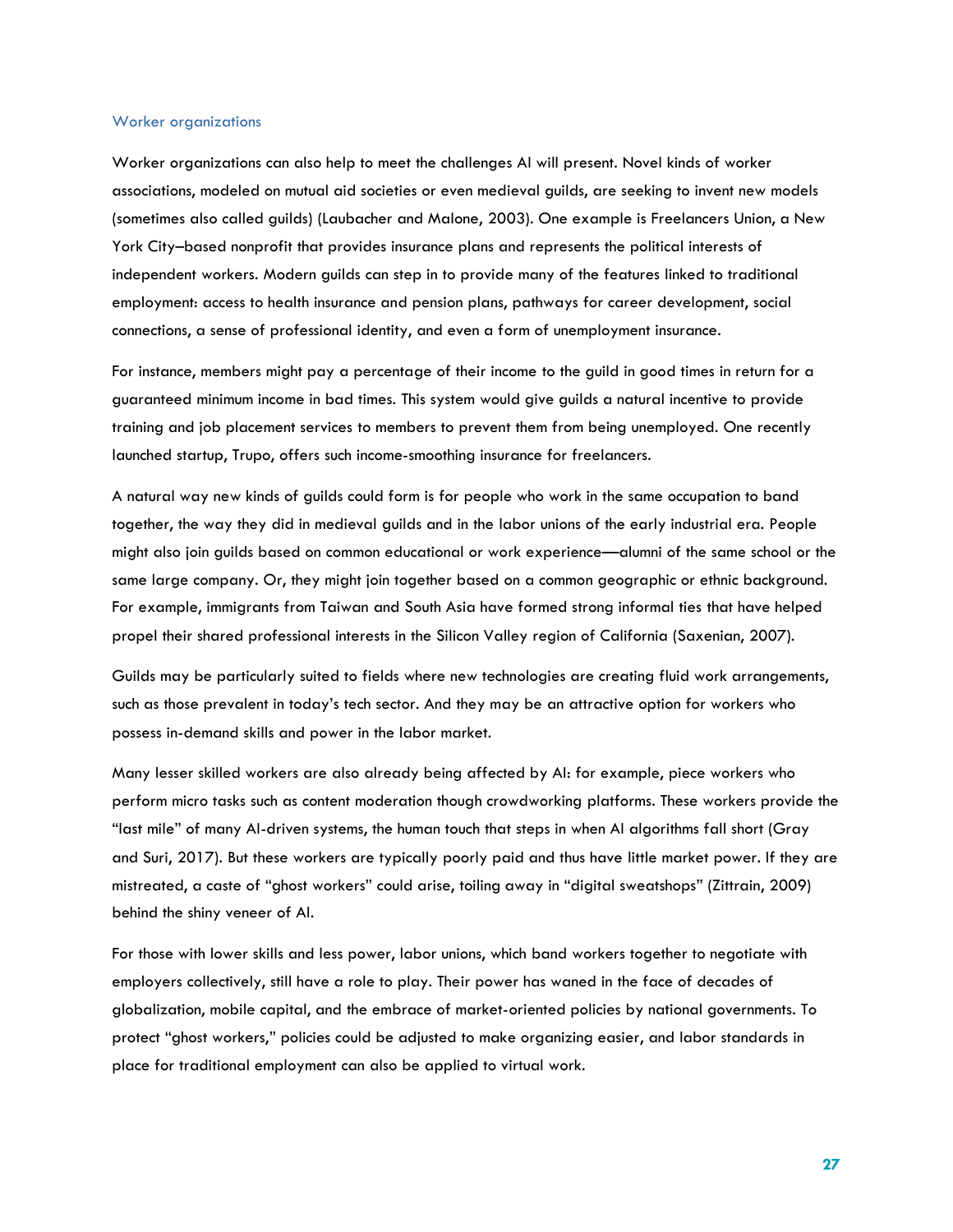For example, on Amazon's Mechanical Turk program, which is used by many social science researchers, payment rates are typically pegged informally to the minimum wage (though this is not required). An increase in the minimum wage could make online experiments more expensive but would help the piece workers whose labor ensures that AI systems work.

#### Community-based organizations

Organizations embedded in local communities will be needed to provide opportunities for workers displaced by AI. People who have lost their jobs, or have seen their jobs transformed, are in a vulnerable position. Organizations with deep roots in areas where displaced workers live will be in the best position to reach them effectively.

Bit Source, a small business based in Eastern Kentucky, provides an example of how an organization with strong community ties can reach workers rooted in a particular locale. It was launched in 2014 by Rusty Justice and Lynn Parrish, who formerly worked in the coal industry. The company's mission was to teach former coal miners to code computers and to apply their newly gained skills to providing technology services for clients.

In 2015, a cohort of ten prospective coders earned \$15 an hour to participate in a twenty-two-week training program. After the training ended, Bit Source began paying its employees locally competitive salaries, working toward what they had been making before in the mines (Smiley, 2015).

A key insight behind the launch of Bit Source was its founders' recognition that miners, from their experience working in coal, had a technical orientation and problem-solving skills that could readily be applied to software development. As Justice put it, "a coal miner is just a tech worker that gets dirty" (Grow with Google, 2019). Nevertheless, miners needed to learn domain-specific skills to make the transition.

Bit Source was embraced by the Appalachian community. But its journey has not followed a straight line. Teaching the miners to code went quickly but gaining credibility in the tech services marketplace has taken longer. Bit Source was designed to help workers displaced by clean energy technology, but its experience offers lessons that will apply to other community-based programs designed to help workers displaced by AI.

#### **Government**

An important traditional role of government has been to support the development of basic skills as a public good. In the U.S. government, there is a growing awareness that reskilling initiatives are needed to address the challenges AI will present. For instance, both the President's Council of Advisors on Science and Technology and the National Science Foundation have recently supported such programs (Reardon, 2019).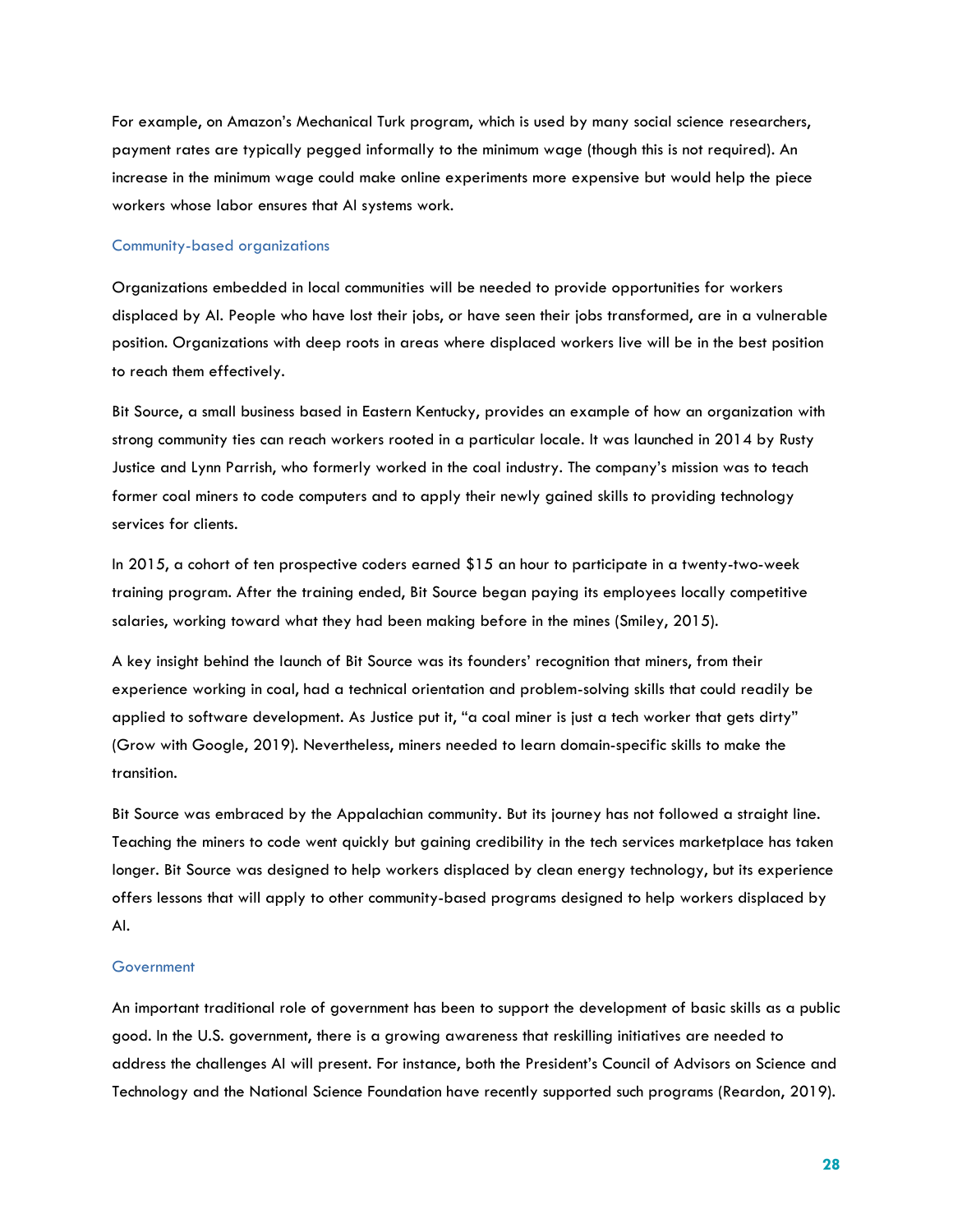Last year, NSF launched a program to identity creative new ways to upskill/reskill workers (NSF 2019). And PCAST featured skill development prominently in its recent report on the industries of the future (PCAST 2020). As Osterman (2020) emphasizes, there is an important need for the government to fund worker reskilling programs.

In some instances, the government has even created jobs directly, usually in response to economic downturns. In the United States, the best-known example is the Works Progress Administration (WPA), a government agency founded during Franklin Roosevelt's presidency with the mission of giving work to the unemployed (Hopkins 1937). In the face of the economic slowdown caused by the COVID-19 pandemic, a "Digital WPA" (Malone, 2020) could provide work for people who have lost their jobs and give those who lack technical skills a chance to develop them. In similar manner, government-provided jobs could help workers displaced by AI to pay their bills and to reskill.

Government has also traditionally played a role in helping people whose employment is in transition, whether as a result of technical change or other reasons, primarily through unemployment insurance. In response to the challenges expected to come with AI, many observers have called for a universal basic income (UBI) as a way to provide a financial foundation for workers facing a potentially turbulent future (see, for example, Yang, 2018). UBI has been embraced by some, especially in Silicon Valley, but criticized by others who cite the expense of providing such income and who argue it could rob people of the sense of identity and meaning they now find in work.

Another area in which government can support the workforce transition to AI centers on legal and regulatory frameworks. Internet technology has already brought to the fore many issues related to employment practices. Notably, the rise of the gig economy has blurred even further the already hazy line between people who work as formal employees and those who are independent contractors. Since AI can create new, distributed forms of work that combine people and machines in increasingly novel ways, governments may need to step in to create new rules.

Government may also need to assume a larger role in confronting the societal implications of AI. For example, unrecognized biases embedded in the underlying data or algorithms may exacerbate discriminatory practices that already exist due to broadly shared and unexamined social attitudes.

While government can certainly play a key role in addressing such issues, they are properly the concern of other key stakeholders as well: educators, business executives, and officials at worker associations, nonprofits, and community-based organizations.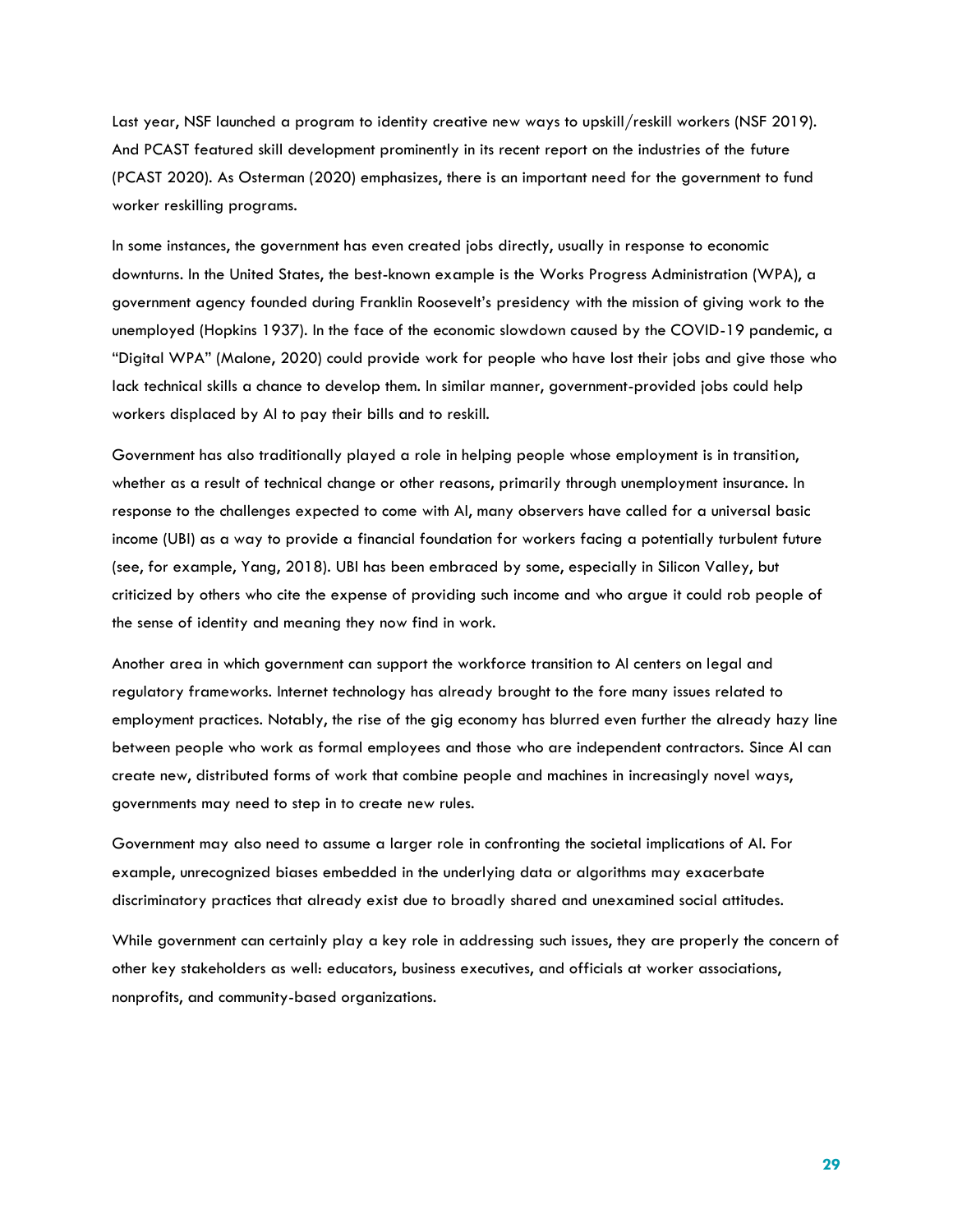## **Conclusion**

Artificial intelligence already pervades many parts of our daily lives—providing services ranging from instant credit card authorizations to effortless speech-to-text transcriptions—and the ways in which AI might improve our lives in the future are almost limitless. However, ensuring that the benefits of the changes wrought by AI are distributed widely across the workforce and across the globe will require a concerted effort to help people whose jobs are eliminated—by facilitating the creation of new jobs, matching jobs to job seekers, and providing education, training, and sometimes financial support to people as they transition from old jobs to new ones.

In the long term, AI-enabled human-computer superminds will facilitate new forms of societal endeavor in business, science, and art that are as different from what we know today as today's computers are from the adding machines of half a century ago. We have not attempted in this report to identify all the issues that will face us when that time comes, but guiding this ongoing process well will require all the collective wisdom our species can muster.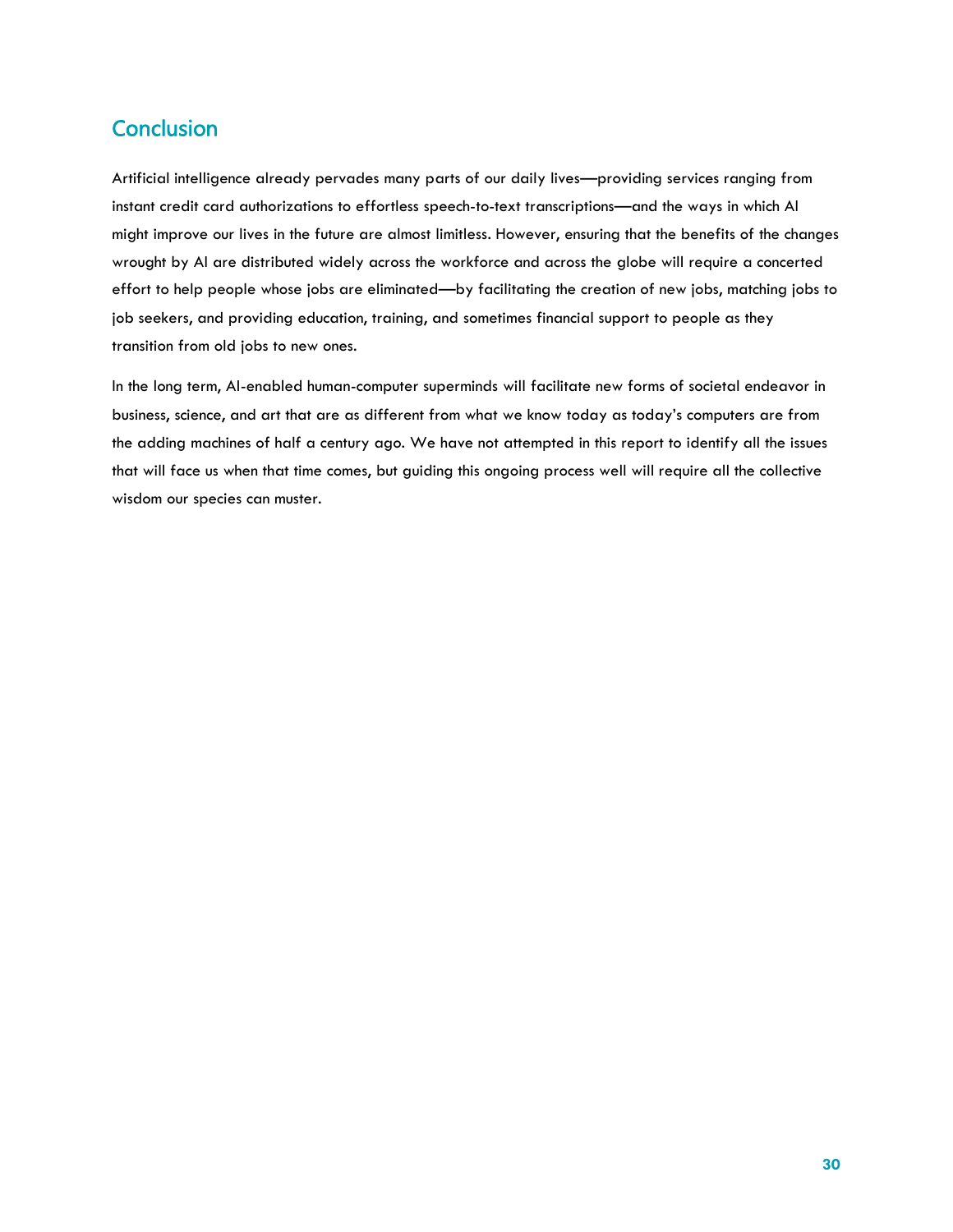## **References**

- Acemoglu, Daron. 2009. *Introduction to Modern Economic Growth*. Princeton, New Jersey: Princeton University Press.
- Acemoglu, Daron, Andrea Manera, and Pascual Restrepo. 2020. Taxes, Automation, and the Future of Labor. MIT Task Force on the Work of the Future Research Brief. [https://workofthefuture.mit.edu/wp](https://workofthefuture.mit.edu/wp-content/uploads/2020/10/2020-Research-Brief-Acemoglu-Manera-Restrepo.pdf)[content/uploads/2020/10/2020-Research-Brief-Acemoglu-Manera-Restrepo.pdf.](https://workofthefuture.mit.edu/wp-content/uploads/2020/10/2020-Research-Brief-Acemoglu-Manera-Restrepo.pdf)
- Acemoglu, Daron and Pascual Restrepo. 2017. "Robots and Jobs: Evidence from US Labor Markets." NBER Working Paper No. 23285 [https://www.nber.org/papers/w23285.](https://www.nber.org/papers/w23285)
- Acemoglu, Daron and Pascual Restrepo. 2019. "Automation and New Tasks: How Technology Displaces and Reinstates Labor." *Journal of Economic Perspectives* 33 (2): 3-30. [https://www.aeaweb.org/articles?id=10.1257/jep.33.2.3.](https://www.aeaweb.org/articles?id=10.1257/jep.33.2.3)
- Albert, Edward Tristam. 2019. "AI in Talent Acquisition: A Review of AI-applications Used in Recruitment and Selection." *Strategic HR Review* 18 (5): 215-221. [https://www.emerald.com/insight/content/doi/10.1108/SHR-04-2019-0024/full/html.](https://www.emerald.com/insight/content/doi/10.1108/SHR-04-2019-0024/full/html)
- Ammirato, Wendy, David Anderton-Yang, Hiroaki Atsuji, Annalyn Bachmann, Olympia Banerjee, Sujit Basu, Linda Calandra, et al. 2019. "How Can the Japanese Healthcare System Deal More Effectively with Adult Depression? Harnessing the Power of Superminds." MIT Center for Collective Intelligence and Takeda Pharmaceutical Working Paper.

[https://www.dropbox.com/s/et4k24wih62f8fz/Takeda%20Report-](https://www.dropbox.com/s/et4k24wih62f8fz/Takeda%20Report-Harnessing%20the%20Power%20of%20a%20Supermind%20FINAL.pdf?dl=0)[Harnessing%20the%20Power%20of%20a%20Supermind%20FINAL.pdf?dl=0.](https://www.dropbox.com/s/et4k24wih62f8fz/Takeda%20Report-Harnessing%20the%20Power%20of%20a%20Supermind%20FINAL.pdf?dl=0)

- Araki, Brandon, Kiran Vodrahalli, Thomas Leech, Cristian Ioan Vasile, Mark Donahue, Daniela Rus. 2020. "Deep Bayesian Nonparametric Learning of Rules and Plans from Demonstrations with a Learned Automaton Prior." *Proceedings of the AAAI Conference on Artificial Intelligence*. [https://aaai.org/ojs/index.php/AAAI/article/view/6559.](https://aaai.org/ojs/index.php/AAAI/article/view/6559)
- Armstrong, Stuart and Kaj Sotala. 2015. "How We're Predicting AI—or Failing To." In *Beyond Artificial Intelligence: The Disappearing Human-Machine Divide*, edited by Jan Romport, Eva Zackova, and Jozef Kelemen. New York: Springer. https://link.springer.com/chapter/10.1007/978-3-319-09668-1\_2.
- Autor, David H. 2013. "The 'Task Approach' to Labor Markets: An Overview." *Journal of Labour Market Research*. [https://labourmarketresearch.springeropen.com/articles/10.1007/s12651-013-0128-z.](https://labourmarketresearch.springeropen.com/articles/10.1007/s12651-013-0128-z)
- Autor, David. 2017. "Will Automation Take Away All Our Jobs?" Ideas.TED.com. [https://ideas.ted.com/will-automation-take-away-all-our-jobs/.](https://ideas.ted.com/will-automation-take-away-all-our-jobs/)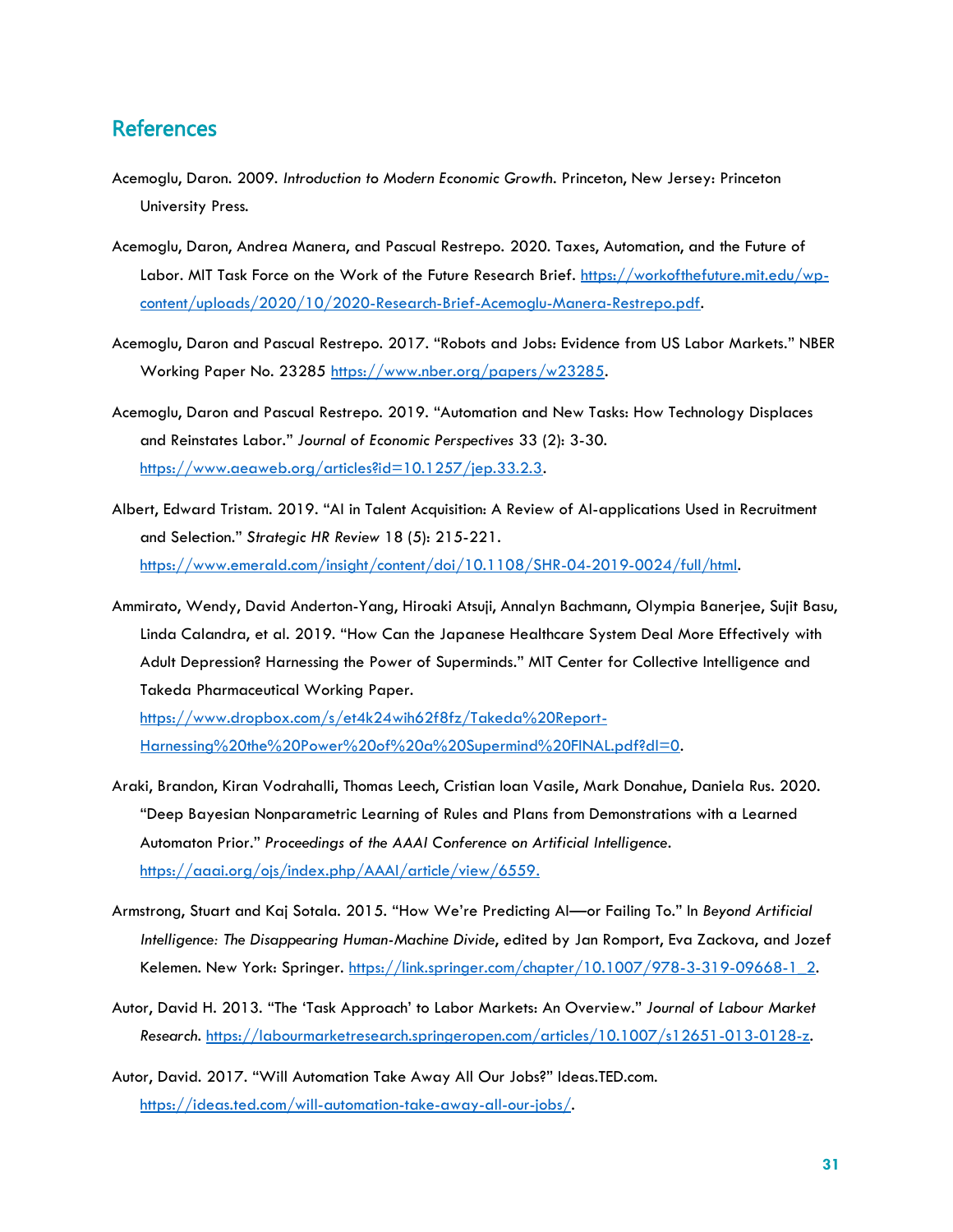- Autor, David H., Frank Levy, Richard J. Murnane. 2003. "The Skill Content of Recent Technological Change: An Empirical Exploration." *The Quarterly Journal of Economics* 118 (4): 1279–1333. [https://academic.oup.com/qje/article-abstract/118/4/1279/1925105.](https://academic.oup.com/qje/article-abstract/118/4/1279/1925105)
- Autor, David, H., Lawrence F. Katz, and Melissa S. Kearney. 2006. "The Polarization of the U.S. Labor Market." *American Economic Review* 96 (2): 189-194. DOI: 10.1257/000282806777212620.
- Bessen, James. 2015. *[Learning by Doing: The Real Connection Between Innovation, Wages, and Wealth](http://yalebooks.com/book/9780300195668/learning-doing)*. New Haven: Yale University Press.
- Brown, Tom B., Benjamin Mann, Nick Ryder, Melanie Subbiah, Jared Kaplan, Prafulla Dhariwal, Arvind Neelakantan, et al. 2020. "Language Models Are Few-Shot Learners." July 22, 2020. [https://arxiv.org/abs/2005.14165.](https://arxiv.org/abs/2005.14165)
- Brynjolfssson, Erik and Andrew McAfee. 2011. *Race Against the Machine: How the Digital Revolution Is Accelerating Innovation, Driving Productivity, and Irreversibly Transforming Employment and the Economy*. Lexington, Massachusetts: Digital Frontier Press.
- Brynjolfssson, Erik and Andrew McAfee. 2014. *The Second Machine Age: Work, Progress, and Prosperity in a Time of Brilliant Technologies*. New York: Norton.
- Brooks, Rodney A. 2017. "The Seven Deadly Sins of AI Predictions." *MIT Technology Review*, October 6, 2017. [https://www.technologyreview.com/2017/10/06/241837/the-seven-deadly-sins-of-ai](https://www.technologyreview.com/2017/10/06/241837/the-seven-deadly-sins-of-ai-predictions)[predictions.](https://www.technologyreview.com/2017/10/06/241837/the-seven-deadly-sins-of-ai-predictions)
- Buchanan, Bruce G. and Edward H. Shortliffe, editors. 1984. *Rule-Based Expert Systems: The MYCIN Experiments of the Stanford Heuristic Programming Project*. Reading, Massachusetts: Addison-Wesley.
- Bussler, Frederik. 2020. "Will the Latest AI Kill Coding?" *Towards Data Science*, July 20, 2020. [https://towardsdatascience.com/will-gpt-3-kill-coding-630e4518c04d.](https://towardsdatascience.com/will-gpt-3-kill-coding-630e4518c04d)
- Dahik, Adriana, Deborah Lovich, Caroline Kreafle, Allison Bailey, Julie Kilmann, Derek Kennedy, Prateek Roongta, Felix Schuler, Leo Tomlin, and John Wenstrup. 2020. "What 12,000 Employees Have to Say About the Future of Remote Work." Boston Consulting Group. [https://www.bcg.com/publications/2020/valuable-productivity-gains-covid-19.](https://www.bcg.com/publications/2020/valuable-productivity-gains-covid-19)
- Darwiche, Adrian. 2018. "Human-Level Intelligence or Animal-Like Abilities?" *Communications of the ACM* 61 (10): 56-67. [https://doi.org/10.1145/3271625.](https://doi.org/10.1145/3271625)
- Deng, Jia, Wei Dong, Richard Socher, Li-Jia Li, Kai Li and Li Fei-Fei. 2009. "ImageNet: A Large-Scale Hierarchical Image Database." Department of Computer Science, Princeton University. [http://www.image-net.org/papers/imagenet\\_cvpr09.pdf.](http://www.image-net.org/papers/imagenet_cvpr09.pdf)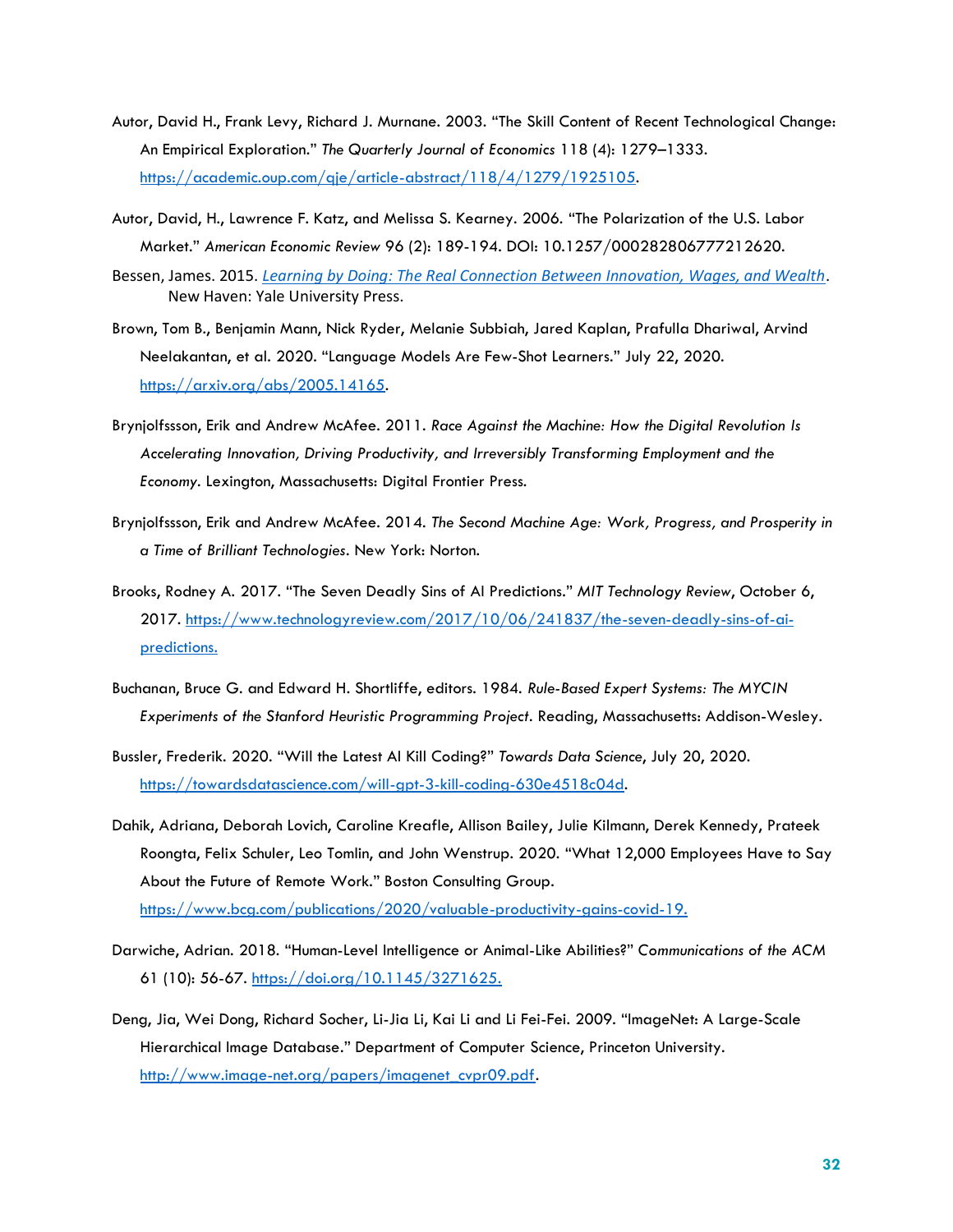- Engel, David, Anita Williams Woolley, Lisa X. Jing, Christopher F. Chabris, Thomas W. Malone. 2014. "Reading the Mind in the Eyes or Reading between the Lines? Theory of Mind Predicts Collective Intelligence Equally Well Online and Face-to-Face." *PLOS One* 9 (12): e115212. [https://journals.plos.org/plosone/article?id=10.1371/journal.pone.0115212.](https://journals.plos.org/plosone/article?id=10.1371/journal.pone.0115212)
- Feinstein, Charles H. 1998. "Pessimism Perpetuated: Real Wages and the Standard of Living in Britain during and after the Industrial Revolution." *Journal of Economic History* 58 (3): 625-658. [https://ideas.repec.org/a/cup/jechis/v58y1998i03p625-658\\_02.html.](https://ideas.repec.org/a/cup/jechis/v58y1998i03p625-658_02.html)
- Ford, Martin. 2013. "Could Artificial Intelligence Create an Unemployment Crisis?" *Communications of the ACM* 56: 7 (July), 37–39. [http://cacm.acm.org/magazines/2013/7/165475-could-artificial](http://cacm.acm.org/magazines/2013/7/165475-could-artificial-intelligence-create-an-unemployment-crisis/abstract)[intelligence-create-an-unemployment-crisis/abstract.](http://cacm.acm.org/magazines/2013/7/165475-could-artificial-intelligence-create-an-unemployment-crisis/abstract)
- Ford, Martin. 2015. *Rise of the Robots: Technology and the Threat of a Jobless Future.* New York: Basic.
- Frey, Carl Benedikt, and Michael A. Osborne. 2013. "The Future of Employment: How Susceptible are Jobs to Computerisation?" Oxford Martin School Programme on the Impacts of Future Technology Working Paper. http://www.oxfordmartin.ox.ac.uk/downloads/academic/The Future of Employment.pdf.
- Fuglie, Keith O., James M. MacDonald, and Eldon Ball. 2007. Productivity Growth in U.S. Agriculture. U.S. Department of Agriculture, Economic Research Service, Economic Brief Number 9. [https://www.ers.usda.gov/webdocs/publications/42924/11854\\_eb9\\_1\\_.pdf?v=37.7.](https://www.ers.usda.gov/webdocs/publications/42924/11854_eb9_1_.pdf?v=37.7)
- Gayford, Martin. 2016. "Robot Art Raises Questions about Human Creativity." *MIT Technology Review*, February 15, 2016. [https://www.technologyreview.com/2016/02/15/162067/robot-art-raises](https://www.technologyreview.com/2016/02/15/162067/robot-art-raises-questions-about-human-creativity/)[questions-about-human-creativity/.](https://www.technologyreview.com/2016/02/15/162067/robot-art-raises-questions-about-human-creativity/)
- Goldin, Claudia, and Lawrence F. Katz. 2008. *The Race between Education and Technology*. Cambridge MA: Belknap for Harvard University Press.
- Gray, Mary L. and Siddharth Suri. 2017. "The Humans Working Behind the AI Curtain." *Harvard Business Review*, January 9, 2017. [https://hbr.org/2017/01/the-humans-working-behind-the-ai-curtain.](https://hbr.org/2017/01/the-humans-working-behind-the-ai-curtain)
- Grow with Google. 2019. "Bit Source: Appalachian Ingenuity." YouTube. [https://www.youtube.com/watch?time\\_continue=17&v=Bj3f1ap4Lfs&feature=emb\\_logo.](https://www.youtube.com/watch?time_continue=17&v=Bj3f1ap4Lfs&feature=emb_logo)
- Guszcza, James and Jeff Schwartz. 2020. "Superminds, not Substitutes: Designing Human-Machine Collaborations for a Better Future of Work." *Deloitte Review* 27: 26-41. [https://www2.deloitte.com/content/dam/insights/us/articles/6672\\_superminds-not](https://www2.deloitte.com/content/dam/insights/us/articles/6672_superminds-not-substitutes/DI_DR27-Superminds.pdf)[substitutes/DI\\_DR27-Superminds.pdf.](https://www2.deloitte.com/content/dam/insights/us/articles/6672_superminds-not-substitutes/DI_DR27-Superminds.pdf)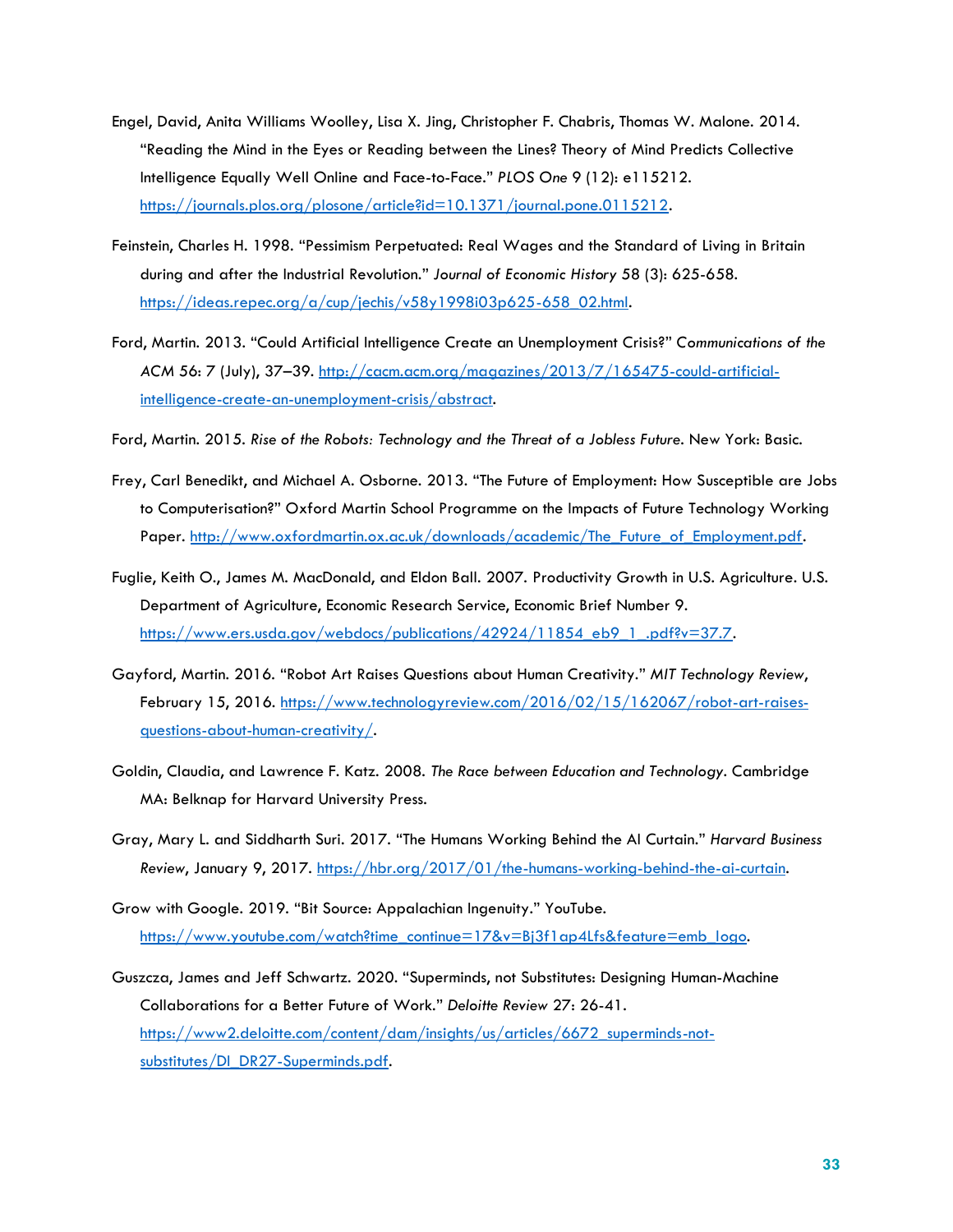- Hardesty, Larry. 2019. "The History of Amazon's Recommendation Algorithm." *Amazon Science*, November 22, 2019. [https://www.amazon.science/the-history-of-amazons-recommendation-algorithm.](https://www.amazon.science/the-history-of-amazons-recommendation-algorithm)
- Hopkins, Harry. 1937. *Inventory: An Appraisal of Results of the Works Progress Administration*. Washington, D.C.: Government Printing Office.
- Illanes, Pablo, Susan Lund, Mona Mourshed, Scott Rutherford, and Magnus Tyreman. 2018. "Retraining and Reskilling Workers in the Age of Automation." McKinsey Global Institute. [https://www.mckinsey.com/featured-insights/future-of-work/retraining-and-reskilling-workers-in-the](https://www.mckinsey.com/featured-insights/future-of-work/retraining-and-reskilling-workers-in-the-age-of-automation)[age-of-automation.](https://www.mckinsey.com/featured-insights/future-of-work/retraining-and-reskilling-workers-in-the-age-of-automation)

Kahneman, Daniel. 2011. *Thinking, Fast and Slow.* New York: Macmillan.

- Kebotix. 2018. "Harvard Scientists Launch Kebotix, a Breakthrough AI and Robotics Tech Company for Rapid Innovation of Materials." BusinessWire. [https://www.kebotix.com/press/2018/11/7/harvard](https://www.kebotix.com/press/2018/11/7/harvard-scientists-launch-breakthrough-ai-and-robotics-tech-company-for-rapid-innovation-of-materials)[scientists-launch-breakthrough-ai-and-robotics-tech-company-for-rapid-innovation-of-materials.](https://www.kebotix.com/press/2018/11/7/harvard-scientists-launch-breakthrough-ai-and-robotics-tech-company-for-rapid-innovation-of-materials)
- Lake, Brenden M., Tomer D. Ullman, Joshua B. Tenenbaum, and Samuel J. Gershman. 2017. "Building Machines that Learn and Think Like People." *Behavioral and Brain Sciences* [40,](/Users/lauraguild/Dropbox%20(MIT)/Future%20of%20Work/04%20Task%20Force/Briefings/Malone-Rus-Laubacher/40) e253*.*  [http://gershmanlab.webfactional.com/pubs/Lake17.pdf.](http://gershmanlab.webfactional.com/pubs/Lake17.pdf)
- Laubacher, Robert, Gianni Giacomelli, Kathleen Kennedy, David Sun Kong, Annalyn Bachmann, Katharina Kramer, Paul Schlag, and Thomas W. Malone. 2020. "Using a Supermind to Design a Supermind: A Case Study of University Researchers and Eorporate Executives Co-designing an Innovative Healthcare Concept." MIT Sloan Working Paper No. 6109-20. [https://cci.mit.edu/wp](https://cci.mit.edu/wp-content/uploads/2020/07/03.31.20-MIT-Sloan-CCI-Working-Paper-6109-20.pdf)[content/uploads/2020/07/03.31.20-MIT-Sloan-CCI-Working-Paper-6109-20.pdf.](https://cci.mit.edu/wp-content/uploads/2020/07/03.31.20-MIT-Sloan-CCI-Working-Paper-6109-20.pdf)
- Laubacher, Robert and Thomas W. Malone. 2003. "The Retreat of Firm and the Rise of Guilds: The Employment Relationship in an Age of Virtual Business." In *Inventing the Organizations of the 21st Century*, edited by Thomas W. Malone, Robert Laubacher, and Michael S. Scott Morton. Cambridge, Massachusetts: MIT Press.
- Lechner, Mathias, Ramin Hasani, Alexander Amini, Tom Henderson, Daniela Rus, and Radu Grosu. 2020. "Neural Circuit Policies Enabling Auditable Autonomy." *Nature Machine Intelligenc*e 2, 642–652. [https://www.nature.com/articles/s42256-020-00237-3.](https://www.nature.com/articles/s42256-020-00237-3)
- Lee, Kai-Fu. 2018 *AI Superpowers: China, Silicon Valley, and the New World Order*. New York: Houghton Mifflin Harcourt.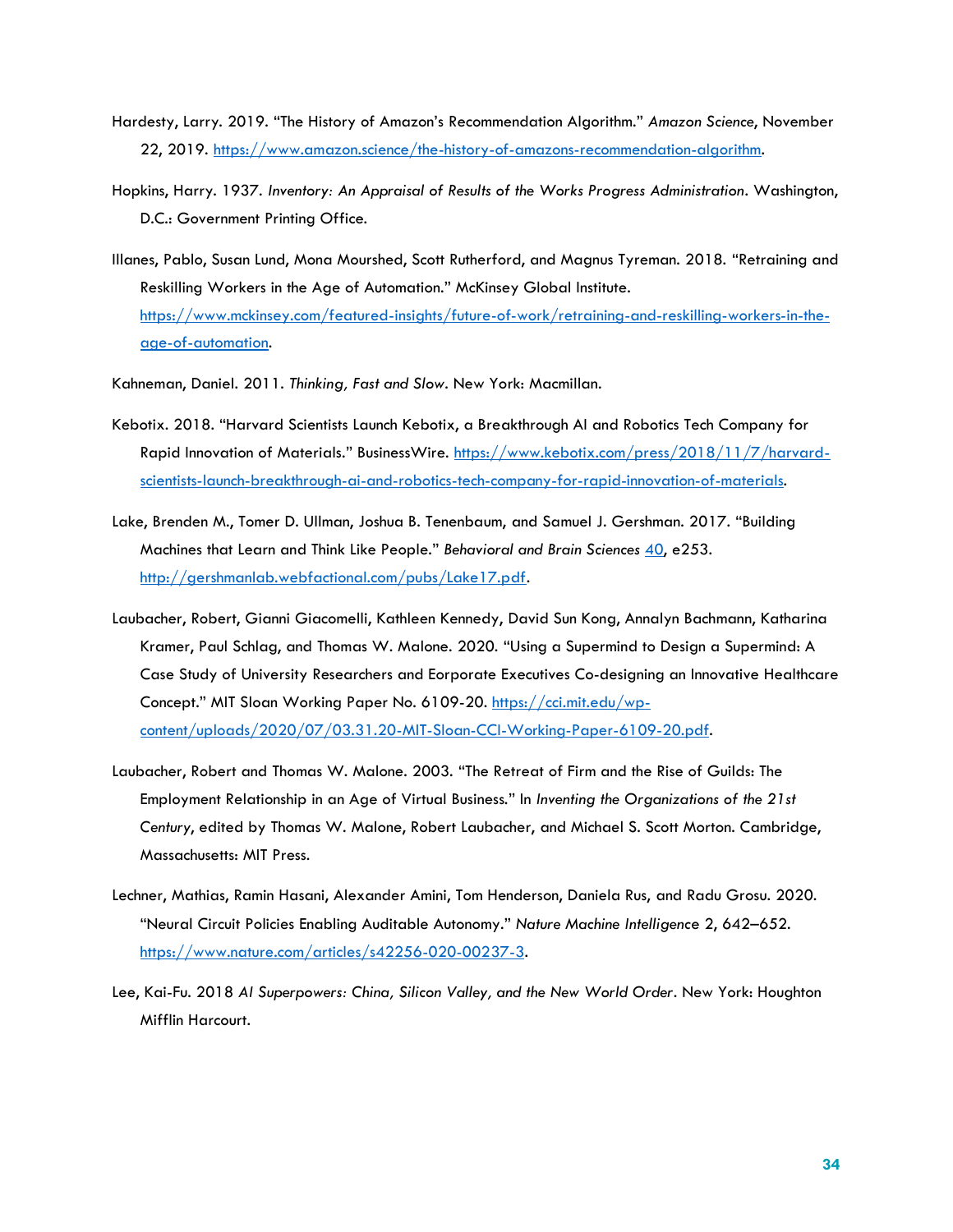- Liebenwein, Lucas, Cenk Baykal, Harry Lang, Dan Feldman, and Daniela Rus. 2019. "Provable Filter Pruning for Efficient Neural Networks." *Proceedings of the International Conference on Learning Representations*. [https://openreview.net/forum?id=BJxkOlSYDH.](https://openreview.net/forum?id=BJxkOlSYDH)
- Madry, Aleksander, Aleksandar Makelov, Ludwig Schmidt, Dimitris Tsipras, Adrian Vladu. 2017. "Towards Deep Learning Models Resistant to Adversarial Attacks. *Proceedings of the International Conference on Representation Learning*. [https://arxiv.org/abs/1706.06083.](https://arxiv.org/abs/1706.06083)
- Malone, Thomas W. 2018. *Superminds: The Surprising Power of People and Computers Thinking Together*. New York: Little, Brown and Company.
- Malone, Thomas W. 2020. "Why We Need a 'Digital WPA' Similar to the Depression-era Works Progress Administration." *The Hill*, May 4, 2020. [https://thehill.com/opinion/technology/495943-why-we](https://thehill.com/opinion/technology/495943-why-we-need-a-digital-wpa-similar-to-the-depression-era-works-progress)[need-a-digital-wpa-similar-to-the-depression-era-works-progress.](https://thehill.com/opinion/technology/495943-why-we-need-a-digital-wpa-similar-to-the-depression-era-works-progress)
- Malone, Thomas W. and Robert Laubacher. 1998. "The Dawn of the E-Lance Economy." *Harvard Business Review*, September-October. [https://hbr.org/1998/09/the-dawn-of-the-e-lance-economy.](https://hbr.org/1998/09/the-dawn-of-the-e-lance-economy)
- Manyika, James, Susan Lund, Michael Chui, Jacques Bughin, Jonathan Woetzel, Parul Batra, Ryan Ko, and Saurabh Sanghvi. 2017. "Jobs Lost, Jobs Gained: What the Future of Work Will Mean for Jobs, Skills, and Wages." McKinsey Global Institute. [https://www.mckinsey.com/featured-insights/future-of](https://www.mckinsey.com/featured-insights/future-of-work/jobs-lost-jobs-gained-what-the-future-of-work-will-mean-for-jobs-skills-and-wages)[work/jobs-lost-jobs-gained-what-the-future-of-work-will-mean-for-jobs-skills-and-wages.](https://www.mckinsey.com/featured-insights/future-of-work/jobs-lost-jobs-gained-what-the-future-of-work-will-mean-for-jobs-skills-and-wages)
- Mao, Jiayua, Chuang Gan, Pushmeet Kohli, Joshua B. Tenenebaum, and Jiajun Wu. 2019. "The Neuro-Symbolic Concept Learner: Interpreting Scenes, Words, and Sentences from Natural Supervision." ArXiv.org. https://arxiv.org/abs/1904.12584.
- Marcus, Gary. 2018. "Deep Learning: A Critical Appraisal." ArXiv.org. https://arxiv.org/abs/1801.00631.
- Marcus, Gary and Ernest Davis. 2020a. "GPT-3, Bloviator: OpenAI's Language Generator Has No Idea What It's Talking About." *MIT Technology Review*, August 22, 2020. [https://www.technologyreview.com/2020/08/22/1007539/gpt3-openai-language-generator](https://www.technologyreview.com/2020/08/22/1007539/gpt3-openai-language-generator-artificial-intelligence-ai-opinion)[artificial-intelligence-ai-opinion.](https://www.technologyreview.com/2020/08/22/1007539/gpt3-openai-language-generator-artificial-intelligence-ai-opinion)
- Marcus, Gary and Ernest Davis. 2020b. *Rebooting AI: Building Artificial Intelligence We Can Trust.* New York: Penguin.
- McCarthy, J., M. L. Minsky, N. Rochester, and C. E. Shannon. 1955. "A Proposal for the Dartmouth Summer Research Project on Artificial Intelligence." http://raysolomonoff.com/dartmouth/boxa/dart564props.pdf.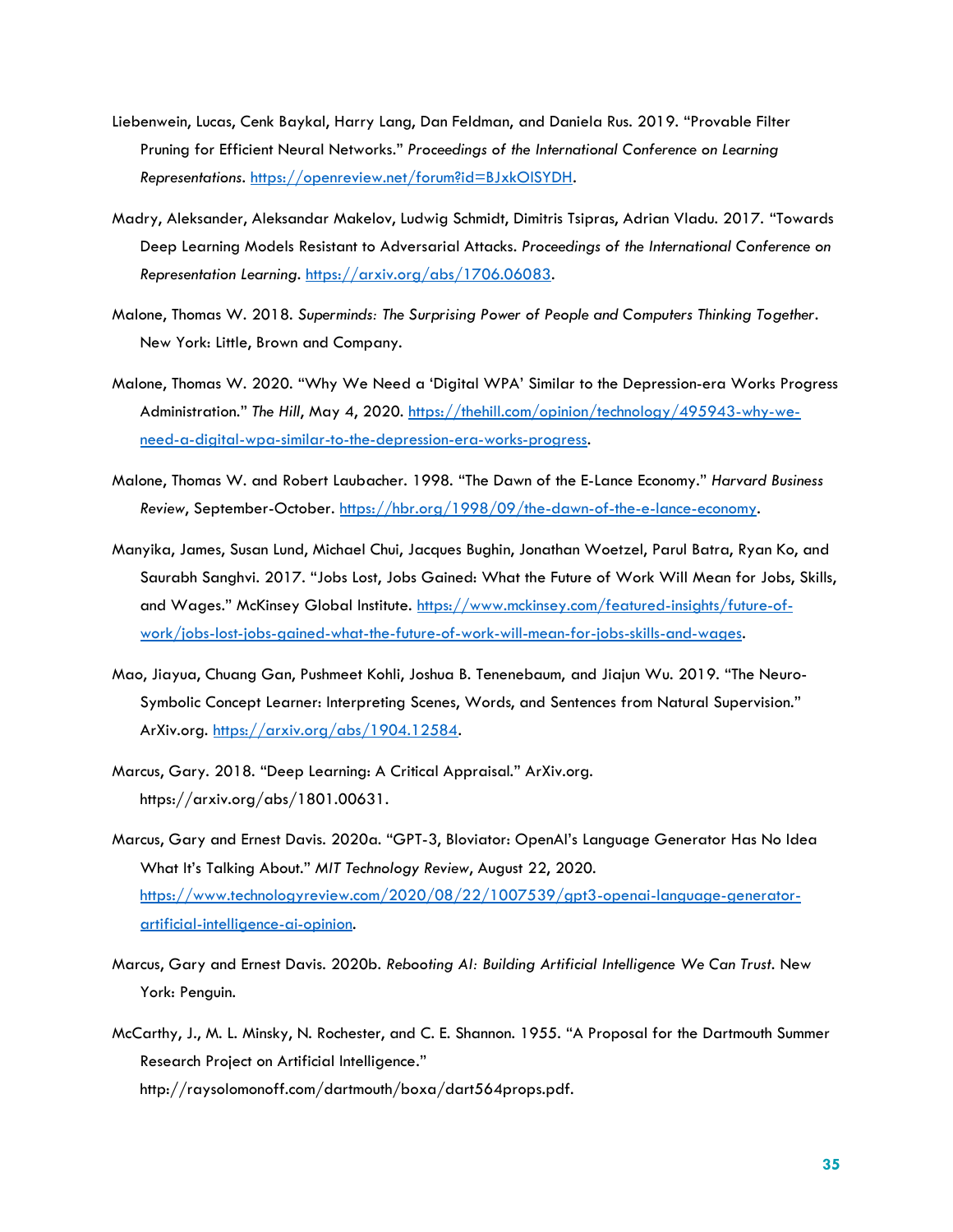Metz, Cade. 2019. "A.I. is Learning From Humans. Many Humans." *New York Times*, August 16, 2019. [https://www.nytimes.com/2019/08/16/technology/ai-humans.html.](https://www.nytimes.com/2019/08/16/technology/ai-humans.html)

Minsky, Marvin. 1961. "Steps Toward Artificial Intelligence." *Proceedings of the IRE* 49 (1): 8-30.

MIT Center for Collective Intelligence. 2020. *Supermind Design Primer.* https://cci.mit.edu/primer.

- MIT Sloan School of Management and MIT Computer Science and Artificial Intelligence Lab. 2017. Artificial Intelligence: Implications for Business Strategy. Online short course. [https://executive.mit.edu/openenrollment/program/artificial-intelligence-implications-for-business](https://executive.mit.edu/openenrollment/program/artificial-intelligence-implications-for-business-strategy-self-paced-online/)[strategy-self-paced-online/.](https://executive.mit.edu/openenrollment/program/artificial-intelligence-implications-for-business-strategy-self-paced-online/)
- MIT Sloan School of Management and MIT Computer Science and Artificial Intelligence Lab. 2019. Machine Learning in Business. Online short course. [https://executive.mit.edu/openenrollment/program/machine-learning-implementation-in-business-self](https://executive.mit.edu/openenrollment/program/machine-learning-implementation-in-business-self-paced-online/)[paced-online/.](https://executive.mit.edu/openenrollment/program/machine-learning-implementation-in-business-self-paced-online/)
- Molteni, Megan. 2017. "Want a Diagnosis Tomorrow, Not Next Year? Turn to AI." *Wired*, August 10, 2017. https://www.wired.com/story/ai‑that-will-crowdsource-your-next-diagnosis/.
- Morris, Ian. 2010. *Why the West Rules—for Now: The Patterns of History, and What They Reveal About the Future.* New York: Farrar Strauss & Giroux.
- Mountz, Mick. 2011. "A Day in the Life of a Kiva Robot." Wired Business Conference. https://www.youtube.com/watch?v=6KRjuuEVEZs.
- National Science Foundation. 2019. Careen Compass Challenge winner announced, August 30, 2019. https://www.nsf.gov/news/special\_reports/announcements/083019.jsp.
- Osterman, Paul. 2020. "Skill Training for Adults." MIT Task Force on the Work of the Future Research Brief. [https://workofthefuture.mit.edu/research-post/skill-training-for-adults/.](https://workofthefuture.mit.edu/research-post/skill-training-for-adults/)
- Palmer, Annie. 2020. "Amazon Starts Selling Cashierless Checkout Technology to Other Retailers." CNBC. [https://www.cnbc.com/2020/03/09/amazon-selling-cashierless-checkout-technology-to-other](https://www.cnbc.com/2020/03/09/amazon-selling-cashierless-checkout-technology-to-other-retailers.html)[retailers.html.](https://www.cnbc.com/2020/03/09/amazon-selling-cashierless-checkout-technology-to-other-retailers.html)
- Peng, Tony. 2019. "The Staggering Cost of Training SOTA AI Models." *Synced Review*, June 27, 2019. <https://medium.com/syncedreview/the-staggering-cost-of-training-sota-ai-models-e329e80fa82>
- Pennycook, Gordon and David G. Rand. 2019. "Fighting Misinformation on Social Media Using Crowdsourced Judgments of News Source Quality." *PNAS* 116 (7) 2521-2526. [https://doi.org/10.1073/pnas.1806781116.](https://doi.org/10.1073/pnas.1806781116)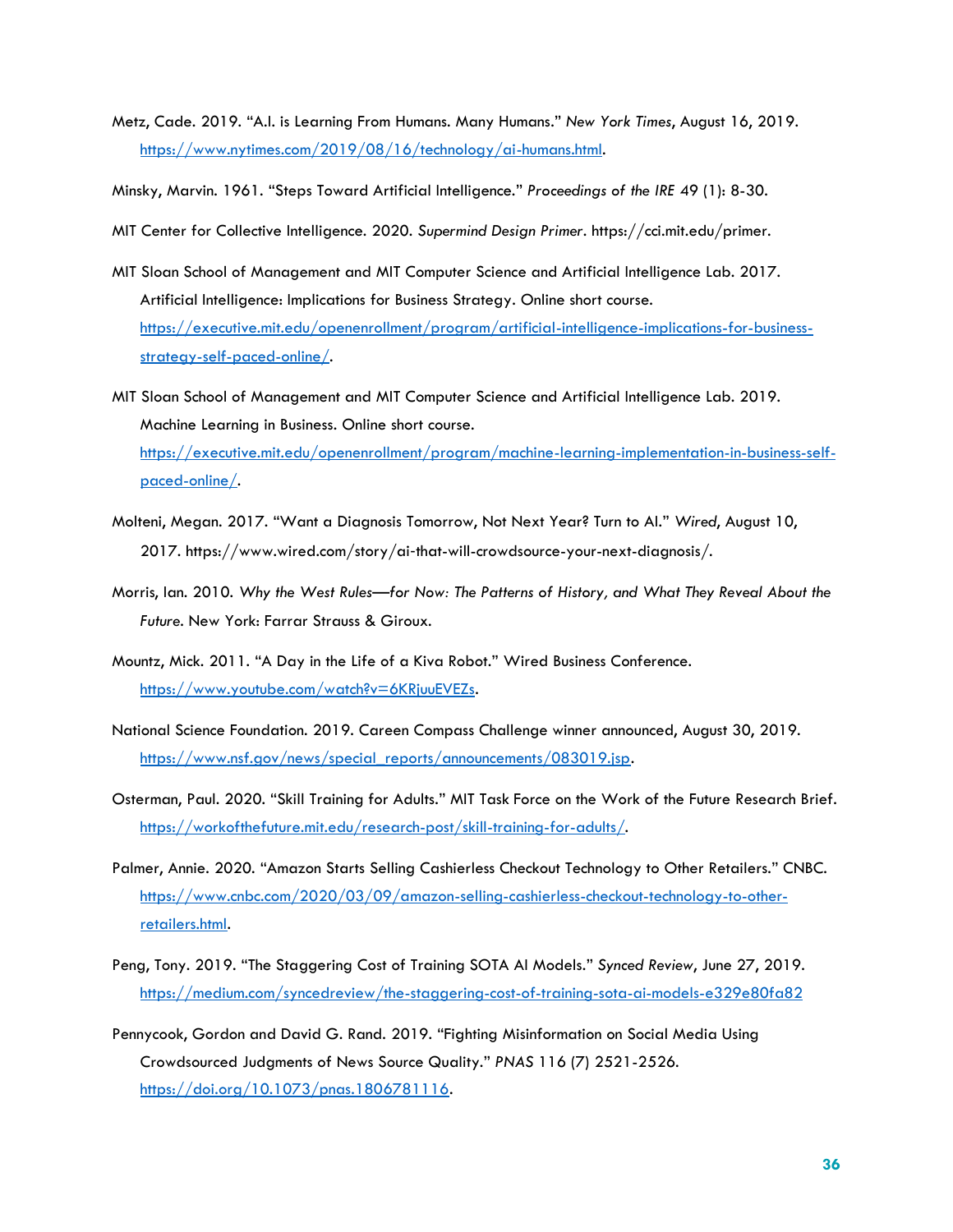Petrone, Paul. 2018. "The Skills Companies Need Most in 2019—And How to Learn Them." LinkedIn Learning Blog. [https://www.linkedin.com/business/learning/blog/top-skills-and-courses/the-skills](https://www.linkedin.com/business/learning/blog/top-skills-and-courses/the-skills-companies-need-most-in-2019-and-how-to-learn-them)[companies-need-most-in-2019-and-how-to-learn-them.](https://www.linkedin.com/business/learning/blog/top-skills-and-courses/the-skills-companies-need-most-in-2019-and-how-to-learn-them)

Picard, Rosiland. 1997. *Affective Computing*. Cambridge, Massachusetts: MIT Press.

- President's Council of Advisors on Science and Technology. 2020. Recommendations for Strengthening American Leadership in Industries of the Future. June 2020. [https://science.osti.gov/-](https://science.osti.gov/-/media/_/pdf/about/pcast/202006/PCAST_June_2020_Report.pdf?la=en&hash=019A4F17C79FDEE5005C51D3D6CAC81FB31E3ABC) [/media/\\_/pdf/about/pcast/202006/PCAST\\_June\\_2020\\_Report.pdf?la=en&hash=019A4F17C79F](https://science.osti.gov/-/media/_/pdf/about/pcast/202006/PCAST_June_2020_Report.pdf?la=en&hash=019A4F17C79FDEE5005C51D3D6CAC81FB31E3ABC) [DEE5005C51D3D6CAC81FB31E3ABC.](https://science.osti.gov/-/media/_/pdf/about/pcast/202006/PCAST_June_2020_Report.pdf?la=en&hash=019A4F17C79FDEE5005C51D3D6CAC81FB31E3ABC)
- Rajpurkar, Pranav, Jeremy Irvin , Robyn L. Ball, Kaylie Zhu, Brandon Yang, Hershel Mehta, Tony Duan, et al. 2018. "Deep Learning for Chest Radiograph Diagnosis: A Retrospective Comparison of the CheXNeXt Algorithm to Practicing Radiologists." *PLOS Medicine*, November 20, 2018. [https://doi.org/10.1371/journal.pmed.1002686.](https://doi.org/10.1371/journal.pmed.1002686)
- Ramaswamy, Sree, James Manyika, Gary Pinkus, Katy George, Jonathan Law, Tony Gambell, and Andrea Serafinol. 2017. "Making it in America: Revitalizing US Manufacturing." McKinsey Global Institute. [https://www.mckinsey.com/featured-insights/americas/making-it-in-america-revitalizing-us](https://www.mckinsey.com/featured-insights/americas/making-it-in-america-revitalizing-us-manufacturing)[manufacturing.](https://www.mckinsey.com/featured-insights/americas/making-it-in-america-revitalizing-us-manufacturing)
- Rao, Anand, Flavio Palaci, and Wilson Chow. 2019. "This Is What the World's CEOs Really Think of AI." World Economic Forum, Meeting of the New Champions, Dalian, People's Republic of China. [https://www.weforum.org/agenda/2019/06/ai-will-shape-our-future-how-do-we-ensure-it-is-used](https://www.weforum.org/agenda/2019/06/ai-will-shape-our-future-how-do-we-ensure-it-is-used-responsibly/)[responsibly/.](https://www.weforum.org/agenda/2019/06/ai-will-shape-our-future-how-do-we-ensure-it-is-used-responsibly/)
- Reardon, Sara. 2019. "Trump's Science Adviser on Research Ethics, Immigration and Presidential Tweets." *Nature News Q&A*. [https://www.nature.com/articles/d41586-019-01396-z.](https://www.nature.com/articles/d41586-019-01396-z)
- Remus, Dana and Frank Levy. 2017. "Can Robots Be Lawyers? Computers, Lawyers, and the Practice of Law." *Georgetown Journal of Legal Ethics* 30, no. 3 (summer). [https://go.gale.com/ps/anonymous?id=GALE%7CA514460996&sid=googleScholar&v=2.1&it=r&lin](https://go.gale.com/ps/anonymous?id=GALE%7CA514460996&sid=googleScholar&v=2.1&it=r&linkaccess=abs&issn=10415548&p=AONE&sw=w) [kaccess=abs&issn=10415548&p=AONE&sw=w.](https://go.gale.com/ps/anonymous?id=GALE%7CA514460996&sid=googleScholar&v=2.1&it=r&linkaccess=abs&issn=10415548&p=AONE&sw=w)
- Russell, Stuart J. and Peter Norvig. 2020. *Artificial Intelligence: A Modern Approach*, 4th ed. New York: Pearson.
- Sarma, Sanjay and William Boone Bonvillian. 2020. "Applying New Education Technologies to Meet Workforce Education Needs." MIT Task Force on the Work of the Future Research Brief. [https://workofthefuture.mit.edu/wp-content/uploads/2020/10/2020-Research-Brief-Sarma-](https://workofthefuture.mit.edu/wp-content/uploads/2020/10/2020-Research-Brief-Sarma-Bonvillian.pdf)[Bonvillian.pdf.](https://workofthefuture.mit.edu/wp-content/uploads/2020/10/2020-Research-Brief-Sarma-Bonvillian.pdf)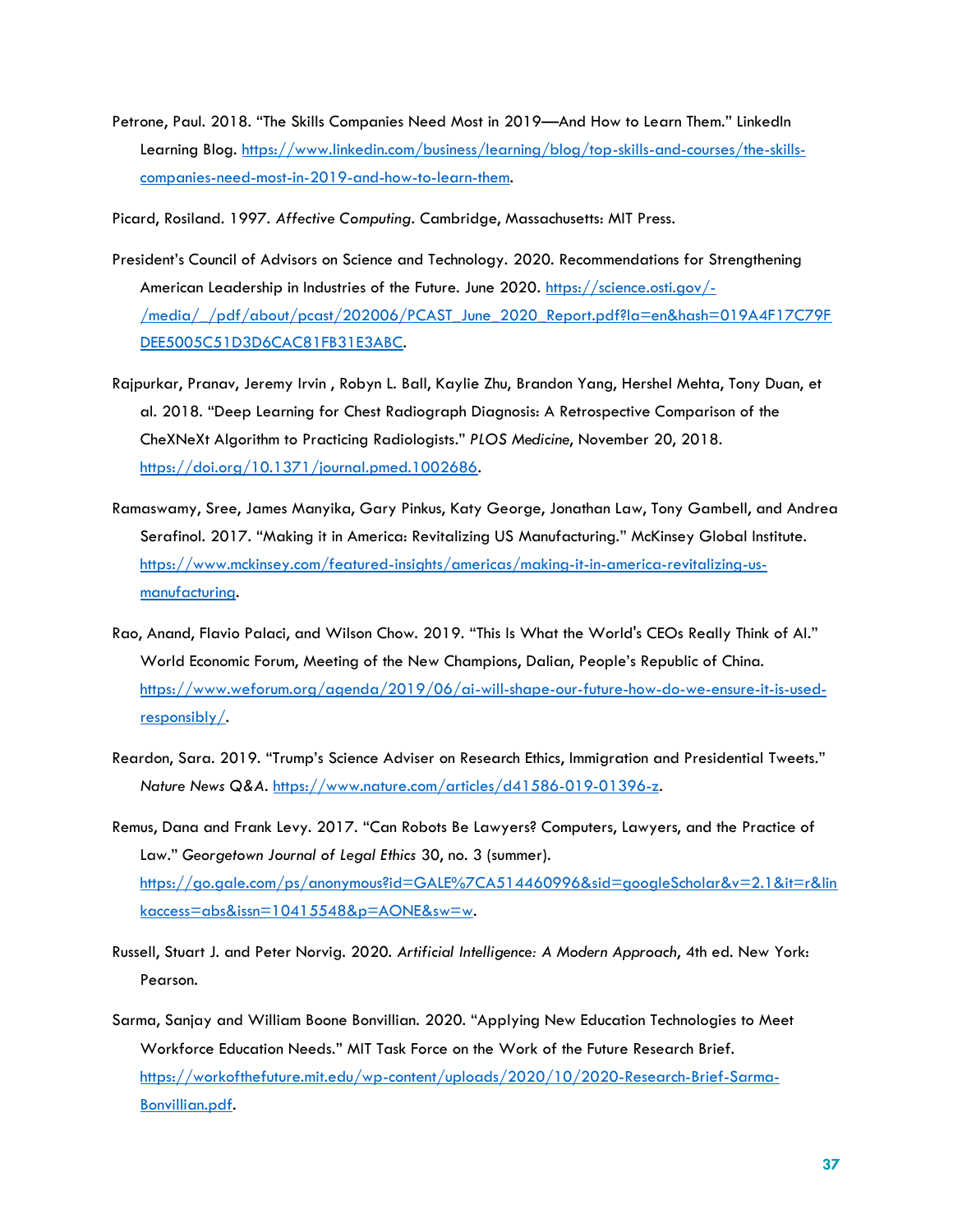- Saxenian, Annalee. 2007. *The New Argonauts: Regional Advantage in a Global Economy*. Cambridge, Massachusetts: Harvard University Press.
- Slagle, James Robert. 1961. "A Heuristic Program that Solves Symbolic Integration Problems in Freshman Calculus: Symbolic Automatic Integrator (SAINT)." PhD diss., MIT Department of Mathematics. [https://dspace.mit.edu/bitstream/handle/1721.1/11997/31225400-MIT.pdf?sequence=2.](https://dspace.mit.edu/bitstream/handle/1721.1/11997/31225400-MIT.pdf?sequence=2)
- Smiley, Lauren. 2015. "Canary in the Code Mine." *Backchannel*. [https://medium.com/backchannel/canary](https://medium.com/backchannel/canary-in-the-code-mine-903884eca853)[in-the-code-mine-903884eca853.](https://medium.com/backchannel/canary-in-the-code-mine-903884eca853)
- Smith, Kevin, Eliza Kosoy, Alison Gopnik, Deepak Pathak, Alan Fern, Josh Tenenbaum, Tomer D. Ullman. 2020. "The Origins of Common Sense in Humans and Machines." CogSci 2020. [https://cognitivesciencesociety.org/wp-content/uploads/2020/06/cogsci20a-W3-doc.pdf.](https://cognitivesciencesociety.org/wp-content/uploads/2020/06/cogsci20a-W3-doc.pdf)
- Szegedy, Christian, Wojciech Zaremba, Ilya Sutskever, Joan Bruna, Dumitru Erhan, Ian Goodfellow, and Rob Fergus. 2014. "Intriguing Properties of Neural Networks." International Conference on Learning Representations. [https://arxiv.org/abs/1312.6199.](https://arxiv.org/abs/1312.6199)
- Turing, A. M. 1950. "Computing Machinery and Intelligence." *Mind* 59 (236): 433-460.
- Vaswani, Ashish, Noam Shazeer, Niki Parmar, Jakob Uszkoreit, Llion Jones, Aidan N. Gomez, Lukasz Kaiser, and Illia Polosukhin. 2017. "Attention Is All You Need." 31st Conference on Neural Information Processing Systems. [https://arxiv.org/pdf/1706.03762.pdf.](https://arxiv.org/pdf/1706.03762.pdf)
- Vebelen, Thorstein. 1918. *The Instinct of Workmanship and the State of the Industrial Arts*. New York: Macmillan.
- Vincent, James. 2018. "Christie's Sells Its First AI Portrait for \$432,500, Beating Estimates of \$10,000." *The Verge*, October 15, 2018. [https://www.theverge.com/2018/10/25/18023266/ai-art-portrait](https://www.theverge.com/2018/10/25/18023266/ai-art-portrait-christies-obvious-sold)[christies-obvious-sold.](https://www.theverge.com/2018/10/25/18023266/ai-art-portrait-christies-obvious-sold)
- Volcovici, Valerie. 2015. "In Kentucky, Talk of a 'War on Coal' Gives Way to Hope for New Economy." *Reuters*, June 4, 2015. [https://www.reuters.com/article/us-coal-usa-kentucky-insight/in-kentucky-talk](https://www.reuters.com/article/us-coal-usa-kentucky-insight/in-kentucky-talk-of-a-war-on-coal-gives-way-to-hope-for-new-economy-idUSKBN0OK0CE20150604)[of-a-war-on-coal-gives-way-to-hope-for-new-economy-idUSKBN0OK0CE20150604.](https://www.reuters.com/article/us-coal-usa-kentucky-insight/in-kentucky-talk-of-a-war-on-coal-gives-way-to-hope-for-new-economy-idUSKBN0OK0CE20150604)
- US Bureau of Labor Statistics. 2019. *Occupational Outlook Handbook: Fastest Growing Occupations.* [https://www.bls.gov/ooh/fastest-growing.htm.](https://www.bls.gov/ooh/fastest-growing.htm)
- Weise, Michelle R. 2020. "Research: How Workers Shift from One Industry to Another." *Harvard Business Review*, July 7, 2020. [https://hbr.org/2020/07/research-how-workers-shift-from-one-industry-to](https://hbr.org/2020/07/research-how-workers-shift-from-one-industry-to-another)[another.](https://hbr.org/2020/07/research-how-workers-shift-from-one-industry-to-another)